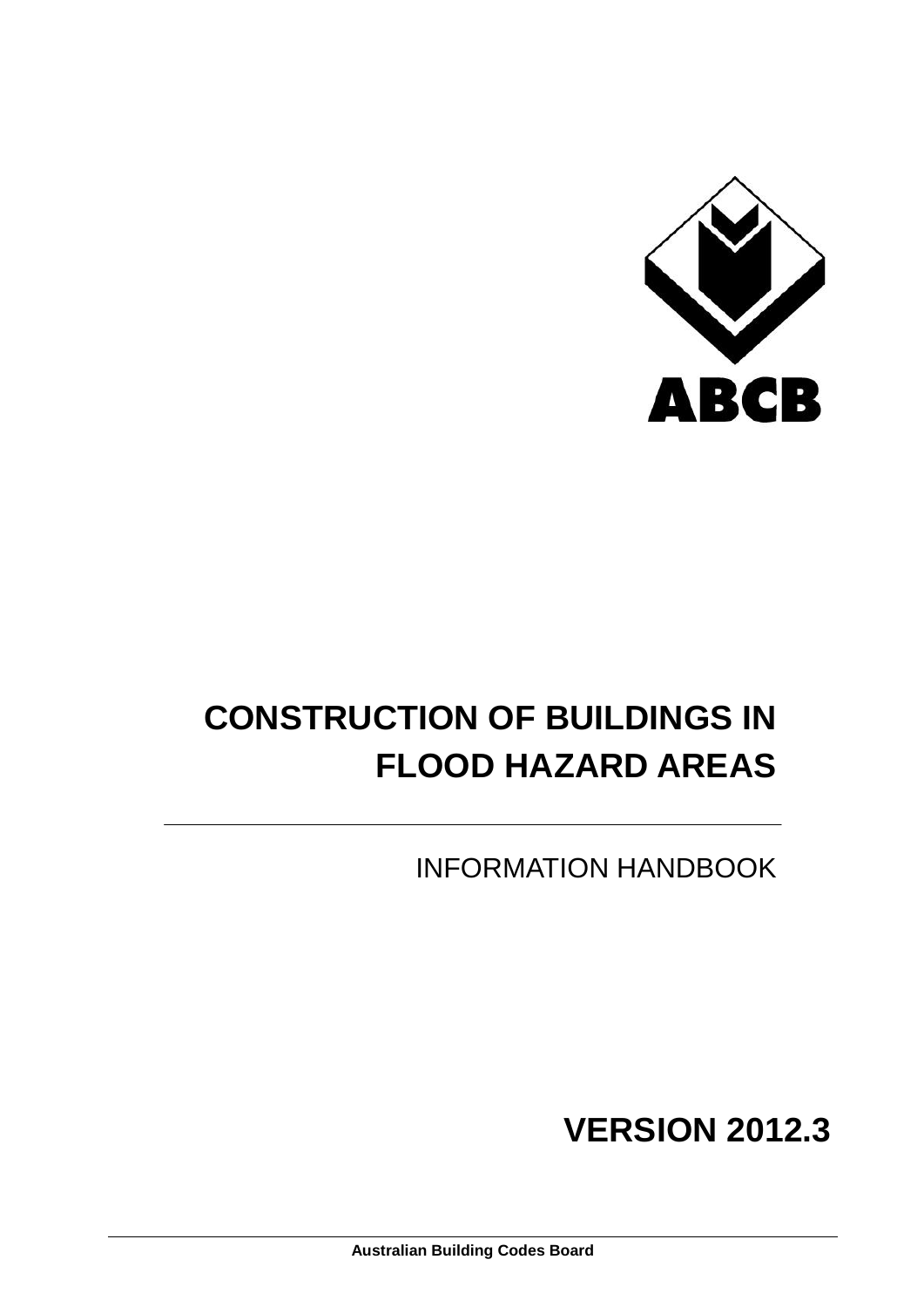

## <span id="page-1-0"></span>**Important Notice and Disclaimer**

The Australian Building Codes Board (ABCB) and the participating Governments are committed to enhancing the availability and dissemination of information relating to the built environment. Where appropriate, the ABCB seeks to develop non-regulatory solutions to building-related issues.

This Handbook on Construction of Buildings in Flood Hazard Areas (the Handbook) is provided for general information only and should not be taken as providing specific advice on any issue. In particular, this Handbook is not mandatory or regulatory in nature. Rather, it is designed to accompany the ABCB Standard for Construction of Buildings in Flood Hazard Areas and to assist in making information on this topic readily available.

However, neither the ABCB, the participating Governments, nor the groups which have endorsed or been involved in the development of the Handbook, accept any responsibility for the use of the information contained in the Handbook and make no guarantee or representation whatsoever that the information is an exhaustive treatment of the subject matters contained therein or is complete, accurate, up-to-date or reliable for any particular purpose.

The ABCB, the participating Governments and groups which have endorsed or been involved in the development of the Handbook expressly disclaim all liability for any loss, damage, injury or other consequence, howsoever caused (including without limitation by way of negligence) which may arise directly or indirectly from use of, or reliance on, this Handbook.

Users should exercise their own skill and care with respect to their use of this Handbook and should obtain appropriate independent professional advice on any specific issues concerning them.

In particular, and to avoid doubt, the use of this Handbook does not–

- guarantee acceptance or accreditation of a design, material or building solution by any entity authorised to do so under any law;
- mean that a design, material or building solution complies with the National Construction  $\bullet$ Code (NCC); or
- absolve the user from complying with any Local, State, Territory or Australian Government legal requirements.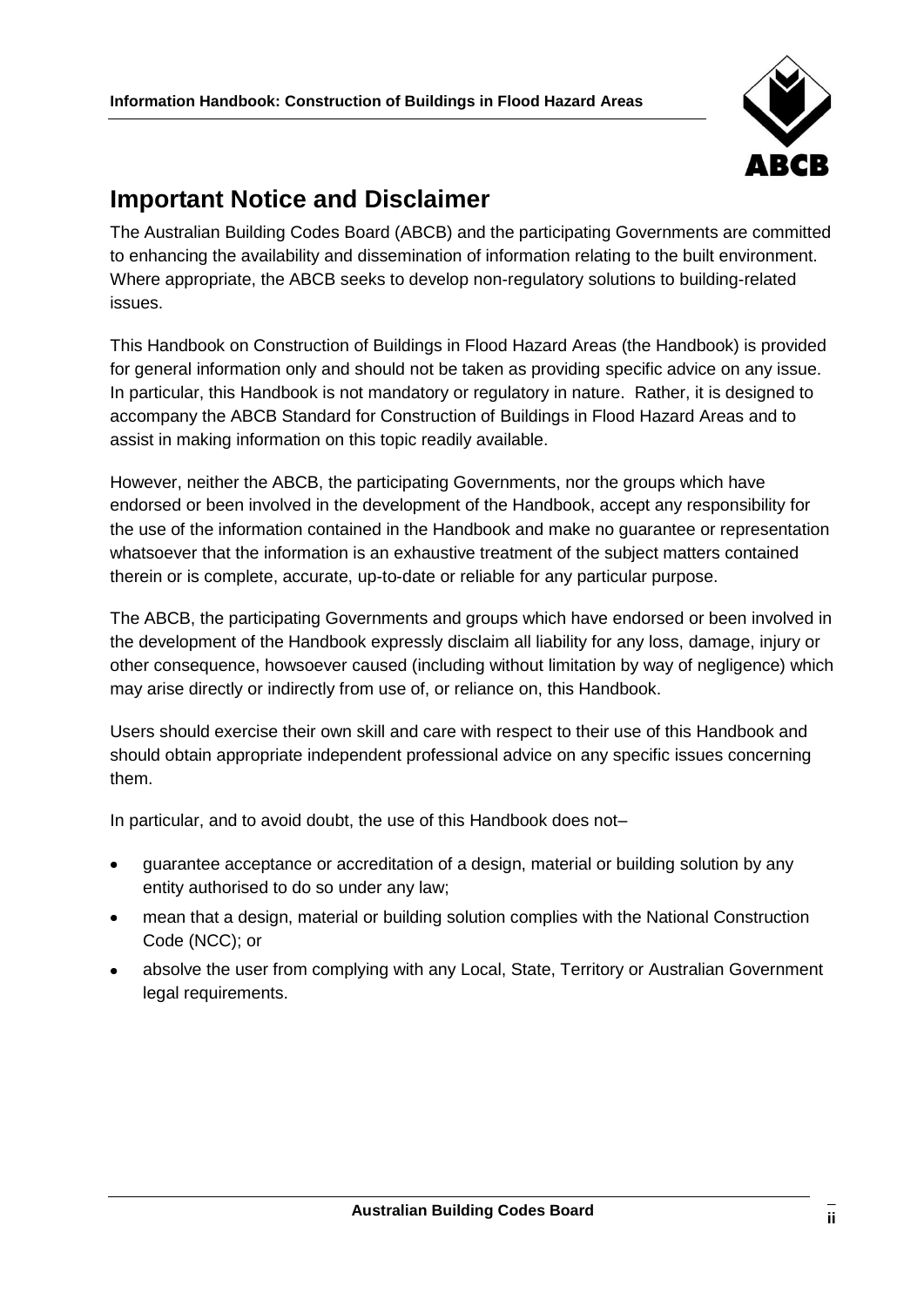

© 2012 Australian Government and States and Territories of Australia

This work is the copyright of the Australian Government and States and Territories of Australia and, apart from any use as permitted under the Copyright Act 1968, no part may be reproduced without prior written permission. Requests and enquiries concerning reproduction and rights should be directed in the first instance to:

> General Manager – Australian Building Codes Board GPO Box 9839 Canberra ACT 2601

Phone: 1300 134 631 – Email: ncc@abcb.gov.au

Phone 1300 134 631 – Fax 02 6213 7287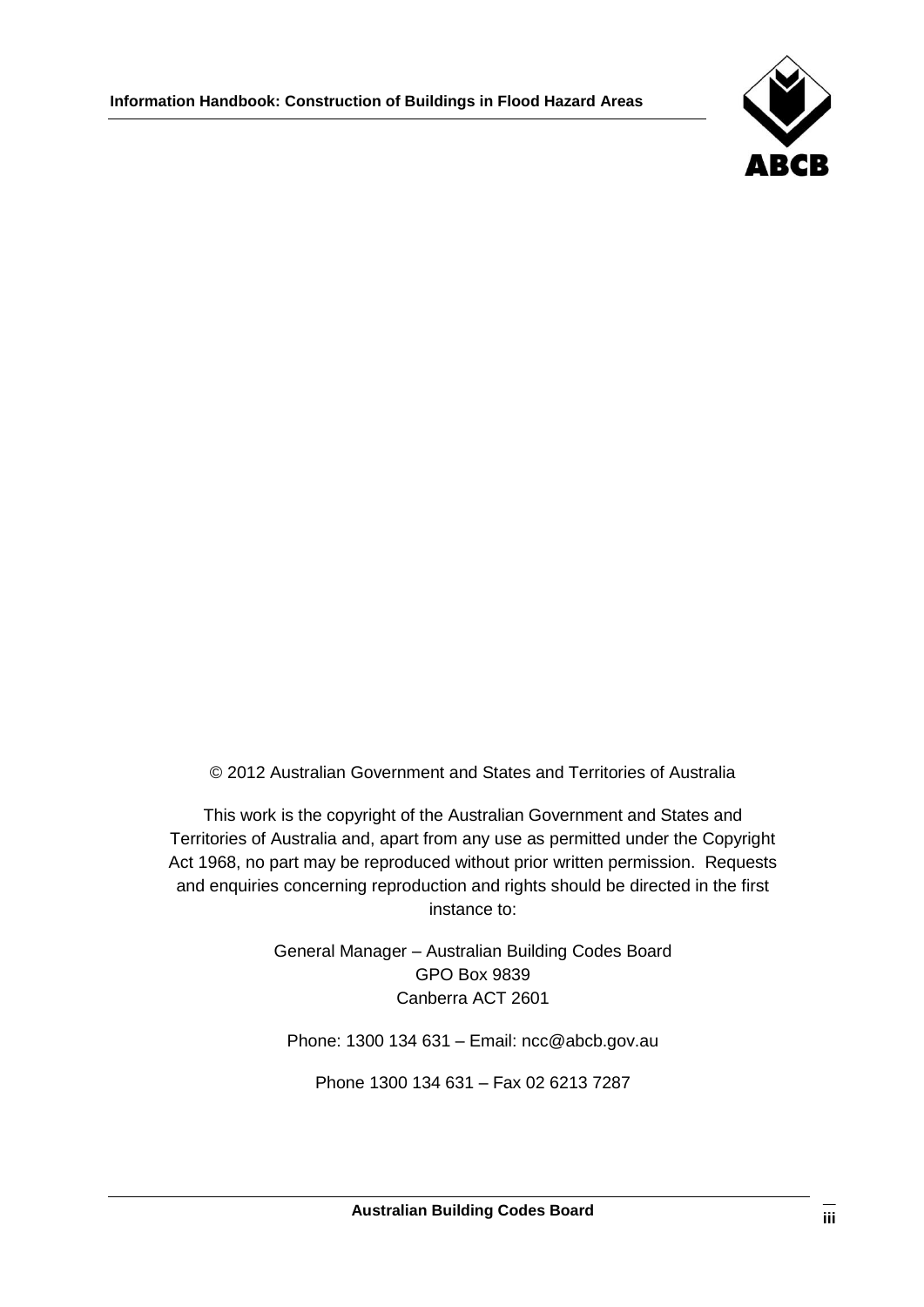

## <span id="page-3-0"></span>**Preface**

The Inter-Government Agreement (IGA) that governs the ABCB places a strong emphasis on reducing reliance on regulation, including consideration of non-regulatory alternatives such as non-mandatory guidelines, Handbooks and protocols.

This Handbook is one of a series produced by the ABCB. The series of Handbooks is being developed in response to comments and concerns expressed by government, industry and the community that relate to the built environment. The topics of Handbooks expand on areas of existing regulation or relate to topics which have, for a variety of reasons, been deemed inappropriate for regulation. The aim of the Handbooks is to provide construction industry participants with best practice, non-mandatory advice and guidance on specific topics.

Construction of Buildings in Flood Hazard Areas has been identified as an issue that requires consistent uniform guidance. The Construction of Buildings in Flood Hazard Areas Handbook has been developed to foster a greater understanding of provisions in the ABCB Standard for Construction of Buildings in Flood Hazard Areas and to provide additional advisory information outside the scope of the Standard. This Handbook addresses the issues in generic terms. It is expected that this Handbook will be used to develop solutions relevant to specific situations in accordance with the generic principles and criteria contained herein.

This Handbook should be read in conjunction with the ABCB Standard for Construction of Buildings in Flood Hazard Areas.

It must also be emphasised that the Handbook either independently or in combination with the Standard, does not provide a stand-alone solution to mitigating life safety risk due to flooding. Reducing life safety risk due to flooding requires a comprehensive set of measures that consider flood hazard and function and aim to reduce risk to a manageable level. This may be achieved by limiting development within both hazardous areas and areas (such as floodways) where it may impact on flood behaviour for other developments. Within areas allowable for development, development controls or protection works may be used to reduce risk. This requires a suite of measures which generally involve a combination of effective land use planning considering flood hazard, flood mitigation measures, flood warning and emergency response strategies for flooding, and building standards. The balance of these measures will vary from new development areas to infill or redevelopment areas.

Therefore, with application of this Handbook, whether independent from or in combination with the Standard within flood hazard areas, in the absence of supporting measures, it is not possible to guarantee that a building constructed in accordance with these requirements will eliminate the risk of serious injury or fatality even in the defined flood event (DFE).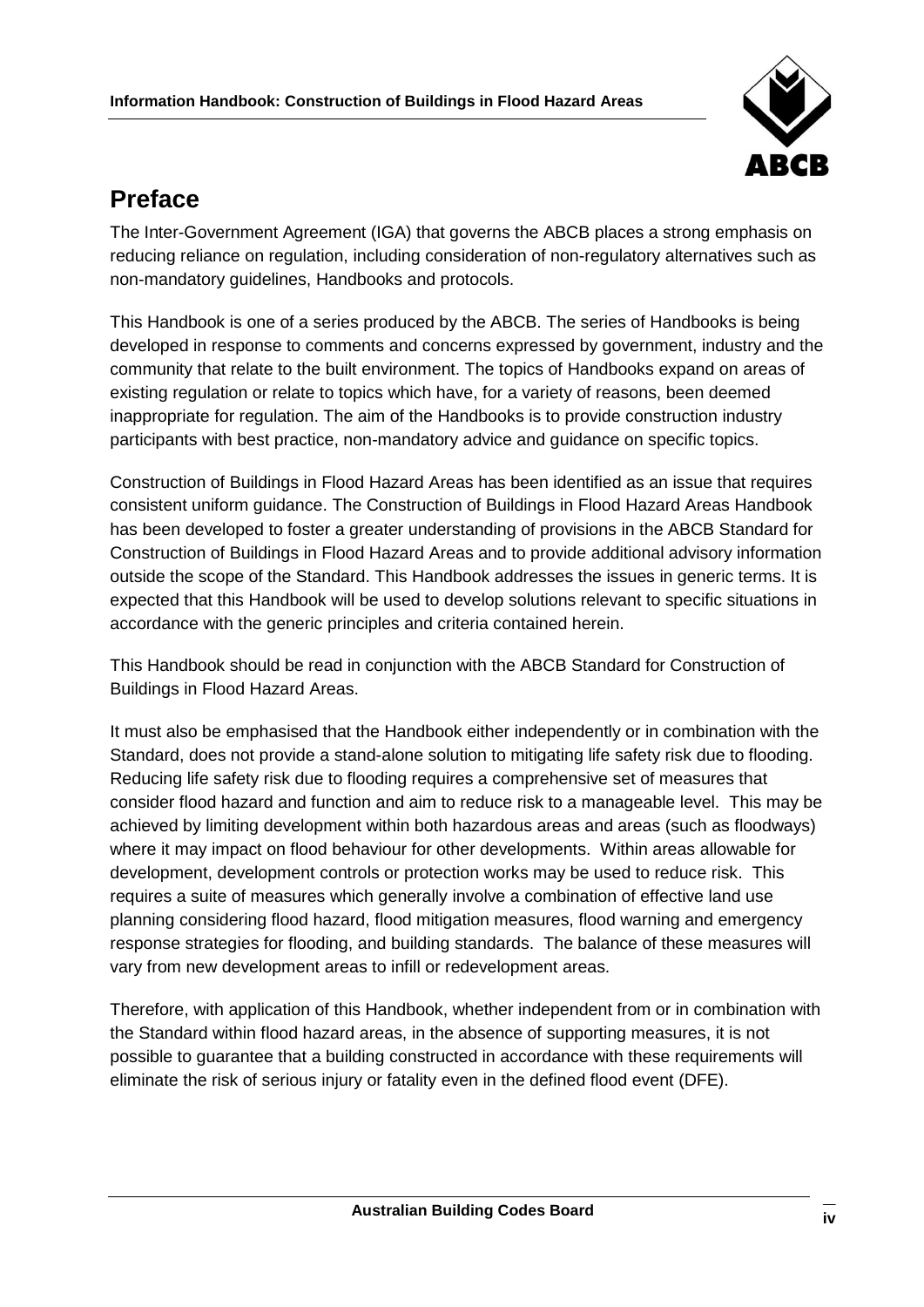

In addition, larger floods than the DFE can and will occur and even floods of the scale of the DFE can be variable and could exceed the design parameters and limitations of the Standard. Availability of assistance from emergency services or other avenues are important considerations that are not treated in the Standard.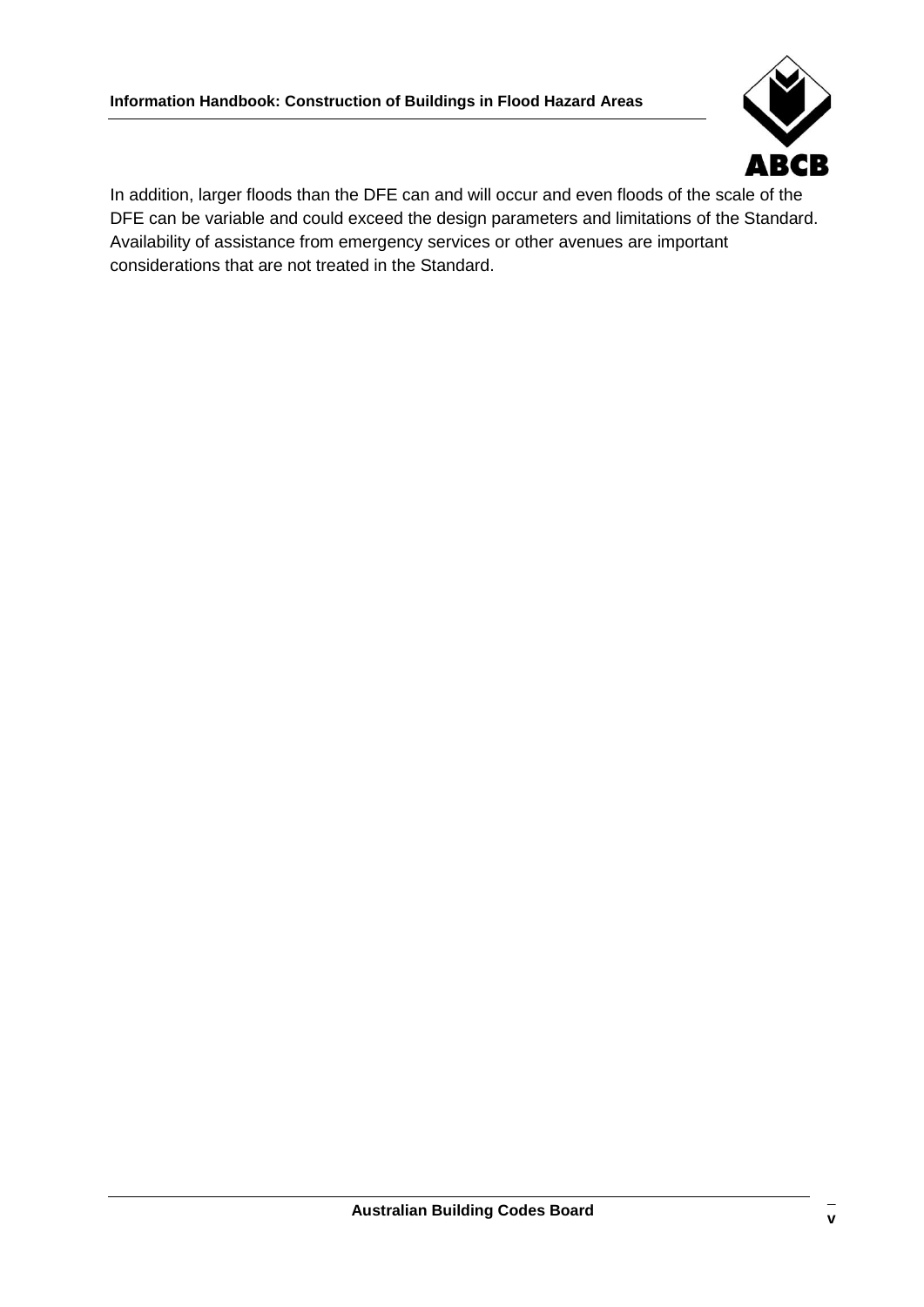

## <span id="page-5-0"></span>**Acknowledgements**

The ABCB acknowledges the valuable contributions of members of an expert Reference Group that assisted the development of the Handbook.

The following organisations were represented on the Reference Group –

- Australian Government Attorney-General's Department  $\bullet$
- Brisbane City Council  $\bullet$
- Bureau of Meteorology  $\bullet$
- Geoscience Australia  $\bullet$
- Gold Coast City Council  $\bullet$
- Hawkesbury City Council  $\bullet$
- Housing Industry Association  $\bullet$
- Insurance Australia Group  $\bullet$
- Master Builders Australia  $\bullet$
- NSW Department of Planning and Infrastructure  $\bullet$
- $\bullet$ NSW Office of Environment and Heritage
- Queensland Department of Local Government and Planning  $\bullet$
- Risk Frontiers  $\bullet$
- Tasmania Department of Justice $\bullet$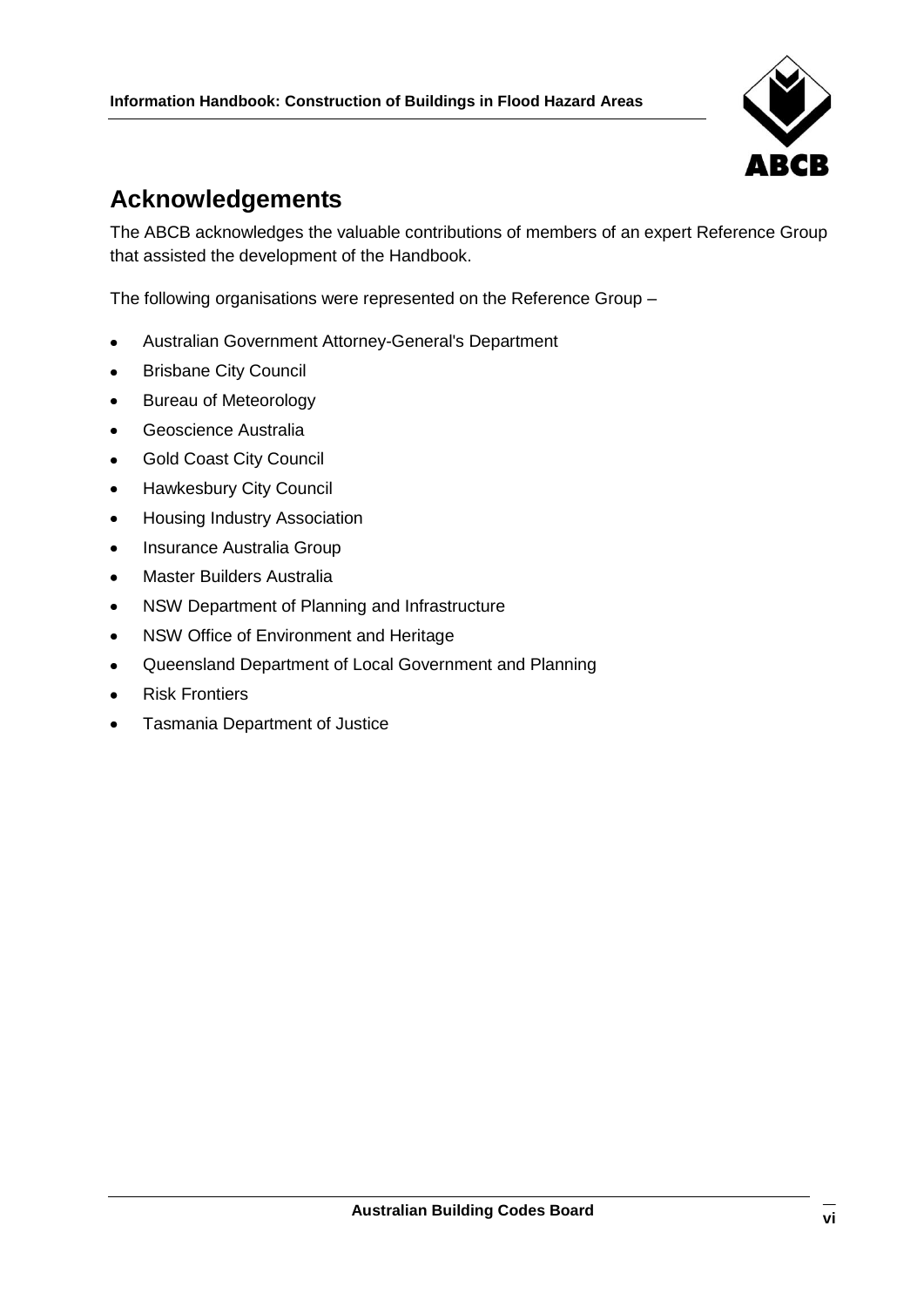

## <span id="page-6-0"></span>**Table of Contents**

|                |                  | COMMENTARY ON THE STANDARD 'CONSTRUCTION OF BUILDINGS IN FLOOD    |  |
|----------------|------------------|-------------------------------------------------------------------|--|
|                |                  |                                                                   |  |
| $\mathbf 1$    |                  |                                                                   |  |
|                | C1.1             |                                                                   |  |
|                | C1.2             |                                                                   |  |
|                | C1.3             |                                                                   |  |
|                | C1.4             |                                                                   |  |
|                | C1.5             |                                                                   |  |
|                | C1.6             |                                                                   |  |
|                | C1.7             |                                                                   |  |
|                | C1.8             |                                                                   |  |
|                | C1.9             |                                                                   |  |
|                | C1.10            |                                                                   |  |
| $\overline{2}$ |                  |                                                                   |  |
|                |                  |                                                                   |  |
|                | C <sub>2.2</sub> |                                                                   |  |
|                | C <sub>2.3</sub> |                                                                   |  |
|                | C <sub>2.4</sub> |                                                                   |  |
|                | C <sub>2.5</sub> |                                                                   |  |
|                | C <sub>2.6</sub> | Requirements for Enclosures below the Flood Hazard Level (FHL) 15 |  |
|                | C <sub>2.7</sub> |                                                                   |  |
|                | C <sub>2.8</sub> |                                                                   |  |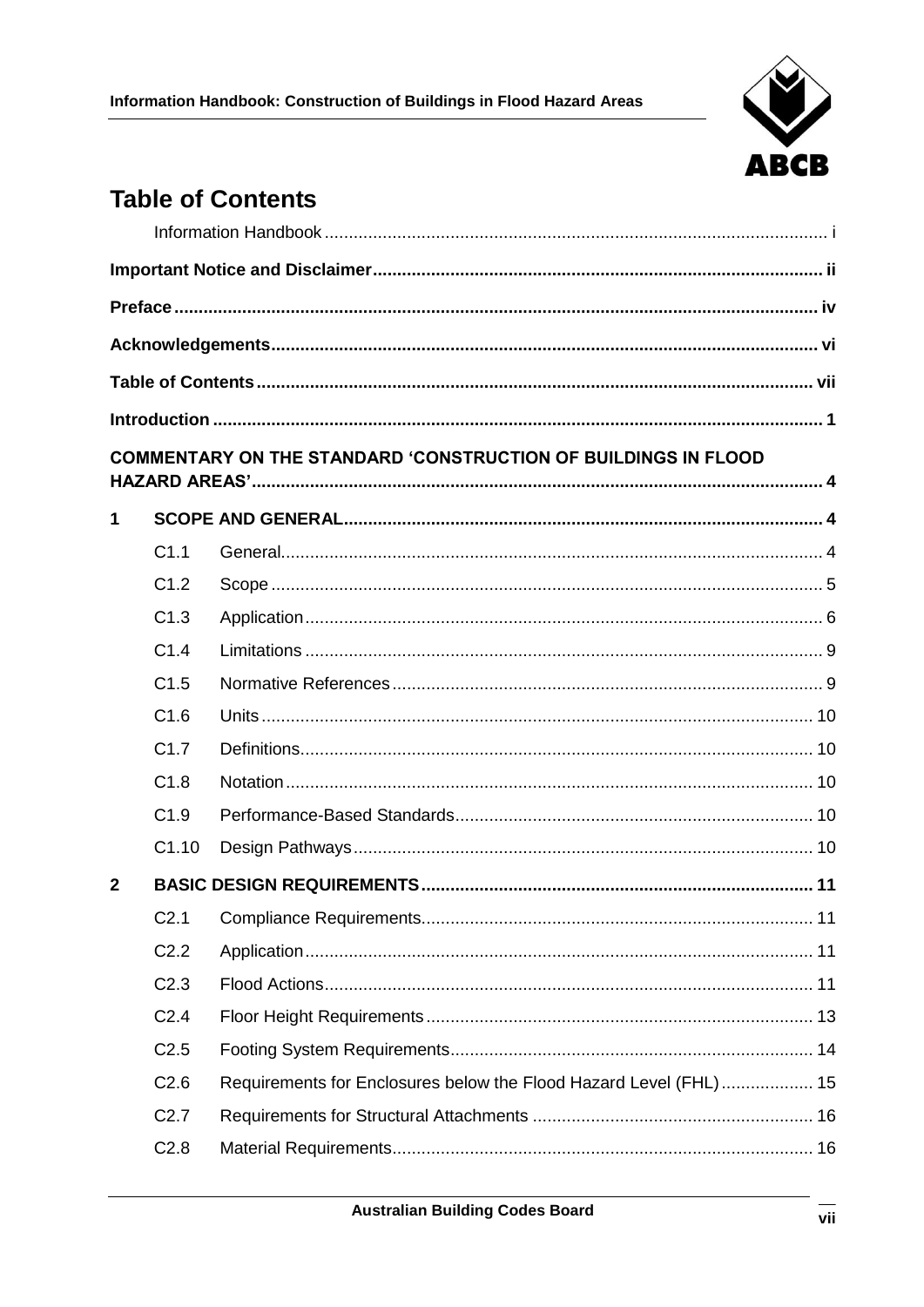|   | C <sub>2.9</sub>  |                                                                                  |  |
|---|-------------------|----------------------------------------------------------------------------------|--|
|   | C <sub>2.10</sub> |                                                                                  |  |
|   | C <sub>2.11</sub> |                                                                                  |  |
| 3 |                   |                                                                                  |  |
|   | C3.1              |                                                                                  |  |
|   | C <sub>3.2</sub>  |                                                                                  |  |
|   | C3.3              |                                                                                  |  |
|   | C3.4              |                                                                                  |  |
|   | C3.5              |                                                                                  |  |
|   | C3.6              | Appropriate location of and control of development in flood hazard areas through |  |
| 4 |                   |                                                                                  |  |
| 5 |                   |                                                                                  |  |
|   | <b>Appendix A</b> |                                                                                  |  |
|   | <b>Appendix B</b> |                                                                                  |  |
|   | B.1               |                                                                                  |  |
|   | B.2               |                                                                                  |  |
|   | B.3               |                                                                                  |  |
|   | B.4               |                                                                                  |  |
|   | B.5               |                                                                                  |  |
|   | B.6               |                                                                                  |  |
|   | B.7               |                                                                                  |  |
|   | B.8               |                                                                                  |  |
|   |                   |                                                                                  |  |

#### Extracts from the Guideline on Reducing Vulnerability of Buildings to **Appendix C Flood Damage 52**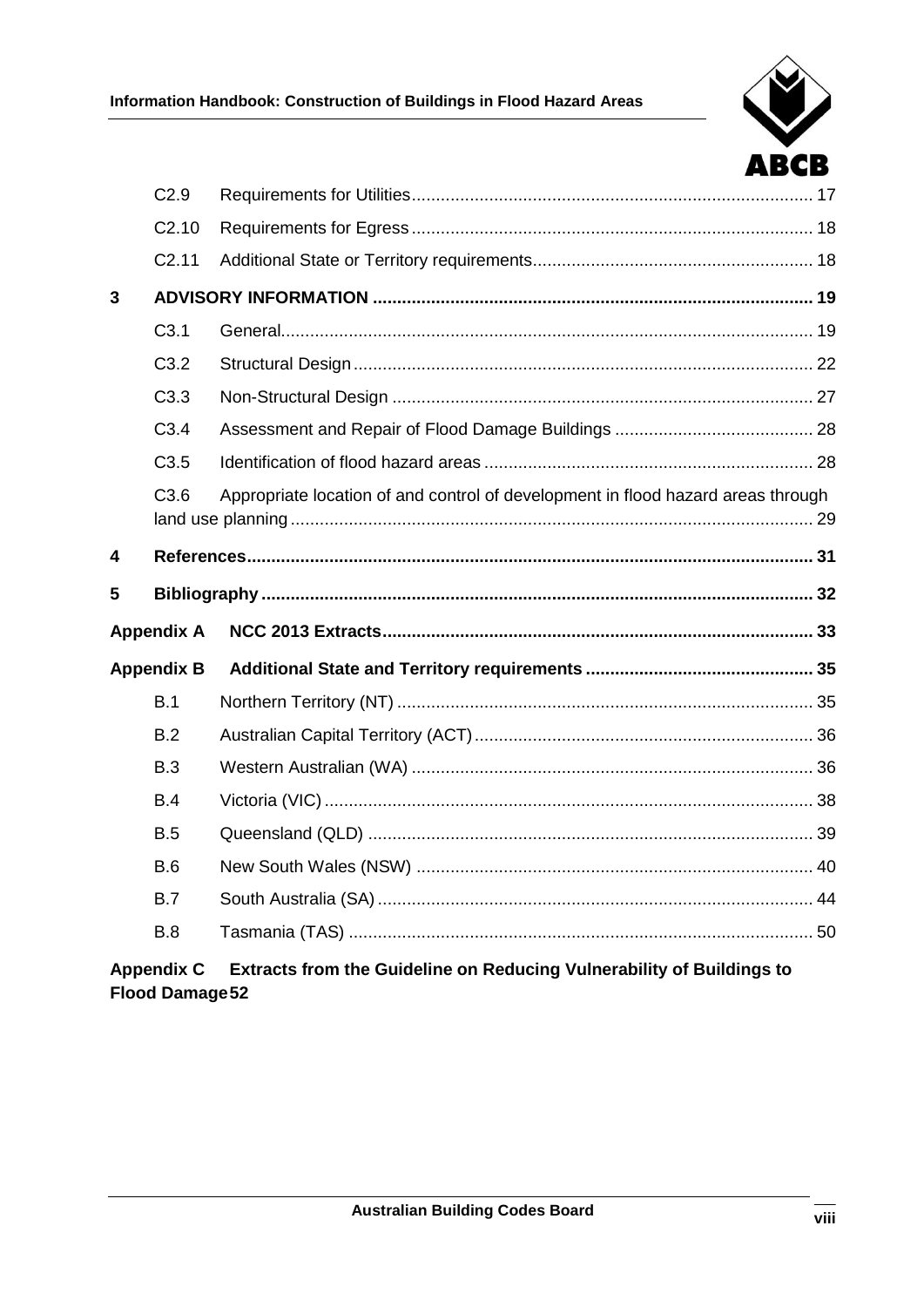

## <span id="page-8-0"></span>**Introduction**

#### *Reminder:*

This Handbook is not mandatory or regulatory in nature and compliance with it will not necessarily discharge a user's legal obligations. The Handbook should only be read and used subject to, and in conjunction with, the general disclaimer at page [ii.](#page-1-0)

The Handbook also needs to be read in conjunction with the building legislation of the relevant State or Territory, and the ABCB Standard for Construction of Buildings in Flood Hazard Areas. It is written in generic terms and it is not intended that the content of the Handbook counteract or conflict with the legislative requirements, any references in legal documents, any handbooks issued by the Administration or any directives by the Building Control Authority.

#### **Background**

 $\overline{a}$ 

In Australia, floods cause more damage on an average annual basis than any other natural disaster. From 1967 to 1999, the total cost of floods has been estimated at \$10.4 billion or 29% of the average proportional annual cost of natural disasters. In addition, during the same period, floods were responsible for 18% of fatalities caused by natural hazards<sup>1</sup>.

Historically our towns developed on riverbanks to facilitate the shipping of goods to and from the settlements, and where fertile soil existed, but this also left them vulnerable to flooding.

Mitigating risk to life in flooding requires a comprehensive set of measures that consider flood hazard and aim to reduce residual flood risk to a manageable level. This set of measures generally involves a combination of effective land use planning considering flood hazard, flood mitigation measures, flood warning and emergency response strategies for flooding, and building standards.

At present, Performance Requirements for flood resistant design and construction in the National Construction Code (NCC) are limited to ensuring the building or structure does not collapse when subjected to flood actions. Flood risk is generally regulated by the appropriate authority. This could be an individual local government which uses planning controls to restrict the location of buildings in flood hazard areas and in areas where development is permissible, have flood related development controls to limit the residual risk of flooding. Restrictions on location keep buildings away from areas where development may affect flood behaviour (including floodways), and away from the most hazardous areas (characterised by high

<sup>1</sup> Middelmann, M. H. (Editor) 2007, *Natural Hazards in Australia. Identifying Risk Analysis Requirements*, Geoscience Australia, Canberra, 2007.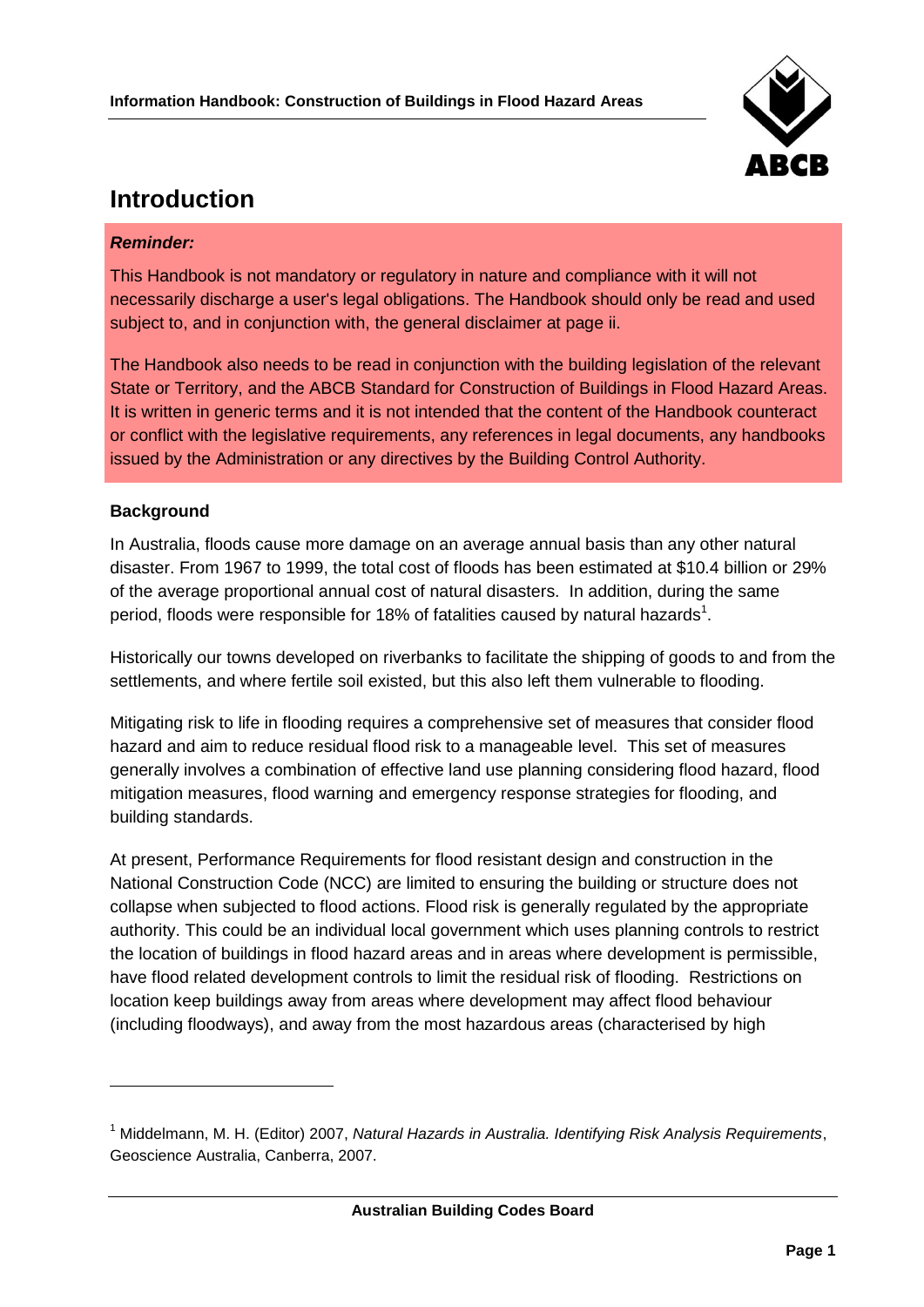

velocities and/or depths). In the remaining areas where development is permissible building/development controls may include the requirement for the building or certain floors to be located above an established minimum flood level, such as the flood hazard level. The flood hazard level (FHL) considers both the defined flood level (DFL) from the defined flood event (DFE) plus a freeboard to provide above floor areas with protection from the DFE considering uncertainty in the DFL and other phenomenon such as wind and wake waves and local hydraulic affects.

This Handbook has been prepared to accompany the ABCB Standard for Construction of Buildings in Flood Hazard Areas (the Standard). The Handbook provides commentary on the provisions in the Standard together with additional advisory information.

Therefore, with application of this Handbook to flood hazard areas whether independent from, or in combination with, the Standard and in the absence of supporting measures, it is not possible to guarantee that a building constructed in accordance with these requirements will eliminate the risk of serious injury or fatality even in the DFE.

In addition, larger floods than the DFE can and will occur and even floods of the scale of the DFE can be variable and could exceed the design parameters and limitations in the Standard. Availability of assistance from emergency services or other avenues are important considerations not treated in this Standard.

It is important to understand that flood is a local hazard whose parameters, including depth and velocity, vary significantly within the flood hazard area. Modelling of the DFE generally provides information on average velocities within an area at the peak of the flood for the DFE rather than velocities at a specific location. Velocities and depths will generally increase in larger floods.

In addition, there are significant variations in the information available on flooding between areas within a local authority and between local authorities within Australia. This may result from the age of studies, the type of modelling undertaken, the information available to understand flood behaviour, or the reliance on historical flood information or estimates to provide an understanding of flood risk.

Flood investigations may have also resulted in mitigation works which may alter flood behaviour. These are local by nature and their benefits would generally be considered in studies on flooding for the area and considered by the local authority in determining its flood hazard area.

In some cases the local authority may require the proponent to engage a suitably qualified professional to determine the defined flood event and/or to gain a more detailed understanding of flood behaviour at the location. This may include ascertaining the specific design criteria necessary for this Standard and meeting other requirements established by the local authority.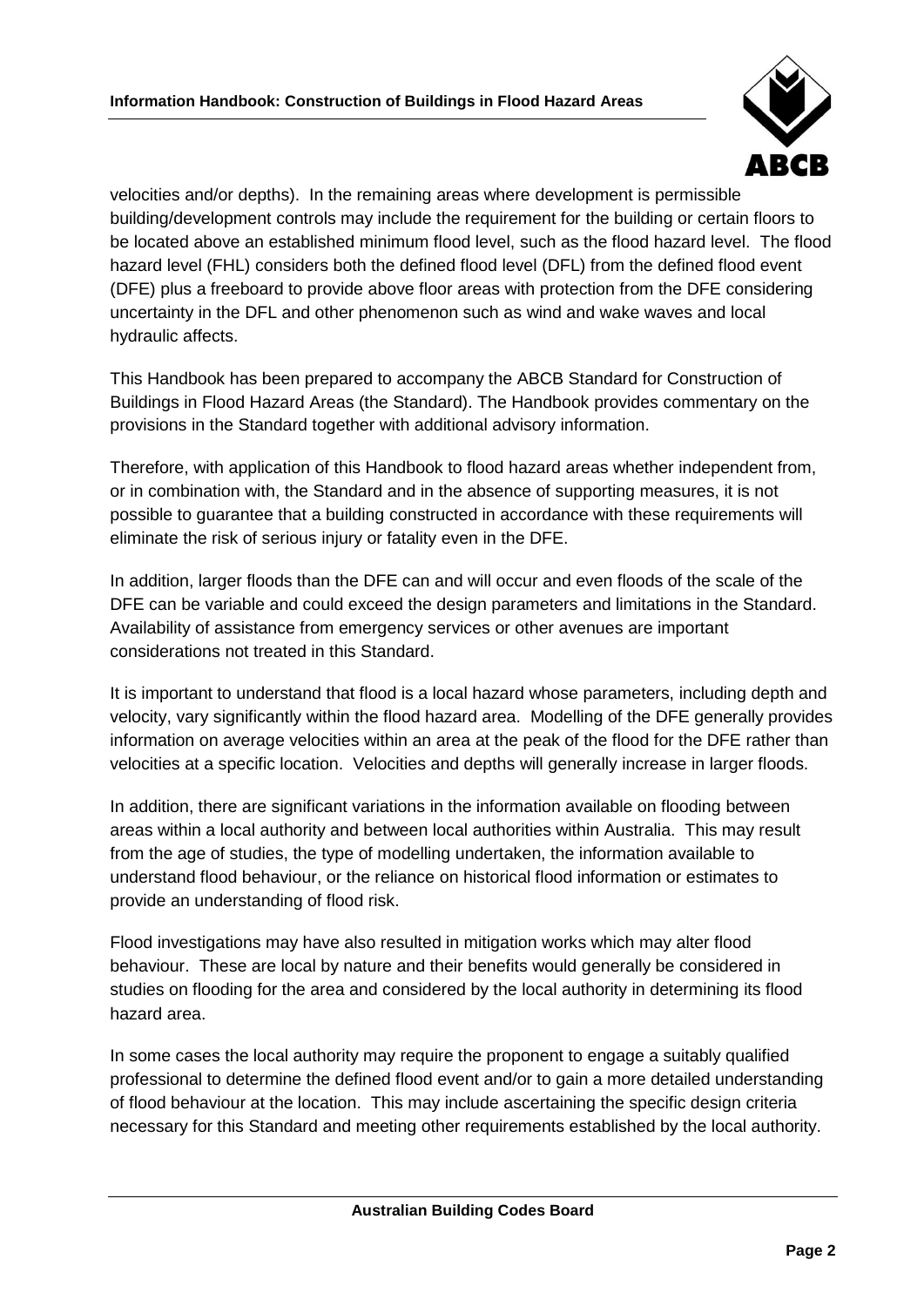

In addition, flood behaviour can change with climate change, either due to sea level rise or due to potential increases in the intensity and frequency of flood producing rainfall events. In some cases this change will be significant, whilst in other cases it will be relatively minor. Sea level rise and increases in the intensity and frequency of flood producing rainfall events can alter flood flow velocities, water depths and levels in the DFE. This could impact upon the FHL and therefore the flood hazard area and the minimum floor levels set for buildings and the locations within this area where development is allowable given the flood hazard and potential impacts upon other properties.

Managing changing flood risks due to climate change relies upon the same mechanisms currently used to manage flood risk. That is, it requires a combination of: effective land use planning considering changing flood hazard; flood mitigation measures that consider climate change impacts on flooding; emergency response strategies for flooding that are robust and can adapt for changes in flood behaviour; and building standards (such as minimum floor levels for new buildings) that can be adapted to allow for climate change over time.

The degree of these changes will vary with the location and the timeframe over which changes are managed and different jurisdictions and authorities may have different requirements. The relevant appropriate authority can advise on how climate change impacts on flooding should be dealt with for the project in question.

Work has been undertaken both in Australia and overseas aimed at reducing the impacts of flooding on buildings through structural design and using compatible structural and nonstructural building materials. However, as most of Australian works are local in character, most Australian building professionals are not familiar with the issue and there is no other national guidance on the subject.

Since the discussion of this issue may touch on planning, building and non-building topics, the development of a Handbook is seen as the most appropriate vehicle for approaching the subject. This approach also satisfies the Council of Australian Governments principles for best practice regulation.

## **Other Handbooks by the ABCB**

The ABCB has produced a range of Handbooks and other educational material which can be downloaded from the ABCB website at [www.abcb.gov.au.](http://www.abcb.gov.au/)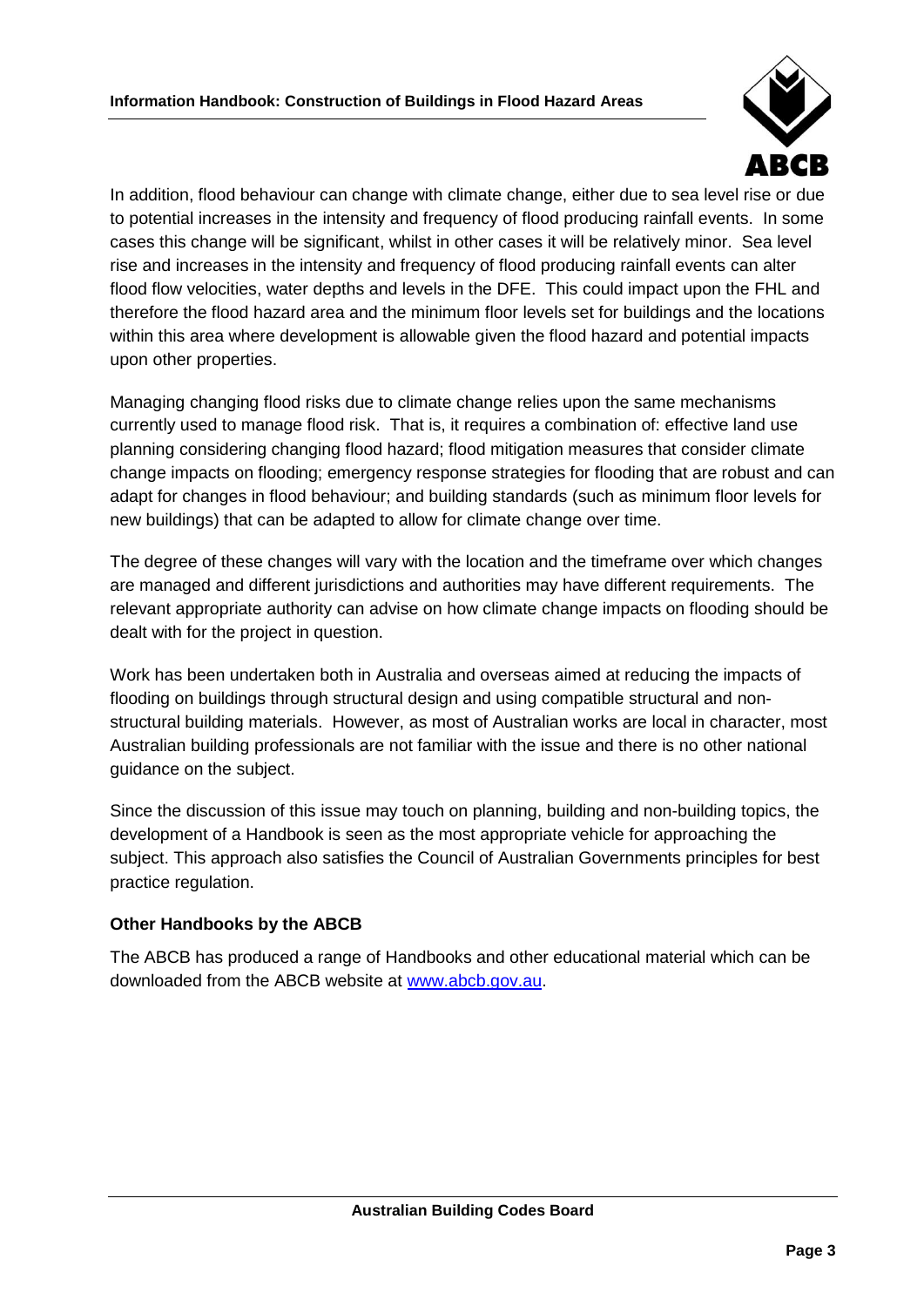

## <span id="page-11-0"></span>**COMMENTARY ON THE STANDARD 'CONSTRUCTION OF BUILDINGS IN FLOOD HAZARD AREAS'**

## <span id="page-11-1"></span>**1 SCOPE AND GENERAL**

## <span id="page-11-2"></span>**C1.1 General**

The scope of the ABCB Standard on Construction of Buildings in Flood Hazard Areas (the Standard) is restricted to the current NCC objectives of health, safety, amenity and sustainability. Therefore the Standard primarily focuses on structural safety and life safety, rather than protection of property or building contents.

The current NCC does not contain detailed construction practice for buildings in flood hazard areas. However, although not targeted at flooding, the NCC does require buildings to have structural resistance to the action of liquids, ground water, and rainwater ponding by requiring compliance with Australian Standards for structural design. The aim of the Standard is to provide more specific requirements for construction in flood hazard areas

The construction measures contained in the Standard are not the only measures that should be considered to address issues arising for buildings in flood hazard areas. There are other measures that are outside the scope of the Standard. The scope of this Handbook extends further than the scope of the ABCB Standard and provides additional information on these issues.

The ABCB develops minimum technical standards relating to the structural and fire safety, health, amenity and sustainability for inclusion in the NCC. The NCC applies to all new building design and construction work and subject to State and Territory legislation alternations and additions to existing buildings. The NCC does not apply to existing buildings not undergoing work, and is adopted by every State and Territory.

The issue of whether new buildings can be constructed within part or any of the flood hazard area is a land use planning issue (in consideration of the flood risk) for the appropriate authority, primarily local, State/Territory government. Current building and planning regulations in a number of States and Territories enable local governments to define flood hazard areas and determine the height, above ground or defined flood level, to which the floor levels of habitable rooms must be built.

It is important to note that flood events are likely to arise and there will be locations in which the limitations stated in the Standard will be exceeded. Therefore, communities and households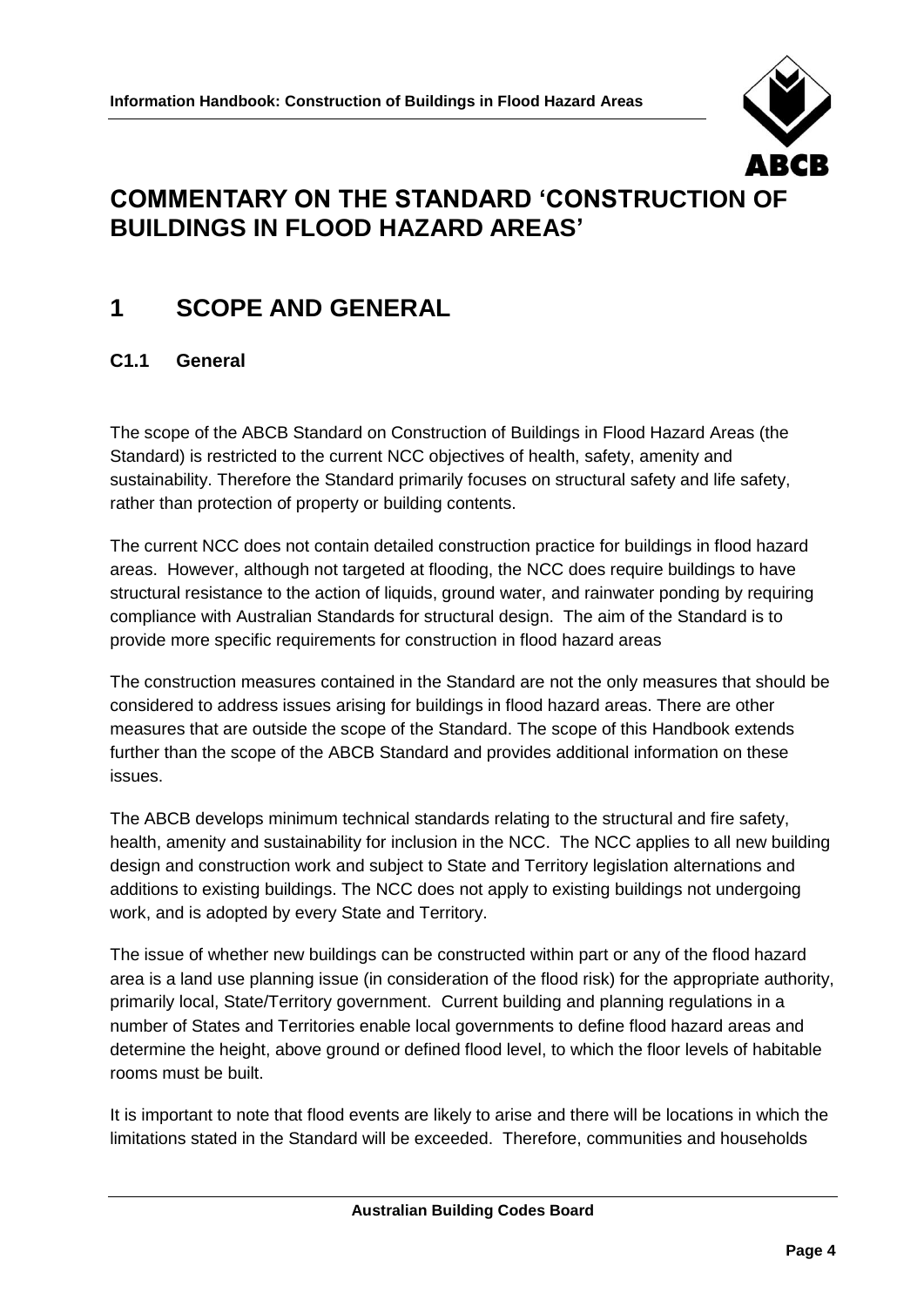

must be aware that all houses may not be protected during a major flooding event because of a number of factors. These factors may include-

- (a) the flood event exceeds the defined flood event; or
- (b) the flood water velocity exceeds 1.5m/s; or
- (c) the depth of submersion of the lowest non-habitable floor exceeds 1m; or
- (d) the flood level is higher than habitable floor level; or
- (e) loss of foundation material due to excessive scour, mudslide or landslip; or
- (f) excessive debris impact loading.

## <span id="page-12-0"></span>**C1.2 Scope**

The requirements of the NCC are applicable to all buildings. The Standard only specifies additional requirements and is not a comprehensive list of requirements for buildings in flood areas.

The NCC is a performance-based document. Buildings to be constructed in flood hazard areas are required to comply with the relevant Performance Requirements in NCC Volumes One and Two relating to flood. The Performance Requirements lists various 'heads of consideration' that must be considered during the design process.

The Performance Requirements enable the design of a building to be constructed in flood hazard areas to be developed from first principles to maximise its potential to meet specific occupant needs for a specific site.

The Standard provides two pathways for compliance. One pathway involves formulating an Alternative Solution which complies with the Performance Requirement. This involves the application of engineering practice from first principles and requires designers to apply professional judgment on all design issues.

The other pathway involves compliance with the Deemed-to-Satisfy (prescriptive) Provisions i.e. Clauses 2.3 to 2.10 of the Standard. These provisions only apply if certain limits such as maximum flow velocity and depth of submersion are not exceeded. This does not mean that buildings cannot be constructed if they fall outside these limits. It means that such a proposal would need to be considered as an Alternative Solution under the relevant Performance Requirements and must be assessed accordingly.

The Alternative Solution pathway involves the application of engineering principles in combination with appropriate design consideration as an alternative to the requirements in Clauses 2.3 to 2.10 of the Standard.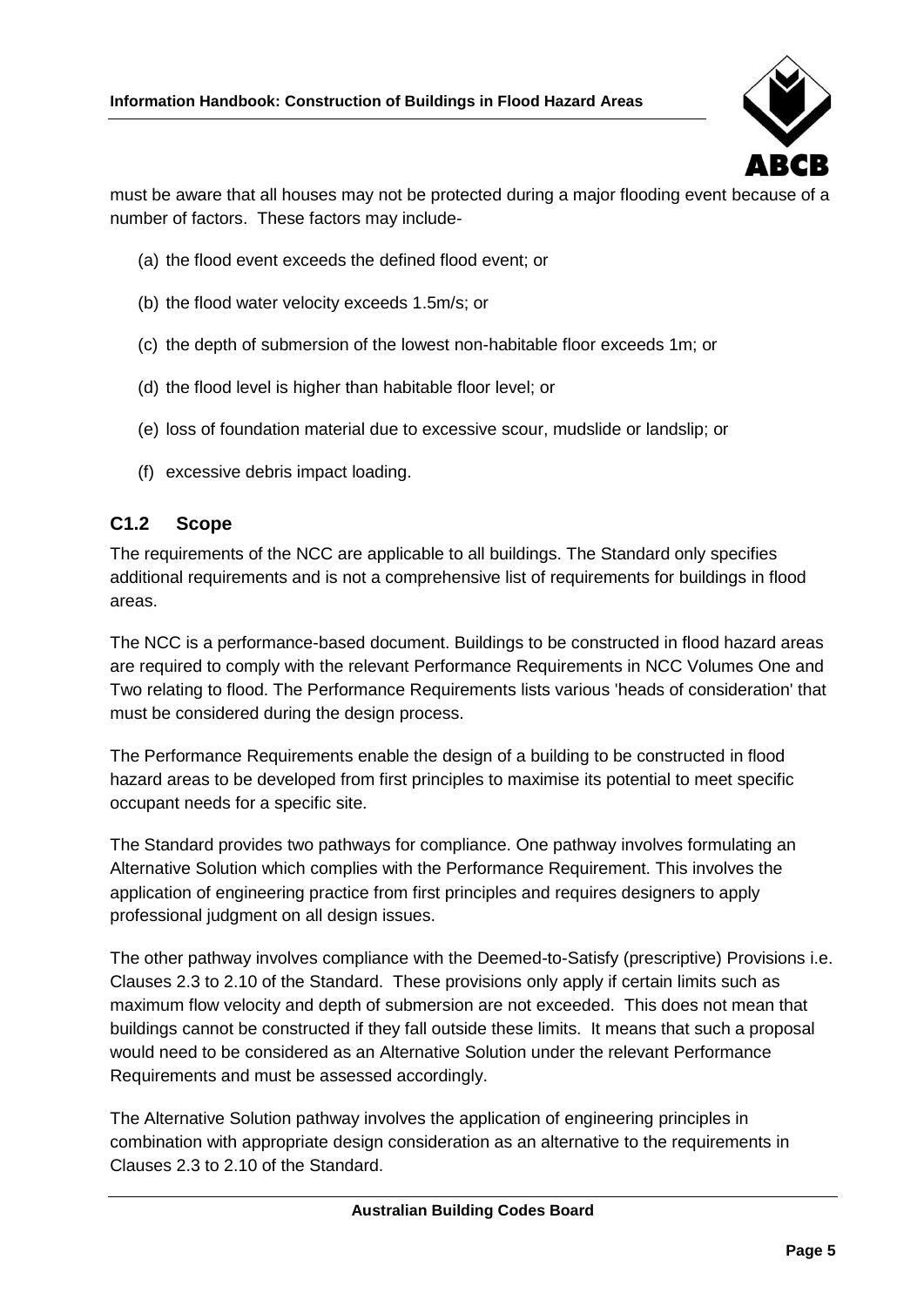

## <span id="page-13-0"></span>**C1.3 Application**

#### *C1.3.1 Identification of applicable flood hazard areas*

The term flood is used to describe the temporary condition of partial or complete inundation of normally dry land. The source of the flood could be the overflow of inland or tidal waters or the rapid accumulation of runoff or surface water from any source.

The identification of applicable flood hazard areas is a planning issue and State/Territory and/or local authorities should be consulted in this determination.

The DFE and DFL used by the appropriate authority (usually the local authority) to manage flood risk to property are generally determined through land use planning in consideration of flood risk management. It is often associated with a 1% chance of a flood of that size being exceeded in any given year or otherwise expressed as an annual exceedance probability of 1 in 100, or a 100-year Average Recurrence Interval (ARI) flood level. However, other flood events or information may be used by the local authority to manage flood risk to buildings or the particular flood situation at the location in question and in setting both the DFE and DFL.

There are significant variations in the information available on flooding between areas within a local authority and between local authorities within Australia. This may result from the age of studies, the type of modelling undertaken, the information available to understand flood behaviour, or the reliance of historical flood information or estimates to provide an understanding of flood risk.

Flood investigations may have also resulted in mitigation works which may alter flood behaviour. These are local by nature and their benefits would generally be considered in studies on flooding for the area and considered by the local authority in determining the flood hazard area.

In many cases information about flow velocities may not be known or may be limited. Modelling of the DFE may provide average velocities at the peak of flow within an area rather than peak velocities at a specific location. Therefore it is unlikely that the local authority will have specific information on flow velocities at a particular site in all cases.

Existing development in more active flow areas, including floodways, is more likely to be subjected to higher velocities of flow than permitted by the Deemed-to-Satisfy Provisions and is also more likely to impact upon flood behaviour elsewhere. Any additional development or redevelopment in these areas is also likely to be exposed to more hazardous conditions and requires careful consideration and assessment. Also note that the flow velocities could be expected to exceed the limits set in the Standard in many areas subject to local overland flooding.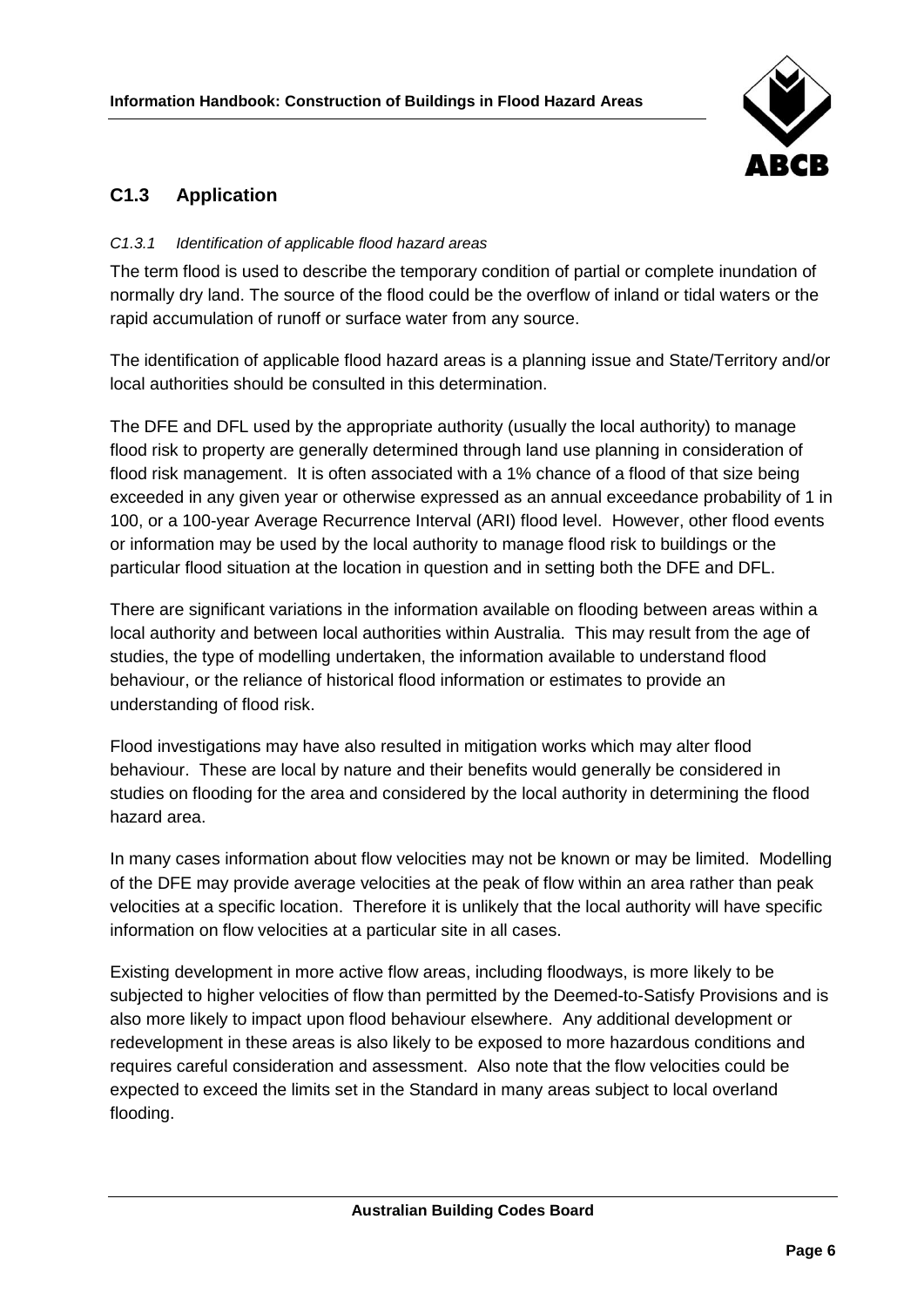

The local authority may need to rely upon judgement as to where the Standard or its Deemedto-Satisfy Provisions apply or request specific information from the proponent to determine whether the Standard applies and provide key criteria for design. This may limit the application of the Deemed-to-Satisfy Provisions by the local authority to backwater and inactive flow areas in the DFE where it is less likely the velocity nominated in the Deemed-to-Satisfy Provisions in the Standard would be exceeded.

In many cases detailed information on the depth of inundation at the development in question will rely upon the provision of survey advice from the proponent relative to flood level information determined in the DFE.

In some cases the local authority may require the proponent to engage a suitably qualified professional to determine the DFE and/or to gain a more detailed understanding of flood behaviour at the location. This may include ascertaining the specific design criteria necessary to enable consideration of the development in relation to the Standard and meeting other requirements established by the local authority.

The National Flood Information Database (NFID) shows there are at least 230,000 allotments below the 100-year ARI flood level. Of this figure, approximately 2/3 have a flood depth of less than 1m and approximately 3/4 have a flood depth of less than 1.5m.

Where a part of a flood hazard area is subject to mudslide, landslide, storm surge or coastal wave action while other parts are not affected, the Standard would only apply to those parts not affected. For example if part of an allotment of land is affected by landslip, but the part of the allotment where it is proposed to construct a building is not, the Standard could still apply to the building.

## *C1.3.2 Identification of applicable buildings*

The Standard only applies to new Class 1, 2, 3, 4, 9a health care and 9c buildings and, subject to State and Territory legislation, alterations and additions to existing buildings of these classifications. Note that the NCC Performance Requirements for flood are also limited to Class 1, 2, 3, 4, 9a health care and 9c buildings. That means buildings of other classes are not subject to any requirements of the Standard.

Note that a basement carpark under a Class 2 building for instance is usually classified as a Class 7 part of the building. Also, a garage associated with a house can be classified as a Class 10 part of the building. Class 7 and Class 10 parts of the building are not covered by the Standard. However, the Standard would apply to the Class 1 or 2 part of the building above the Class 7 or 10 part. This would mean that structurally, the Class 7 or 10 part would need to adequately support the Class 1 or 2 part above in a defined flood event.

Class 1, 2, 3, 4, 9a health care and 9c buildings under the NCC are defined as-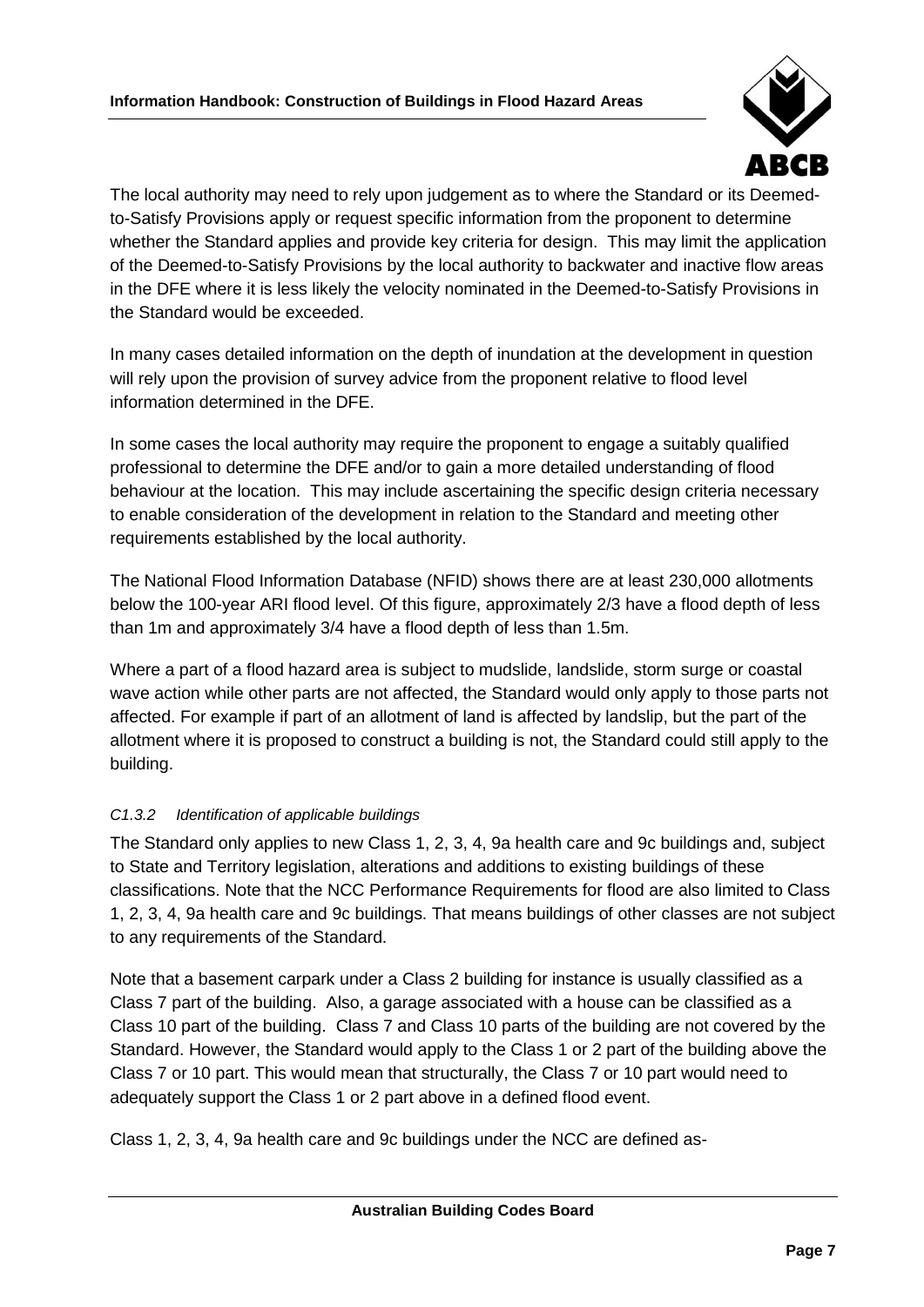

Class 1: one or more buildings which in association constitute—

(a) Class 1a — a single dwelling being—

(i) a detached house; or

(ii) one of a group of two or more attached dwellings, each being a building, separated by a fire-resisting wall, including a row house, terrace house, town house or villa unit; or

(b) Class  $1b$  —

(i) a boarding house, guest house, hostel or the like—

(A) with a total area of all floors not exceeding 300  $m<sup>2</sup>$  measured over the enclosing walls of the Class 1b; and

(B) in which not more than 12 persons would ordinarily be resident; or

(ii) 4 or more single dwellings located on one allotment and used for short-term holiday accommodation,

which are not located above or below another dwelling or another Class of building other than a private garage.

Class 2: a building containing 2 or more sole-occupancy units each being a separate dwelling.

Class 3: a residential building, other than a building of Class 1 or 2, which is a common place of long term or transient living for a number of unrelated persons, including—

(a) a boarding house, guest house, hostel, lodging house or backpackers accommodation; or

- (b) a residential part of a hotel or motel; or
- (c) a residential part of a school; or
- (d) accommodation for the aged, children or people with disabilities; or
- (e) a residential part of a health-care building which accommodates members of staff; or

(f) a residential part of a detention centre.

Class 4: a dwelling in a building that is Class 5, 6, 7, 8 or 9 if it is the only dwelling in the building.

Class 9: a building of a public nature—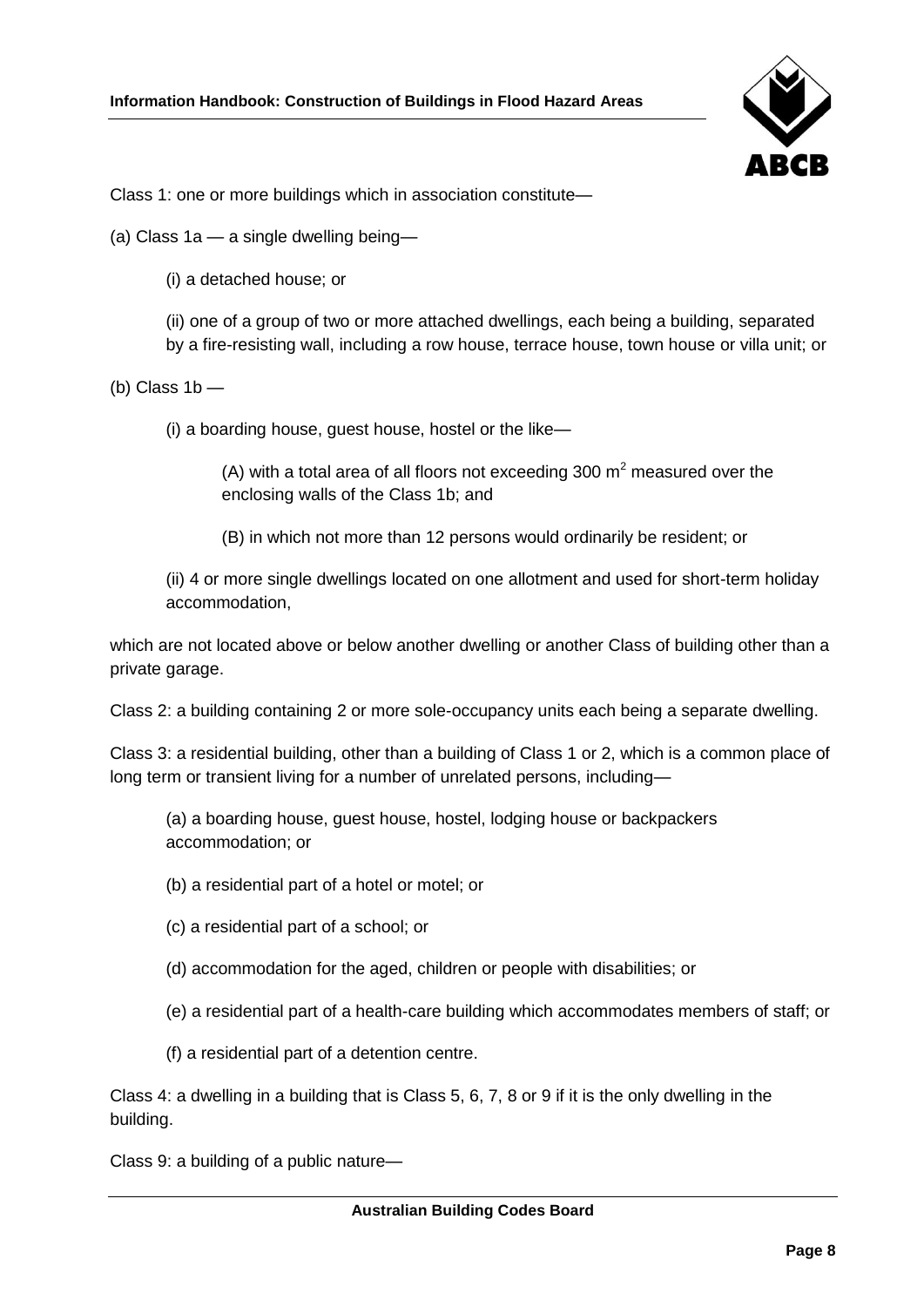

(a) Class 9a — a health-care building, including those parts of the building set aside as a laboratory; or

(b) Class 9c — an aged care building.

Aged care building means a Class 9c building for residential accommodation of aged persons who, due to varying degrees of incapacity associated with the ageing process, are provided with personal care services and 24 hour staff assistance to evacuate the building during an emergency.

Health-care building means a building whose occupants or patients undergoing medical treatment generally need physical assistance to evacuate the building during an emergency and includes—

(a) a public or private hospital; or

(b) a nursing home or similar facility for sick or disabled persons needing full-time care; or

(c) a clinic, day surgery or procedure unit where the effects of the predominant treatment administered involve patients becoming non-ambulatory and requiring supervised medical care on the premises for some time after the treatment.

There is also an elevation requirement in Clause 2.4 of the Standard which affects the usage of particular floor areas.

## <span id="page-16-0"></span>**C1.4 Limitations**

This Handbook is not intended to:

- (a) override or replace any legal rights, responsibilities or requirements; or
- (b) provide users with the specifics of the NCC.

This Handbook is intended to make users aware of provisions that may affect them, not exactly what is required by those provisions. If users determine that a provision may apply to them, the NCC should be read to determine the specifics of the provision.

## <span id="page-16-1"></span>**C1.5 Normative References**

These are the normative references referred to in this Standard. The use of other NCC referenced documents is also necessary in the design of buildings in flood hazard areas.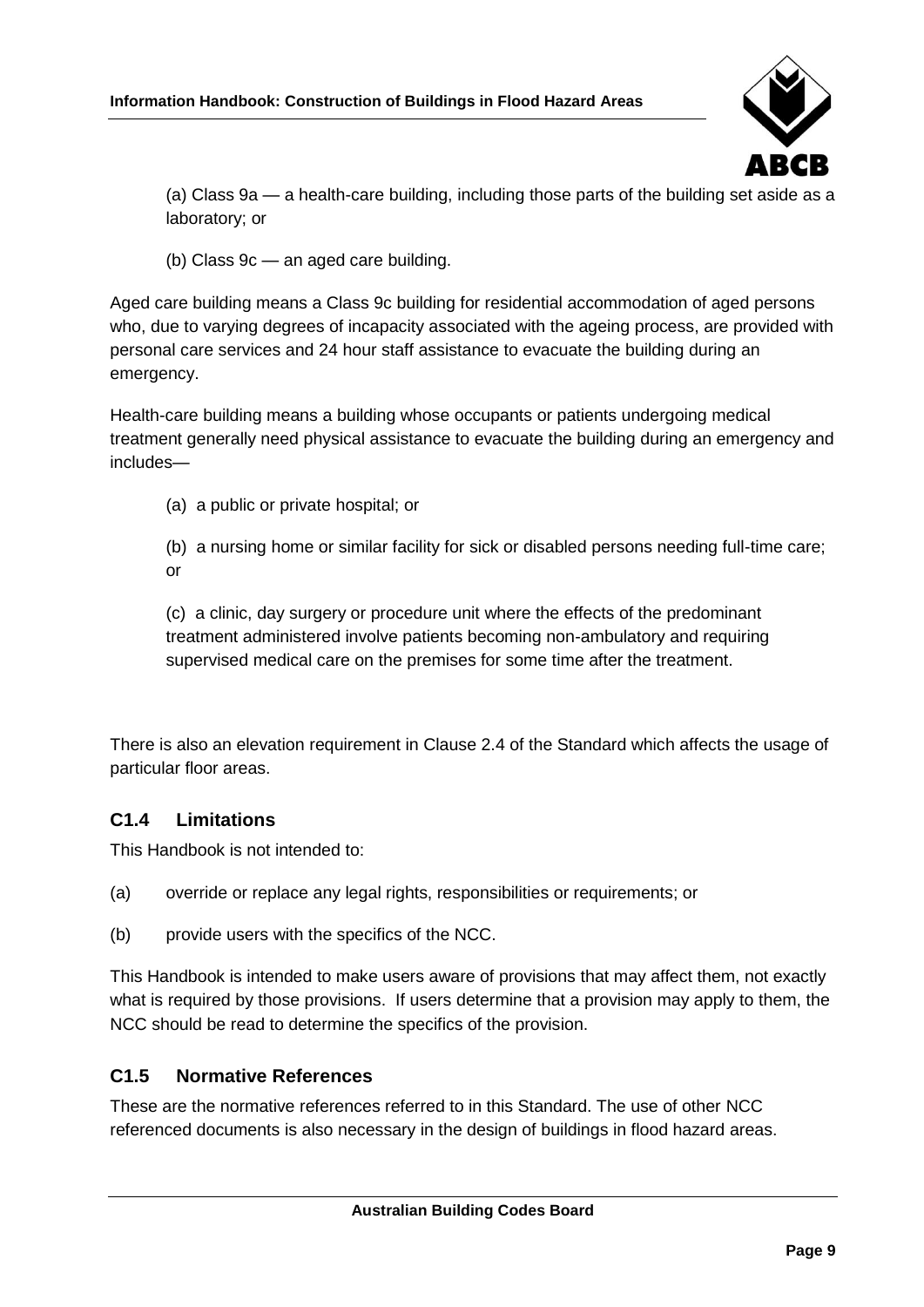

## <span id="page-17-0"></span>**C1.6 Units**

The Standard uses the SI units of kilogram (kg), metres (m), seconds (s), Pascals (Pa) and Newtons (N).

## <span id="page-17-1"></span>**C1.7 Definitions**

The terms used in this Standard primarily come from the Glossary of Floodplain Management in Australia – Best Practice Principles and Guidelines.

The level of freeboard above the DFL is to be determined by the appropriate authority (usually the local government). Freeboard is typically used to compensate for effects such as wave action and localised hydraulic behaviour. Depending upon the circumstances of the individual event, freeboard may provide protection from floods marginally above the DFL. However, freeboard should not be relied upon to provide protection for flood events larger than the DFE.

## <span id="page-17-2"></span>**C1.8 Notation**

The Standard uses letters and symbols in the calculation of flood actions. These letters and symbols are defined in the Standard.

## <span id="page-17-3"></span>**C1.9 Performance-Based Standards**

The Standard is referenced in the NCC. The NCC contains Performance Requirements for buildings constructed in flood hazard areas. The Standard contains solutions which are deemed-to-satisfy the Performance Requirements.

## <span id="page-17-4"></span>**C1.10 Design Pathways**

Because the NCC is performance-based, it allows a person to develop a solution which meets the Performance Requirements as an alternative to the prescriptive or Deemed-to-Satisfy Provisions in the Standard.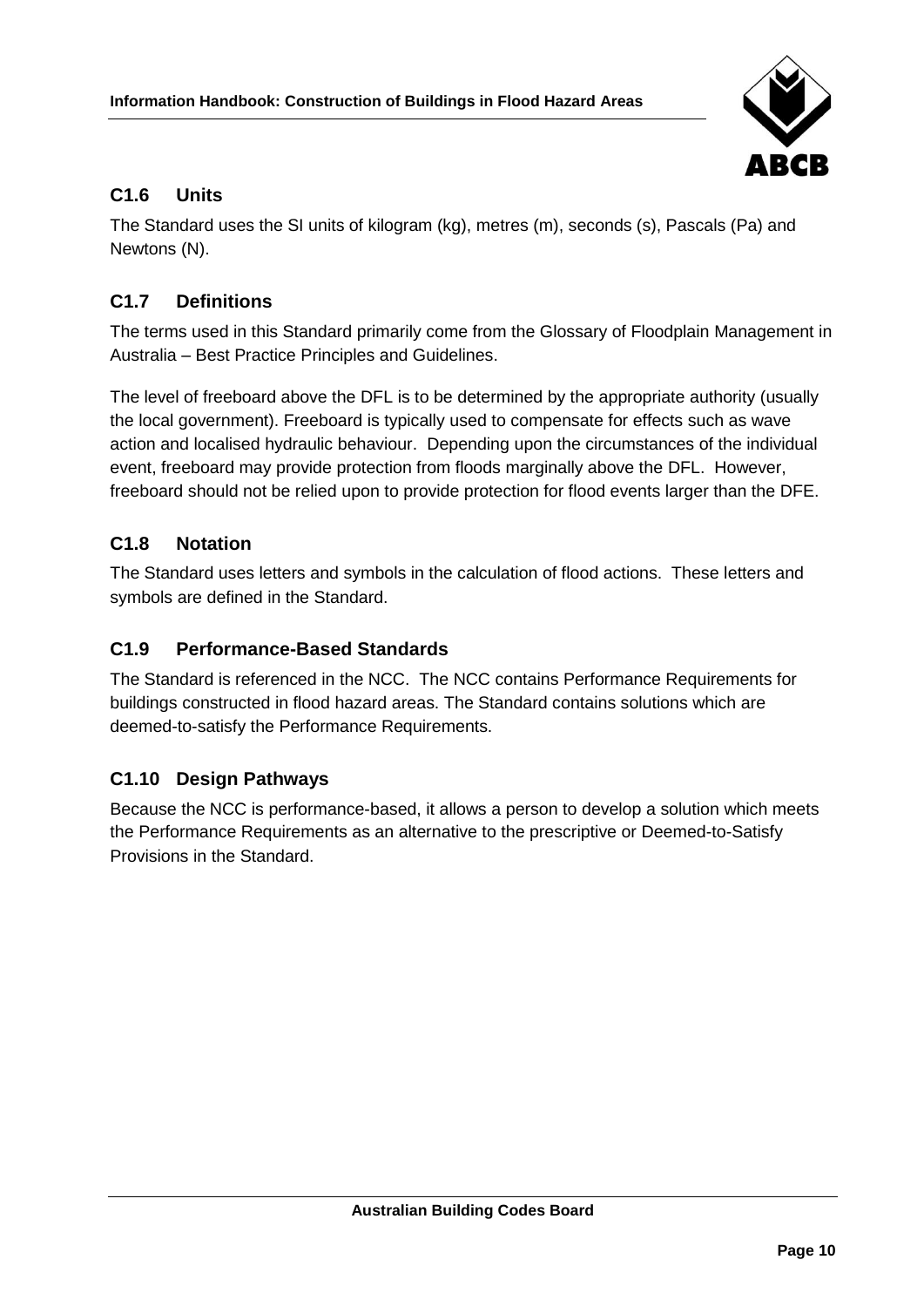

## <span id="page-18-0"></span>**2 BASIC DESIGN REQUIREMENTS**

The limitation states that the Standard only applies to Class 1, 2, 3, 9a health care and 9c buildings, and Class 4 parts of buildings.

## <span id="page-18-1"></span>**C2.1 Compliance Requirements**

This establishes that for compliance with the Standard, two pathways are available. Namely either compliance with the relevant NCC Performance Requirements (via an alternative solution) or compliance with the prescriptive elements of Clauses 2.3 to 2.10 of the Standard.

## <span id="page-18-2"></span>**C2.2 Application**

This establishes the application of Clauses 2.3 to 2.10 of the Standard. For situations outside these limits, an Alternative Solution in accordance with the Performance Requirements would be necessary.

## <span id="page-18-3"></span>**C2.3 Flood Actions**

#### *C2.3.1 General*

Within the limiting applications of the Standard, a single process for determining flood actions is used for all types of floods. It is useful however to be aware that there are differences between flood characteristics, flood loads and flood effects in riverine and coastal areas in terms of wave effects, depth, duration, direction of flow and debris.

## *C2.3.2 Hydrostatic Actions*

Hydrostatic actions are those caused by stagnant water either above or below ground surface and are equal to the water pressure multiplied by the surface area on which the pressure acts. They can be divided into vertical downward loads, lateral loads and upward loads (buoyancy).

#### *C2.3.3 Hydrodynamic Actions*

Hydrodynamic actions are those induced by the flow of water above ground level. They are usually lateral loads. Accurate estimates of flow velocities during flood are difficult to make. Designers should consult the relevant local government and specialists in this area.

Since the Deemed-to-Satisfy Provisions of the Standard are only applicable to flood hazard areas with maximum velocity of floodwater of 1.5 m/s, and a maximum depth of submersion of non-habitable floors of 1m in the DFE, a general drag coefficient of 1.25 has been nominated for simplicity rather than a table of drag coefficients for different shapes.

Clause 2.3.3 of the Standard provides a simple equivalent hydrostatic formula for the computation of the hydrodynamic forces. This formula is only valid for slow moving water (flow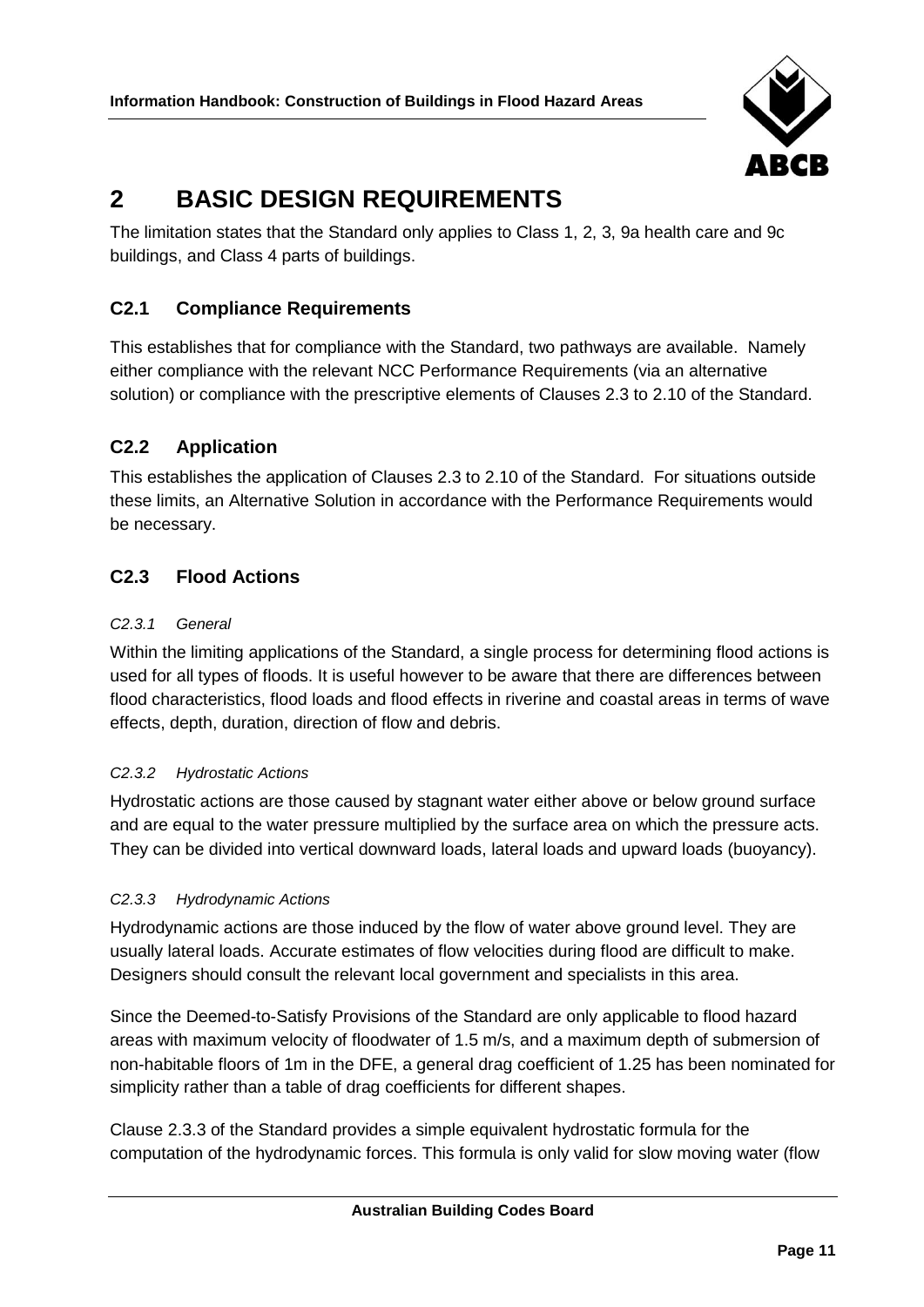

velocity less than 3 m/s) and building aspect ratio (width to height) less than 12. For situations outside these limits, a full engineering analysis should be carried out.

#### *C2.3.4 Debris Actions*

Design for debris impact actions is difficult because the nature and size of the potential debris is uncertain. However, there is guidance in specialist literature on this issue. Nevertheless, within the limited application of the Standard, reliance is placed on the general robustness of the building to cope with debris actions.

#### *C2.3.5 Wave Actions*

Design for wave actions is possible and there is guidance in specialist literature on this issue. Within the limited application of the Standard, reliance is placed on the general robustness of the building to cope with wave actions. However, designers should investigate historical damages near a site to determine whether wave force can be significant and ought to be taken into account.

Sections 2.3.4 and 2.3.5 are adequate only if the application is limited to buildings within the currently proposed restrictions (1 metre inundation in slow moving water) but become more complex for buildings and general civil engineering structures subject to more severe conditions.

#### *C2.3.6 Erosion and Scour*

Erosion and scour can affect the stability of the foundation and can increase the flood actions on buildings. The usual methods to mitigate the effects of erosion and scour are to increase the depth of the foundation embedment or to setback buildings from potential danger zones. Erosion protection measures should be undertaken if potential for erosion due to flood actions is serious.

#### *C2.3.7 Combinations of Actions*

It is expected that estimates of the flood depth and the flow velocity are made conservatively (95 percentile value estimate with 75% confidence) for the Defined Flood Event (DFE) which is the ultimate design condition. A load factor of 1.0 has therefore been adopted in the Standard.

In the absence of more accurate hydrological analysis, the maximum recorded flood level is a reasonable approximation of the statistically defined DFE provided that the record is at least for 30 years.

The flood load factor is a function of the uncertainties in determining the flood actions. The uncertainties are dependent on the DFE. The benchmark DFE is the flood with annual probability of exceedance of 1:100 which is the design event associated with the ultimate limit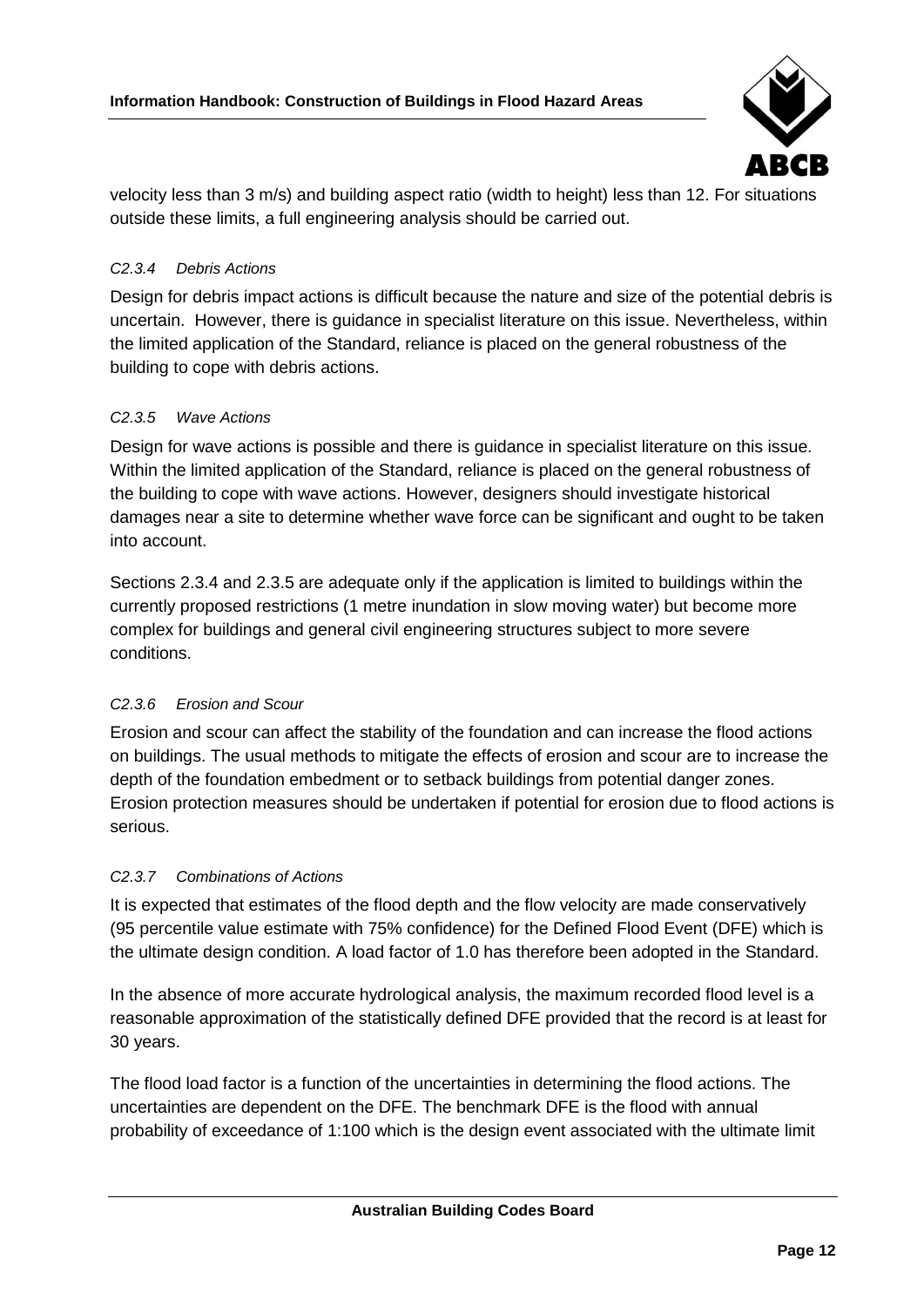

state. It is assumed that the outcomes are determined by modelling and analysis with appropriate level of confidence (say 75%).

If the DFE is defined using another level of probability, then this can be compensated by adjusting the flood load factor accordingly.

If the DFE is based on the maximum recorded flood, then there will be more uncertainties involved. The length of the record is another useful indicator of the reliability of the figure. The flood load factors have therefore been adjusted to reflect the associated uncertainties.

The [0.9G, 0.5W<sub>u</sub>, Y<sub>F</sub>F<sub>I</sub>] combination primarily addresses the risk of uplift or buoyancy effects. The buoyancy effects for 1 m inundation for enclosed areas should be assumed to be on the conservative side by assuming water entries are blocked. There have been instances of houses floating away in a flood event.

## <span id="page-20-0"></span>**C2.4 Floor Height Requirements**

Land use planning instruments or planning schemes will generally establish minimum flood risk management related requirements. This may involve the restriction of the location of development and, where development is permissible, the establishment of minimum conditions that the development must satisfy. These minimum requirements often relate to both floor levels and fill levels.

The Standard requires habitable floors to be above the Flood Hazard Level (i.e. the DFL plus the freeboard) and non-habitable floors to be no more than 1m below the DFL (see figure C2.4), unless the appropriate authority determines otherwise.

Freeboard allows for wave action, local hydraulic factors, and some level of uncertainty in regard to the flood modelling and identification of the DFE. Freeboard for residential buildings would typically be a maximum of 0.5m unless the specific exposure factors at the location require a higher value. In shallow depths of local overland flow, often resulting from urban piped drainage system bypass, a smaller minimum freeboard of 0.3m is typically used.

The 1m maximum inundation of non-habitable floors only applies to an enclosed room with walls and does not apply where there are no walls (i.e. consists only of columns or posts). The flood action on an open structure is much less compared to a solid wall.

The reference to the floor level is a reference to the uppermost surface of the floor, not including any floor covering such as carpet or tiles. Where the floor has more than one level (ie a step down) the reference is to the lowest part of the floor.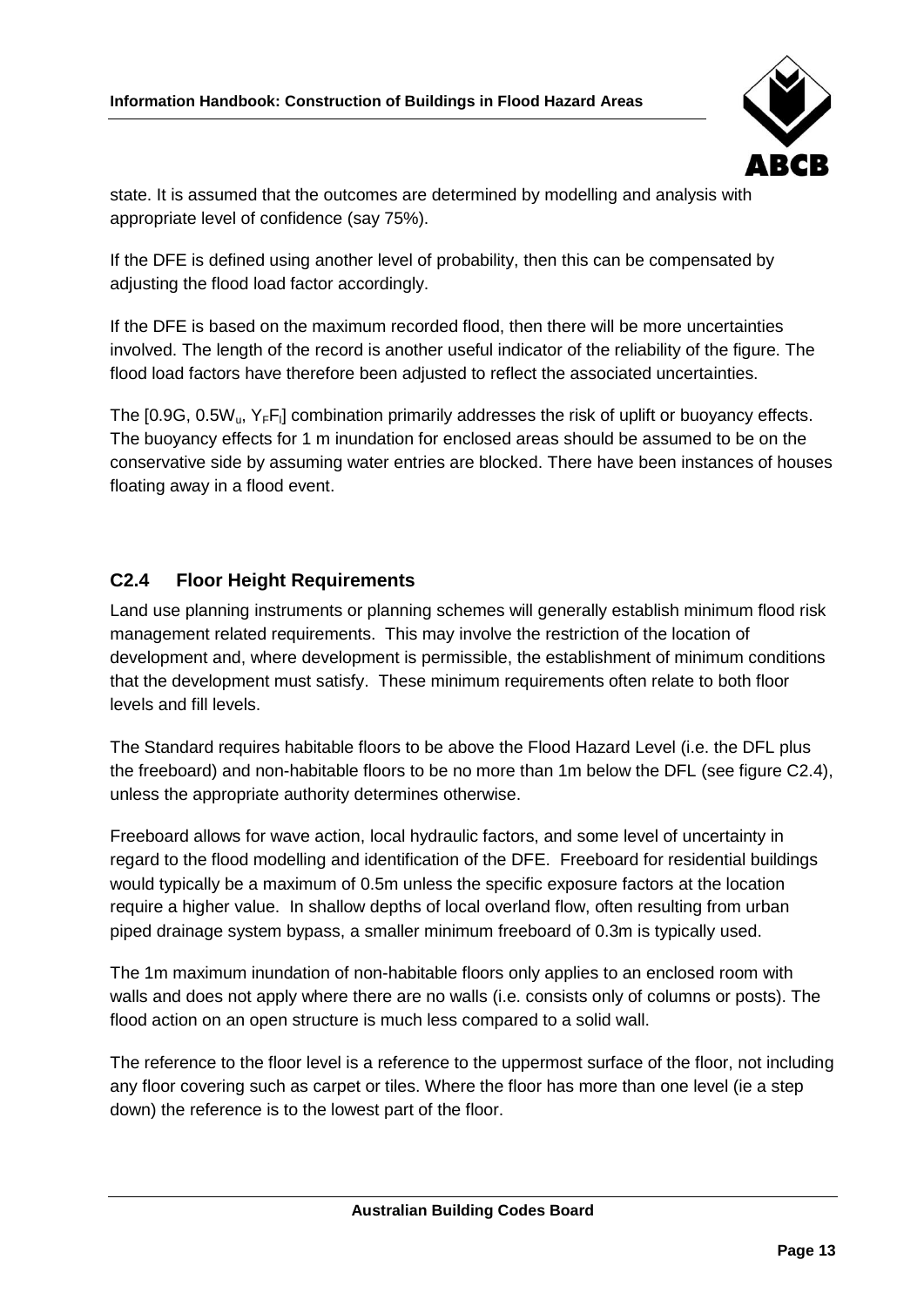



## **Figure C2.4 Elevation showing DFL**

## <span id="page-21-0"></span>**C2.5 Footing System Requirements**

#### *C2.5.1 General*

The footing system of a structure must be designed to maintain the necessary support for the structure during a flood situation and in particular must be designed to prevent flotation, collapse or movement. The Deemed-to-Satisfy Provisions of the Standard are limited to a maximum flow of 1.5m/s. At higher velocities, more engineering input needs to be taken to ensure the footing system remains structurally adequate.

#### *C2.5.2 Geotechnical Considerations*

As the flood flow velocity increases, the risk of collapse and undermining of the footing system by scour increases.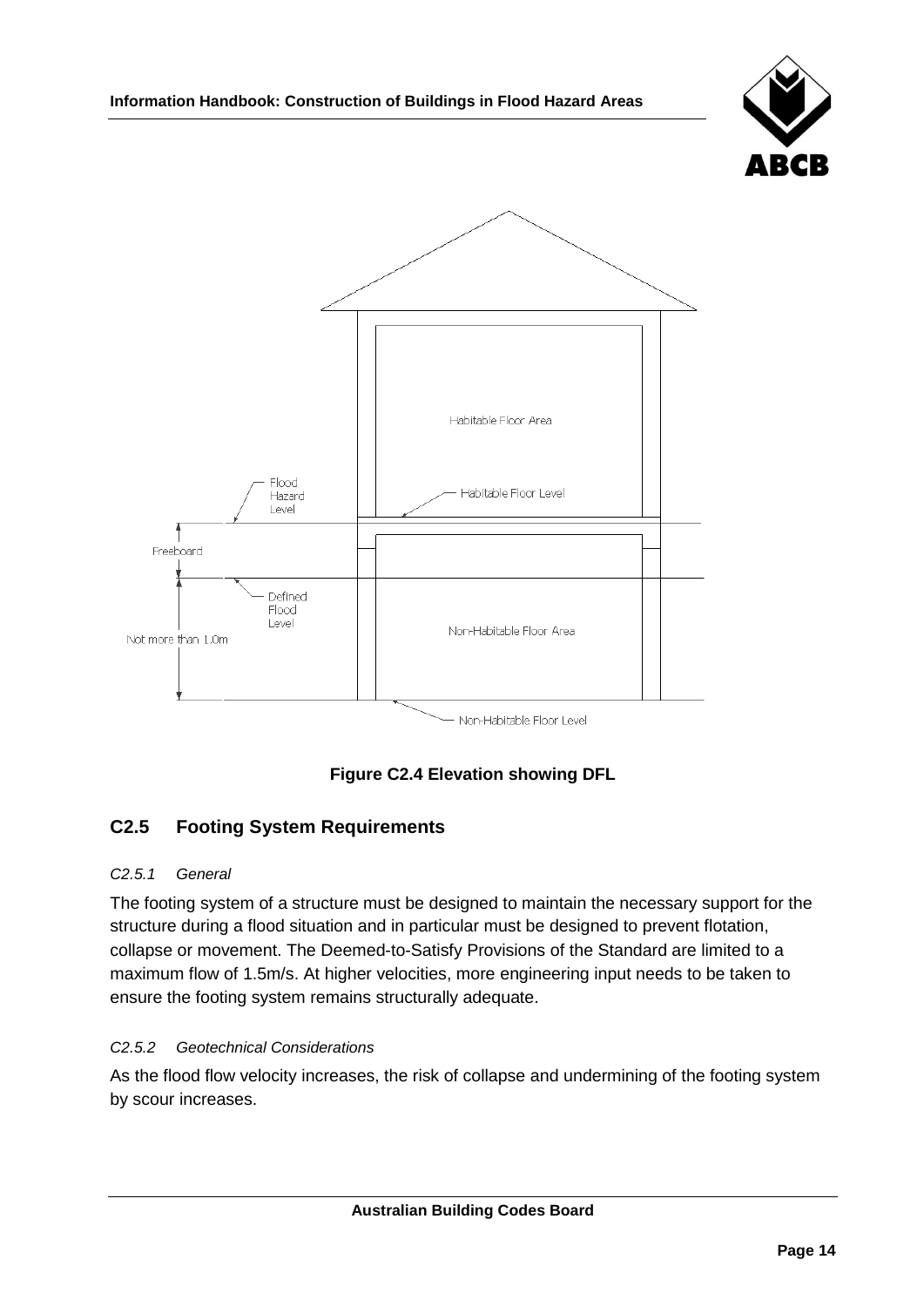

### *C2.5.3 Footing System Depth*

The footing system depth is dependent on a number of factors including foundation material, flood flow velocity, whether the footing system sits on fill or undisturbed soil, slope of land, and potential for landslip.

#### *C2.5.4 Piers, Posts, Columns and Piles*

Use of piles is most appropriate if erosion is an issue. Use of piers, posts, columns and piles lessen the interference with the flow of flood water compared with the use of fill to achieve the required elevation.

#### *C2.5.5 Use of Fill*

Whether the use of fill is permitted in flood hazard areas needs to be checked with the appropriate authority. Fill can reduce the capacity of the floodplain, exacerbate the flood risk or cause a nuisance for neighbouring property. Where the use of fill is permitted to elevate the house above the DFL or reduce potential inundation, care needs to taken to ensure the fill remains stable and is not adversely affected by erosion and scour.

#### *C2.5.6 Use of Slabs*

Flood hazard areas may restrict the construction option of a single storey house with a concrete slab-on-ground. Particularly where the use of fill is restricted, the elevation requirement means that the slab must be above the FHL. Where this is not possible, an alternative construction method, such as an elevated house would need to be considered. Again, care needs to be taken to ensure the flood does not erode or scour the material supporting the slab.

## <span id="page-22-0"></span>**C2.6 Requirements for Enclosures below the Flood Hazard Level (FHL)**

Some planning schemes and planning instruments will not permit enclosures below the FHL and may require minimum fill levels to be at the FHL. However, where enclosures are permitted below the FHL, the Standard only contains Deemed-to-Satisfy Provisions for wet flood-proofing and not dry flood proofing. This means the flood water must be allowed to enter and leave the enclosure below the FHL to equalise the hydrostatic pressure on both sides of the external walls. The holes in the walls must be large enough so as not to become easily blocked by debris.

The openings should meet the following criteria-

- (a) doors and windows should not be counted as openings but openings can be installed in doors and windows; and
- (b) there should be a minimum of two openings on different sides of each enclosed area; and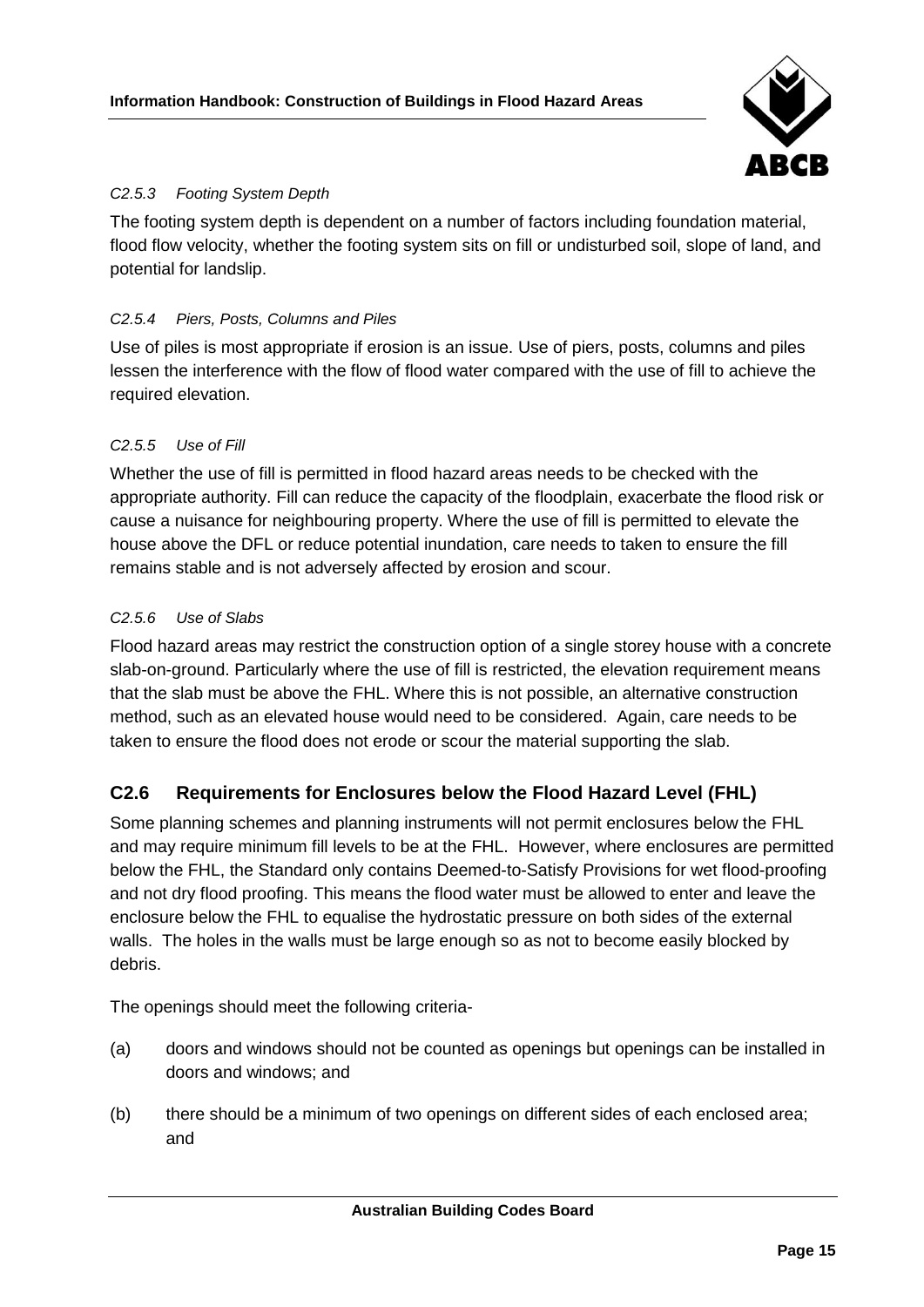

- (c) the total net area of all openings should be at least 1% of the enclosed area; and
- (d) openings should permit a 75 mm sphere to pass through; and
- (e) any opening covers should not impede the flow of water; and
- (f) consideration should be given to prevent the openings from becoming blocked.

## <span id="page-23-0"></span>**C2.7 Requirements for Structural Attachments**

Items such as decks and patios must be structurally adequate so as not to cause failure of the main building they are attached to. Any structure either designed to fail or not structurally adequate must be designed to not impact upon the structural adequacy of the building.

## <span id="page-23-1"></span>**C2.8 Material Requirements**

All materials used in the construction of the building must conform to the appropriate requirements of the NCC, including its referenced documents. In addition, materials that are exposed to water inundation should be given further consideration of their properties when wet in deciding whether they are suitable for use. These include-

- (a) likely duration of exposure to wetness;
- (b) changes to dimensions and strength when wet;
- (c) water absorption rate and required drying time; and
- (d) cost and feasibility of replacement of components.

The Deemed-to Satisfy Provisions of the Standard are only applicable for wet flood proofing. If dry flood proofing method is used, the proposed solution should be assessed as an Alternative Solution under the NCC requirements.

With wet flood proofing, the water is allowed to enter the building to reduce the built-up of hydrostatic pressure between the flood water and the inside of the building. The structural materials used below the FHL must therefore be water resistant to minimise the resulting damage.

Designers and building owners may choose to select water resistant non-structural materials for wall linings etc. However, there is an argument that it may be more cost effective to use nonwater resistant non-structural materials (e.g. ordinary plasterboard), as such material can readily be removed to allow any cavities to drain and the structural members to fully dry out after inundation, and then later replaced with new material.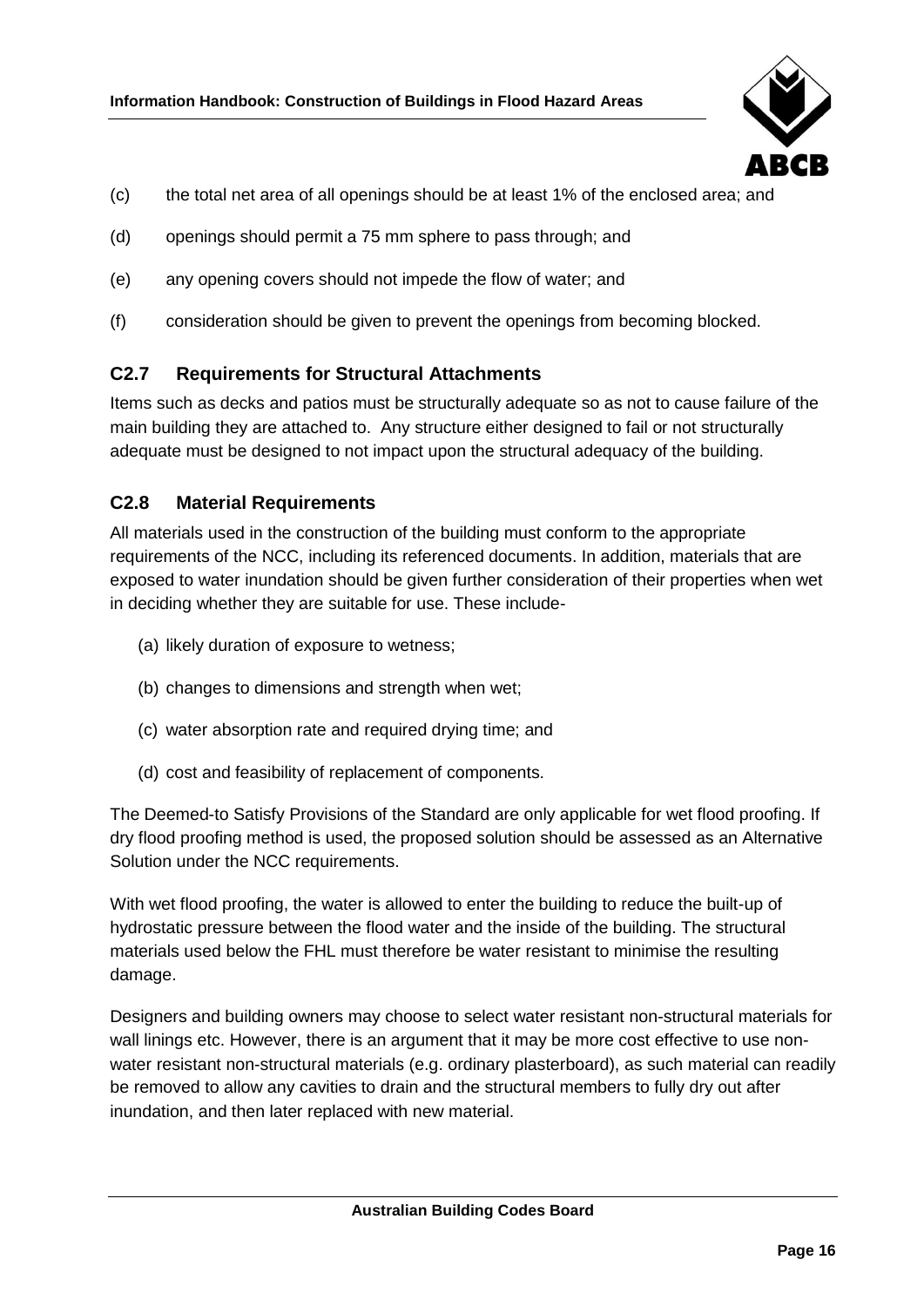

The Deemed-to-Satisfy Provisions in the Standard do not include provisions relating to dry flood proofing. For dry flood proofing, the building or relevant parts of the building envelope are made substantially impermeable to flood water. If this method is proposed, it would need to be considered on a case by case basis under the performance requirements. If this method is used, care must be taken to ensure the structural adequacy of the envelope of the dry food proofing part of the building to carry the differential hydrostatic pressure (in addition to the hydrodynamic action) created by the flood water. This pressure is quite severe and could cause major structural damage if not properly accounted for.

For further information on suitability of materials subject to flood inundation refer to Appendix C.

## <span id="page-24-0"></span>**C2.9 Requirements for Utilities**

#### *C2.9.1 General*

Utilities and associated equipment, if exposed to flood water (i.e. located below the FHL) should be designed, constructed and installed to prevent floodwater from entering and accumulating within the system. Note that this provision does not apply to an electrical meter for the building as the location for these meters is determined by the electrical authority.

Utilities and associated equipment should also be anchored to resist the forces generated by the flood (such as buoyancy) and should not be mounted on items or structures that could break away during the flood.

Utilities include electrical, plumbing, telecommunication, HVAC and similar services.

#### *C2.9.2 Electrical*

This provision is subject to the requirements of the electrical supply authority. So unless the electrical supply authority determines otherwise-

- (a) Electrical service conduits and cables below the FHL should be waterproofed.
- (b) Underground service conduits and cables should be buried at a depth sufficient to prevent damage caused by erosion and scour.
- (c) Switches should be mounted above the FHL.

#### *C2.9.3 Mechanical and HVAC systems, tanks and the like*

This provision relates to the location and anchoring of mechanical related equipment such as ductwork, tanks, gas storage cylinders and the like.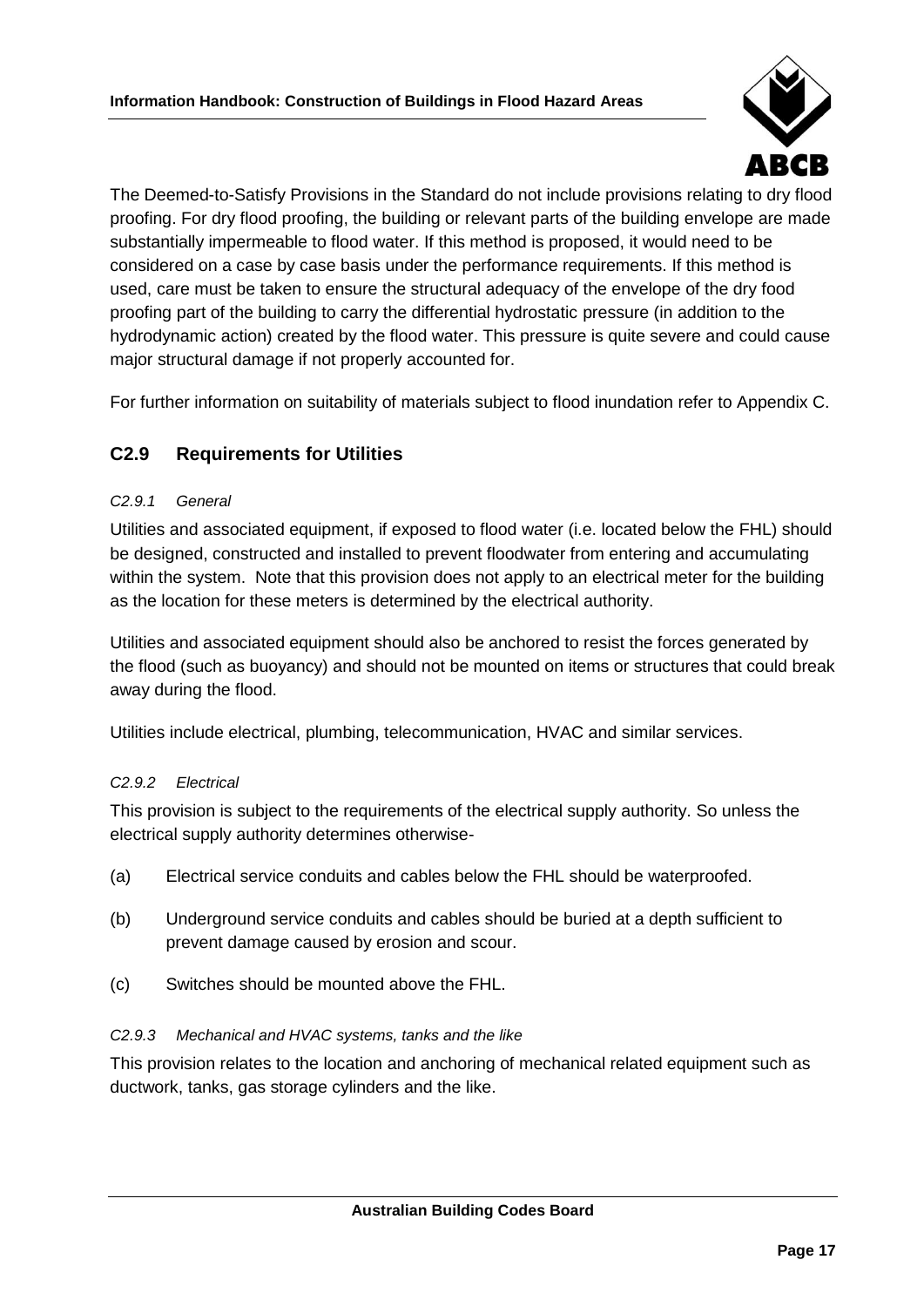

## <span id="page-25-0"></span>**C2.10 Requirements for Egress**

During a defined flood event, it may be necessary for emergency services or other persons to rescue people trapped in a house by flood waters. Rescue could be by boat. Therefore, a means of exiting the house must be available to allow rescue. The exit route could be from a balcony, verandah, deck, door or openable window of sufficient size.

For further information on egress and evacuation before or during a flood, refer to the AEM series documents on Flood Safety.

## <span id="page-25-1"></span>**C2.11 Additional State or Territory requirements**

Refer Appendix B.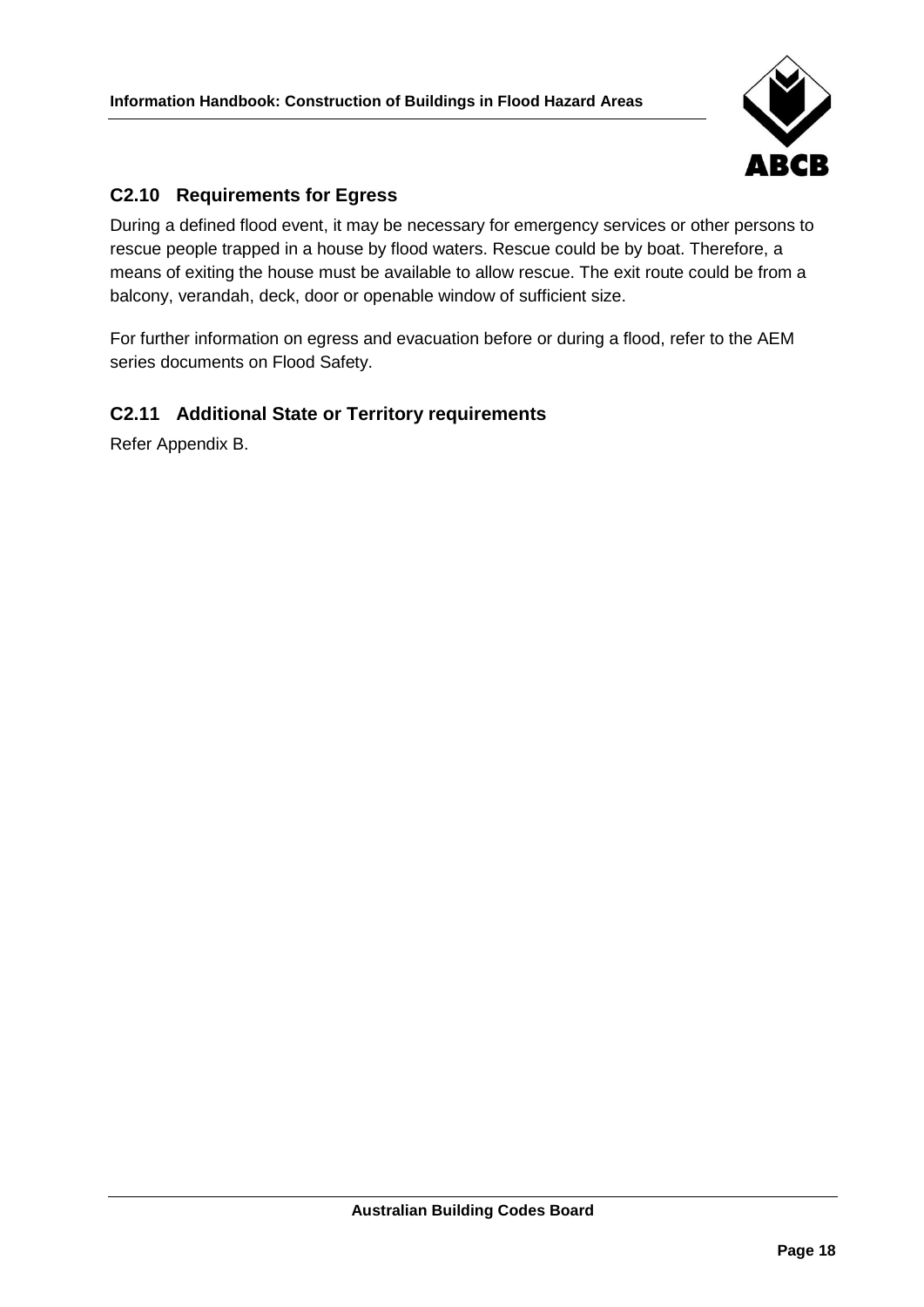

## <span id="page-26-0"></span>**3 ADVISORY INFORMATION**

## <span id="page-26-1"></span>**C3.1 General**

This Section provides supplementary, non-mandatory information to the Standard with the aim of improving resilience (or reducing vulnerability) of buildings when subject to flooding. The Standard was designed mainly to cope with infrequent flooding in the order of 1 in 100 annual exceedance probability.

This Section provides:

- (a) Background information to the Standard requirements.
- (b) Information on performance of types of construction and of materials under flooding conditions.
- (c) Guidance on rehabilitation of buildings after a flood event.
- (d) Sources for further information.

All references made in this Section are listed in Section 4.

#### *C3.1.1 Flooding in Australia*

In Australia, floods cause more damage on an average annual basis than any other natural disaster. From 1967 to 1999, the total cost of floods has been estimated at \$10.4 billion or 29% of the average proportional annual cost of natural disasters. In addition, during the same period, floods were responsible for 18% of fatalities caused by natural hazards<sup>2</sup>.

Historically our towns developed on riverbanks to facilitate the shipping of goods to and from the settlements, and where fertile soil existed, but this also left them vulnerable to flooding. Many towns have some mitigation works to reduce this risk. However, the flood risk remains because it is possible for floods to occur that are larger than the design floods for these mitigation works.

#### *C3.1.2 Floodplain management*

 $\overline{a}$ 

Floodplain management is outside the scope of this section and interested readers are referred to 'Flood plain management in Australia: Best practice principles and guidelines' SCARM

<sup>2</sup> Middelmann, M. H. (Editor) 2007, *Natural Hazards in Australia. Identifying Risk Analysis Requirements*, Geoscience Australia, Canberra, 2007.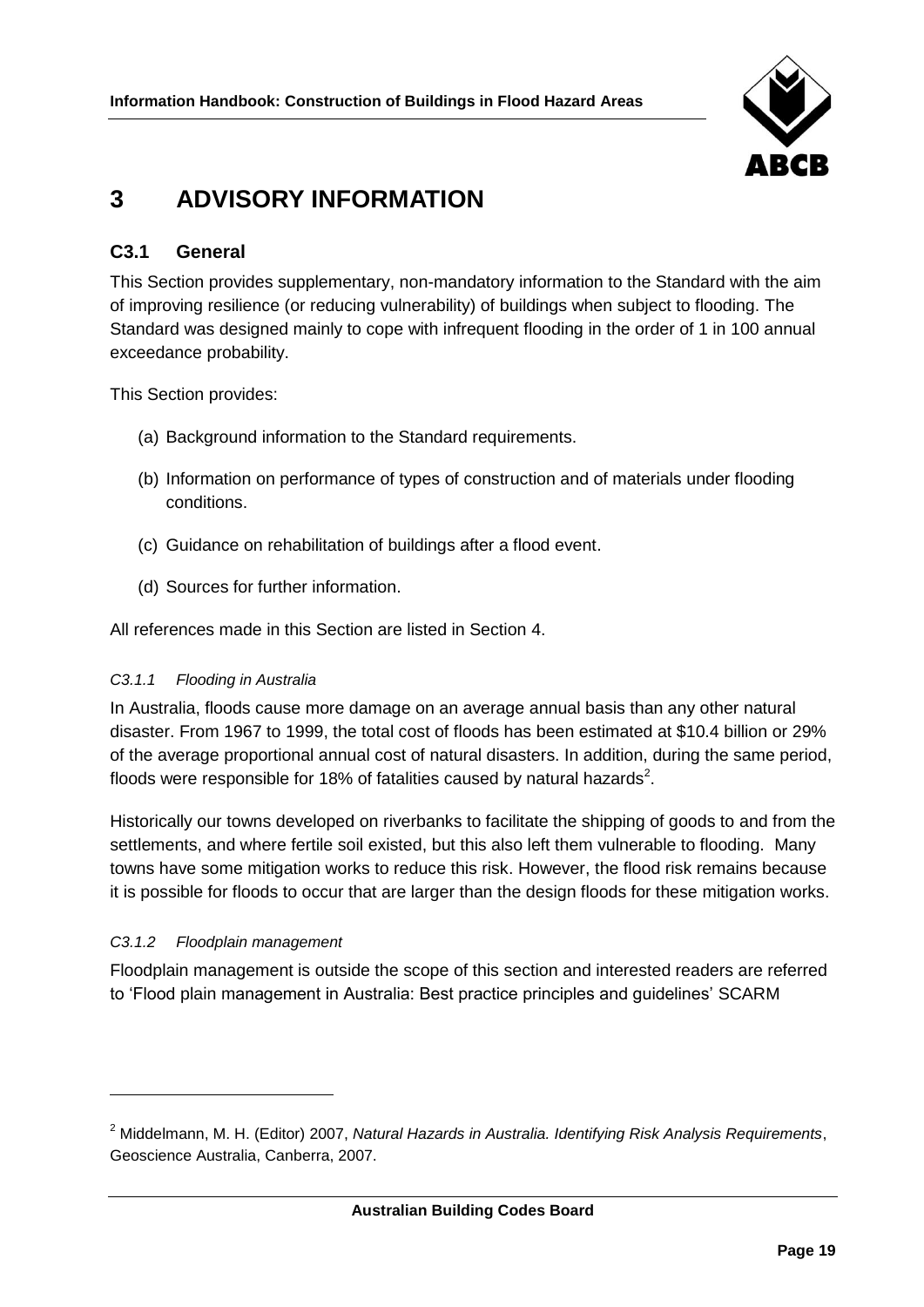

Report 73, AEM Series Documents including 'Managing the Floodplain' or relevant State Manuals, such as the NSW Floodplain Development Manual<sup>3</sup>.

Floodplain management is a partnership between government and the community using a range of measures to reduce the risks to people, property and infrastructure and therefore goes well beyond the scope of the Standard.

It requires a different mix of measures to manage flood risk to existing developed areas and future developed areas. This mix of measures will vary with location as there is no one size fits all solution to managing flooding.

Best floodplain management practice as outlined in SCARM and the AEM series document Managing the Floodplain, recommends the preparation of floodplain management plans to outline how the full range of flood risk faced by a community and its people, property and infrastructure, can be managed at a particular location. In new development areas it provides guidance to inform strategic decisions on where, what and how to develop the floodplain whilst aiming to manage residual flood risk to an acceptable level. Local authorities can use land use planning controls to influence the long term development of an area in consideration of flooding, by restricting the location of development (zonings) and placing conditions (controls) on it.

New development areas can be located away from: floodways, through which the main floodwaters flow; areas where the velocity and depth of floodwaters can be particularly hazardous; and where it is not possible for people to easily self evacuate to flood free areas and there is no practical alternative. Within the remaining developable land, additional conditions can reduce the exposure of the new development to flooding. These controls can include: minimum fill levels for land; minimum floor levels for buildings and other structural requirements (such as identified in the Standard); and the ability to evacuate people to flood free areas (with the latter considering the full range of flood risk).

For existing development areas flood risk is harder to manage due to the scale of development and the practicality, effectiveness and affordability of large scale mitigation measures. Redevelopment or extensions (and their occupants) to existing development in these areas may be exposed to a higher degree of hazard (velocity and depth) in the defined flood event or events up to the probable maximum flood (PMF) than those in new development areas, where planning controls can more effectively be used to reduce risk.

This Handbook and the Standard are only concerned with the construction of buildings in flood hazard areas. The DFE and DFL used by the appropriate authority to manage flood risk to property is generally determined in land use planning in consideration of flood risk management

 $\overline{a}$ 

 $^3$  Agriculture and Resource Management Council of Australia and New Zealand, SCARM Report 73, *Flood plain Management in Australia: best practice principles and guidelines*, CSIRO, 2000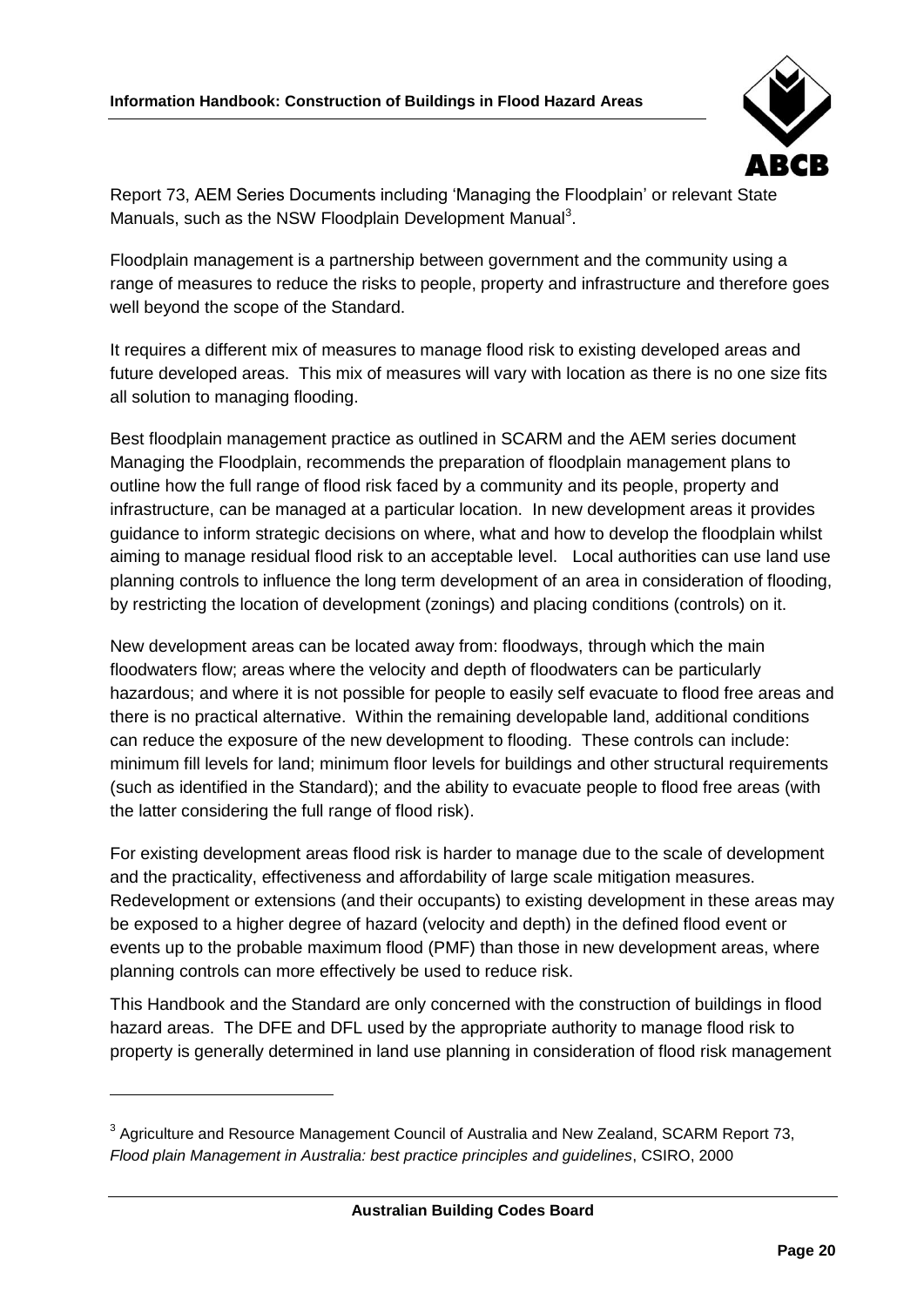

and is often associated with a 1% chance of a flood of that size being exceeded in any given year or an annual exceedance probability of 1 in 100. However, other flood events or information may be used by the local authority for managing flood risk to buildings or the particular flood situation at the location in question and in setting both the DFE and DFL.

A recent survey by National Flood Information Database (NFID) shows at least 230,000 allotments below the 1% AEP flood level. Approximately 2/3 of these have a flood depth of less than 1m and approximately 3/4 have a flood depth of less than 1.5 m.

It is important to note that for the purposes of the Standard and this Handbook, the DFE does not define the extent of flood-prone land which is defined by the Probable Maximum Flood (PMF). The PMF is the largest flood that could conceivably occur at a particular location, resulting from the probable maximum precipitation. Generally it is not physically or financially possible to provide general protection against this event. The AEP for the PMF event is commonly assumed to be in the order of 10<sup>-4</sup> to 10<sup>-7</sup>. Therefore buildings built to the Standard may face higher velocities and depths than the DFE may generate.

The Standard specifies that the maximum depth of inundation of the lowest non-habitable floor is 1 m below the DFL. Habitable floor levels are to be above the FHL. The structural provisions of the Standard are based on this level of inundation. The Standard does however permit the appropriate authority to specify a different depth of inundation. If this level exceeds 1 m, additional structural analysis should be undertaken.

## *C3.1.3 Wet flood proofing principle*

The Standard is based on the 'wet flood proofing' principle i.e. the flood water is intentionally allowed to enter and leave the building. The alternative approach is called 'dry flood proofing' i.e. the flood water is prevented from entering the building by either permanent or temporary barriers. 'Dry flood proofing' is considered not suitable for the majority of buildings in Australia because the hydrostatic forces are not equalised on both sides of the external wall, as is the case for wet flood proofing. Also, most houses would allow rising water to enter via gaps around door openings, weep holes, ventilation grilles and the like. Therefore, traditional house construction practice may not be suitable for dry flood proofing. If such a solution is proposed, it will be necessary to assess it under the 'Alternative Solution' provisions of the NCC.

'Wet flood proofing' will reduce the hydrostatic forces on the building elements, but it will require consideration of the effect of water immersion on building materials and assemblies.

The objective of the Standard is to minimise the damage to the structural components of a buildings which are expensive to repair and could lead to structural collapse. The rehabilitation of a flooded building should involve only cleaning, content replacement and minor repairs. However, if flood water can for example enter a wall cavity, wall linings may need to be removed to clean the cavity and allow structural members to dry out.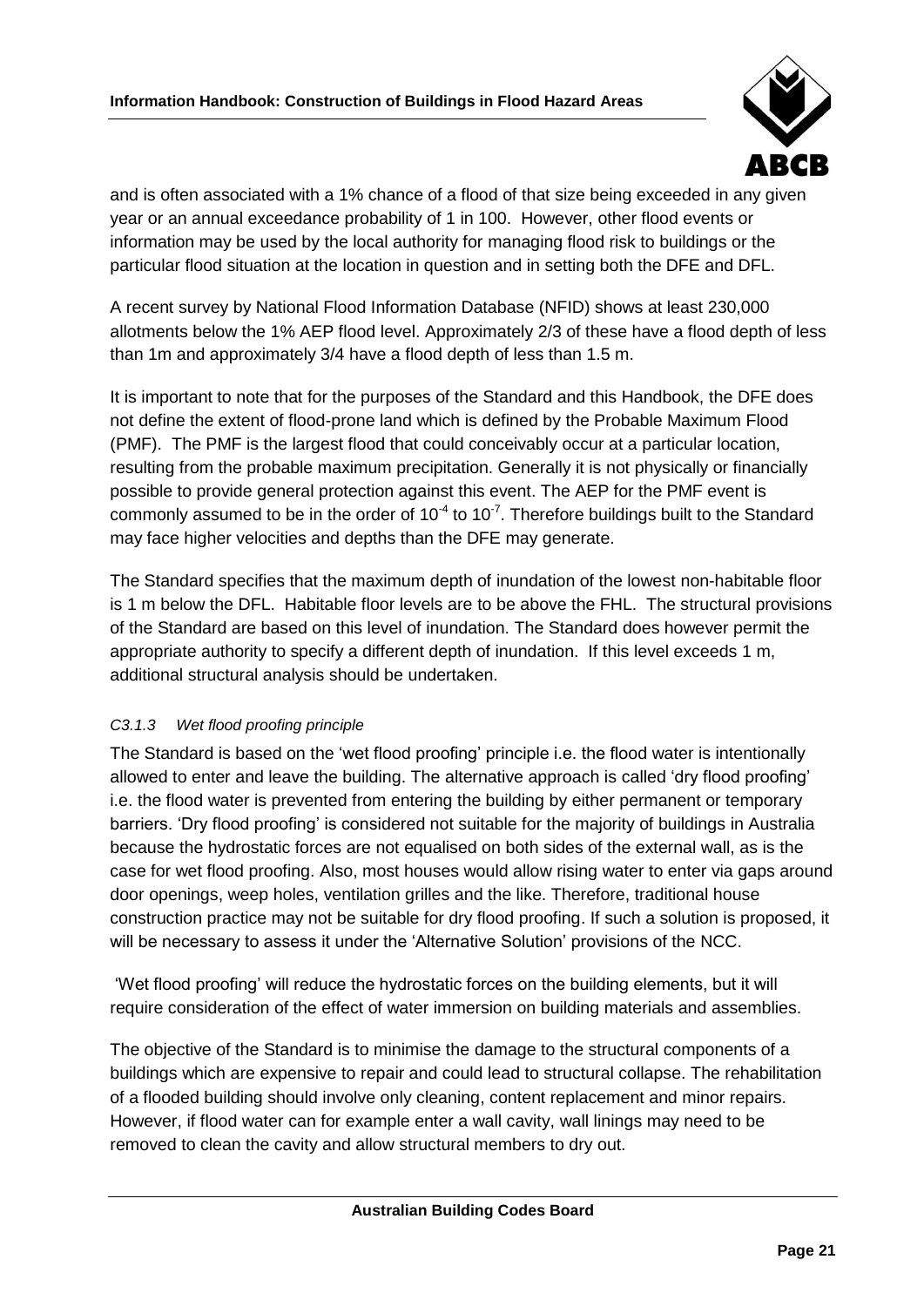

#### *C3.1.4 Velocity of flood water*

The Standard places a limit on its applicability on a maximum average velocity of flood water of 1.5 m/s. This is consistent with the FEMA standard<sup>4</sup>. However, other studies<sup>5</sup> show that wading by adults becomes difficult and dangerous when the depth of still water exceeds 1.2 metres or when the velocity of shallow water exceeds 0.8 metres per second. Safety is further compromised if the occupant is a child, elderly, infirm or fearful.

This means that where high set houses with non-habitable rooms underneath which have floor levels below the FHL are constructed, that if occupants try to evacuate once the DFL has been reached that they will be more exposed to hazardous conditions when evacuating. This highlights the importance of effective evacuation strategies that facilitate the evacuation of all affected residential buildings (including for aged care and health care facilities) before effective evacuation access is lost. Residents and emergency response planning would need to be made aware of such limitations.

The flow of water around a building in a flood event is a complex problem. A building in an open field is subject to a flow velocity similar to the 'Greenfield' velocity of the site (predevelopment). However as the density of buildings increases, the local flow velocity also increases and could be up to four times the 'Greenfield' velocity. Appendix B of the Guideline on Reducing Vulnerability of Buildings to Flood Damage<sup>6</sup> gives some guidance on the determination of velocity of flood water.

<span id="page-29-1"></span>Since the forces on the building increase with the square of the velocity, building in areas subject to fast moving flood water should be avoided because of increasing risk to people and properties. A doubling in velocity means a quadrupling of the magnitudes of the hydrodynamic forces on the building.

## <span id="page-29-0"></span>**C3.2 Structural Design**

#### *C3.2.1 Flood actions*

 $\overline{a}$ 

Section 3.1, 3.2 and Appendix A of the Guideline on Reducing Vulnerability of Buildings to Flood Damage<sup>[6](#page-29-1)</sup> contains some explanations of the flood actions that may cause building

<sup>&</sup>lt;sup>4</sup> FEMA 348 Protecting Building Utilities from Flood Damage: Principles and Practices for the Design and Construction of Food Resistant Building Utility Systems

<sup>5</sup> Summarised in Cox, R. 2011 *People and vehicle safety in flooding waters.* Presentation to NSW Floodplain Management Association Conference, Tamworth 24 February 2011.

<sup>6</sup> Hawkesbury-Nepean Floodplain Management Steering Committee, 2006, *Reducing Vulnerability of Buildings to Flood Damage: Guidance on Building in Flood Prone Areas*, Parramatta, June 2006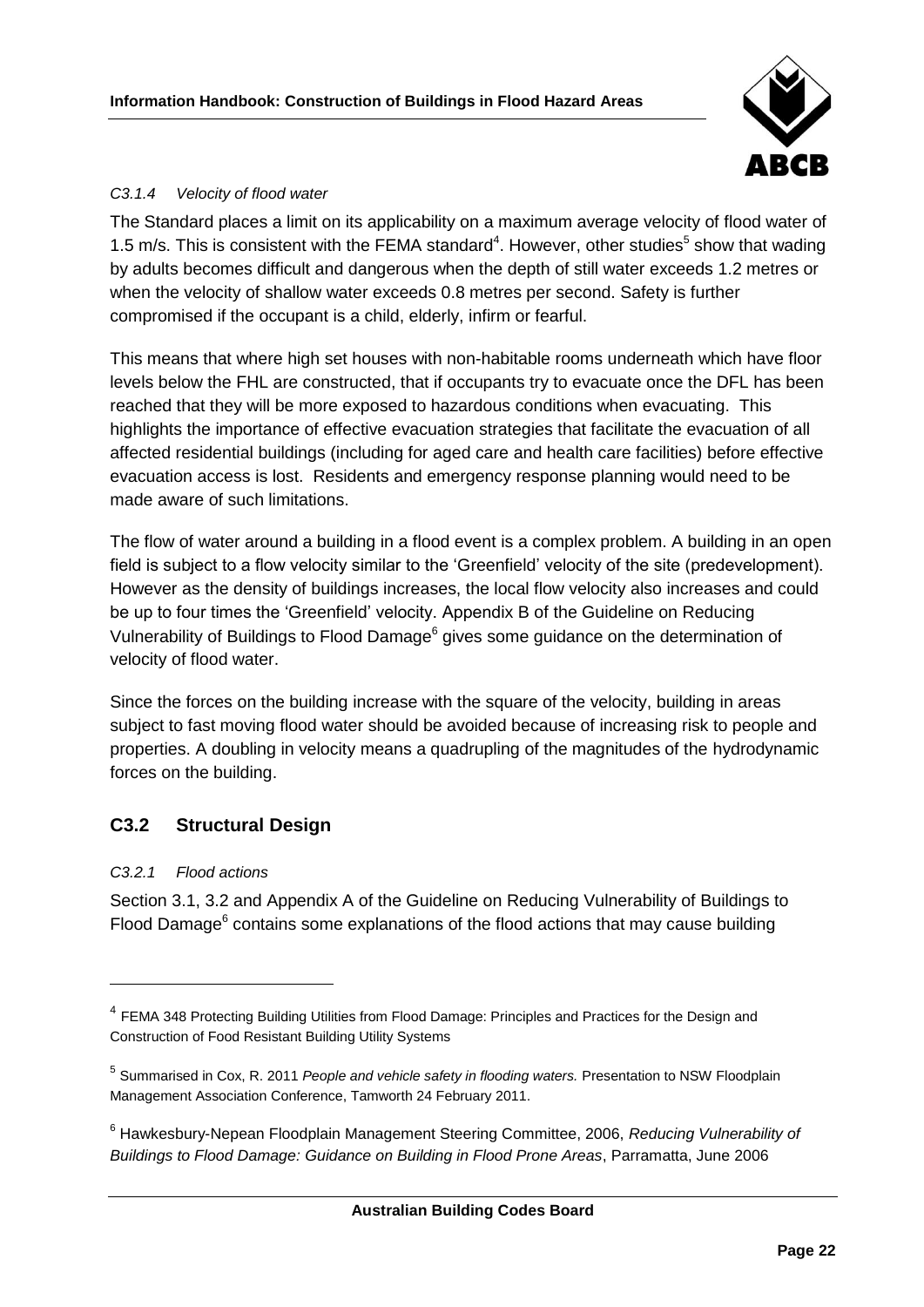

damage. ASCE Standard ASCE/SEI 7-05 also contains useful information on the calculation of flood actions.

There are important differences in flood actions for different kinds of floods in riverine and coastal areas. For example, potential effects of wave actions are greater in coastal areas while flood duration can be much longer in riverine areas etc. The flood actions referred to in the Deemed-to-Satisfy provisions of the Standard are mainly directed at riverine areas with slow moving or stagnant water.

Hydrostatic actions are actions arising from pressure exerted by still water. The hydrostatic pressure at any point is always equal in all directions and acts perpendicular to the surface on which it is applied. The hydrostatic pressure induce horizontal forces which act on vertical and inclined surfaces of buildings such as walls and vertical forces (up and down) which act on horizontal and inclined surfaces of buildings such as floors. Vertical forces include buoyancy which generates an uplift force equal to the weight of the water being displaced. These forces make it difficult to dry proof buildings structurally. A water differential level of 100 mm can cause the plasterboard to break and a differential level of 1000 mm can cause damage to a brick wall. For wet proofed buildings, both of these forces from outside of the building are largely counteracted by those from the inside of the building and only the water differential level between inside and outside needs to be considered. Buoyancy effects however can be important for lightweight buildings and empty storage tanks and these items need to be structurally secured.

Hydrodynamic actions are actions arising from moving water. These induce forces which are proportional to the square of the flow velocity. These forces can be quite large. The SCARM Report<sup>7</sup> identifies that wading by able bodies adults becomes difficult and dangerous when the depth of still water exceeds 1.2m, when the velocity exceeds 0.8m/s, and for various combinations of depth and velocity between these limits. The SCARM Report also states that at velocities in excess of 2m/s, the stability of foundations and poles can be affected by scour. Also, at depths in excess of 2m, lightly framed buildings can be damaged by water pressure, flotation and debris impact, even at low velocities. The SCARM Report also identifies the degree of flood hazard depending on a variety of factors including flood depths and velocities. It identifies high hazard (ie fit adults have difficulty in wading to safety) when the maximum flood depth i[s](#page-29-1) up to 1m and maximum velocity is up to 1.5m/s. The Hawkesbury-Nepean Guidelines<sup>6</sup> find that a house subjected to flood water flowing at a velocity exceeding 1.5 m/s, half way up the wall (or approximately 1.2 m deep) could suffer damage to the cladding and/or frame.

 $\overline{a}$ 

 $^7$  Agriculture and Resource Management Council of Australia and New Zealand, SCARM Report 73, *Flood plain Management in Australia: best practice principles and guidelines*, CSIRO, 2000.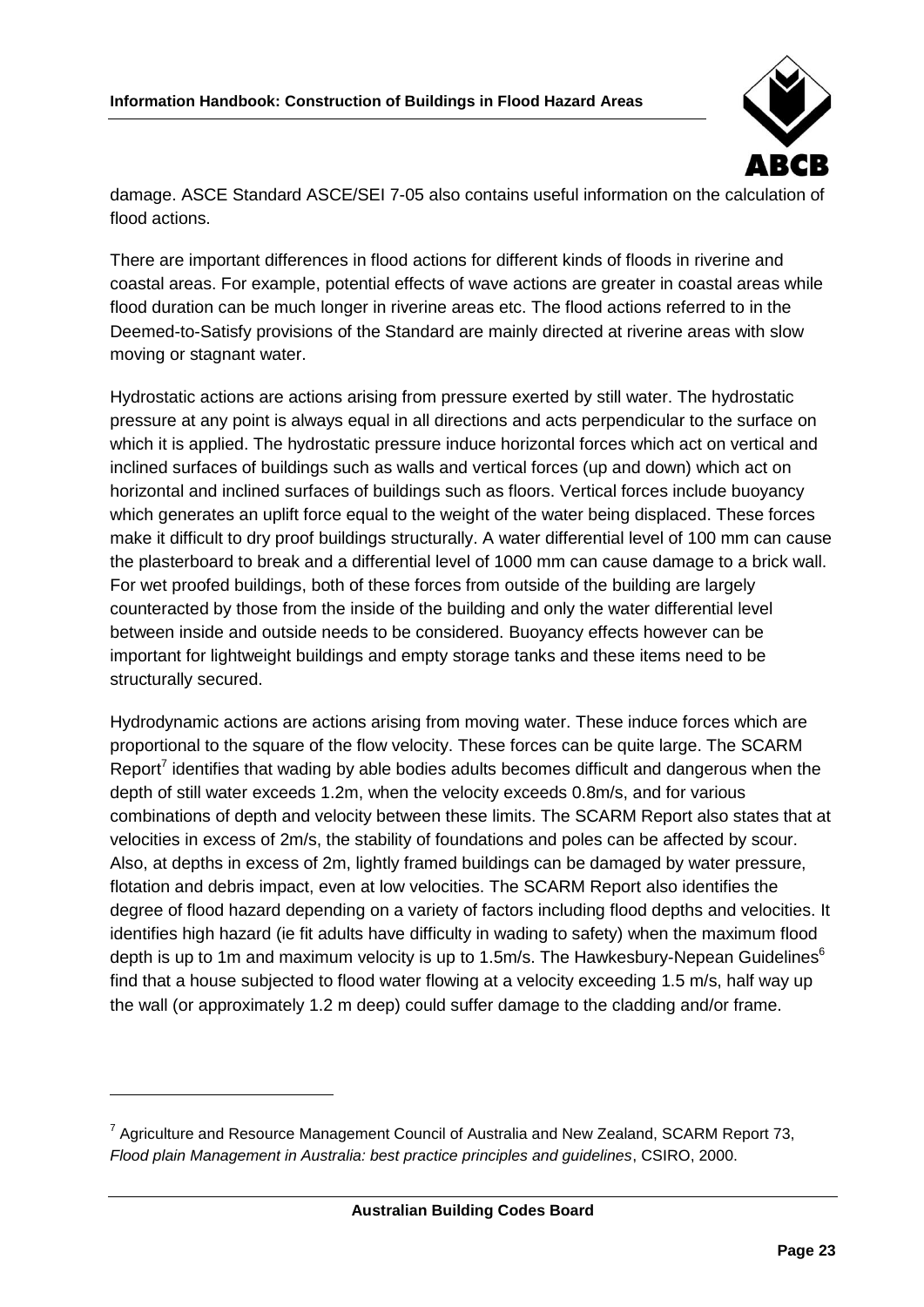

The calculation of the forces generated by moving water is complex and dependent on the shape and size of the building. The Standard provides a simple equivalent hydrostatic formula which is only valid if the flow velocity is less than 3 m/s and the aspect ratio (width to height ratio) is less than 12. For situations outside these limits, a proper engineering analysis should be carried out.

Debris actions are actions arising from impacts of debris floating in moving flood water. There is wide variation in impact loads depending on the nature of the debris and the velocity of the flood water. ASCE Standard 7-05 Section C5.4.5 provides a detailed discussion on the treatment of debris actions. It is generally considered that most of the currently used cladding systems in Australia are sufficiently robust to resist the impacts of objects 'normally encountered' for design conditions envisaged in the Standard.

Wave actions are actions arising from water wave propagating over surface water striking the building. Forces are generated by wave breaking on the surface of the building, uplift caused by shoaling wave beneath the building, wave run up and wave induced drag and inertia forces. Wave load calculation procedure is available in ASCE Standard 7-05. Wave action should be considered for flooding in the coastal zones. However, for the design conditions where this Standard is applicable, wave action is not considered to be a major factor in design.

Erosion and scour: These terms are used to indicate a general (erosion) or local (scour) lowering of the ground surface because of the flood actions. Erosion and scour can affect the stability of the foundation and lead to footing failures and therefore should be considered in design.

## *C3.2.2 Foundation design*

 $\overline{a}$ 

Earthworks should be carried out in accordance with AS 3798 -2007<sup>8</sup>.

Footings should be constructed in accordance with AS 2870 – 2011<sup>9</sup>. It should be noted that for expansive soil, AS 2870 only considers moisture movement under normal seasonal conditions. More damage could therefore be expected when the foundation is subjected to more extreme conditions during and after a flooding event.

Issues concerning foundation design include:

- (a) Erosion and scouring caused by flowing water.
- (b) Collapse of soil caused by saturation.

<sup>&</sup>lt;sup>8</sup> AS 3798 -2007 'Guidelines on Earthworks for Commercial and Residential Developments'

<sup>&</sup>lt;sup>9</sup> AS 2870 -2011 'Residential Slabs and Footings'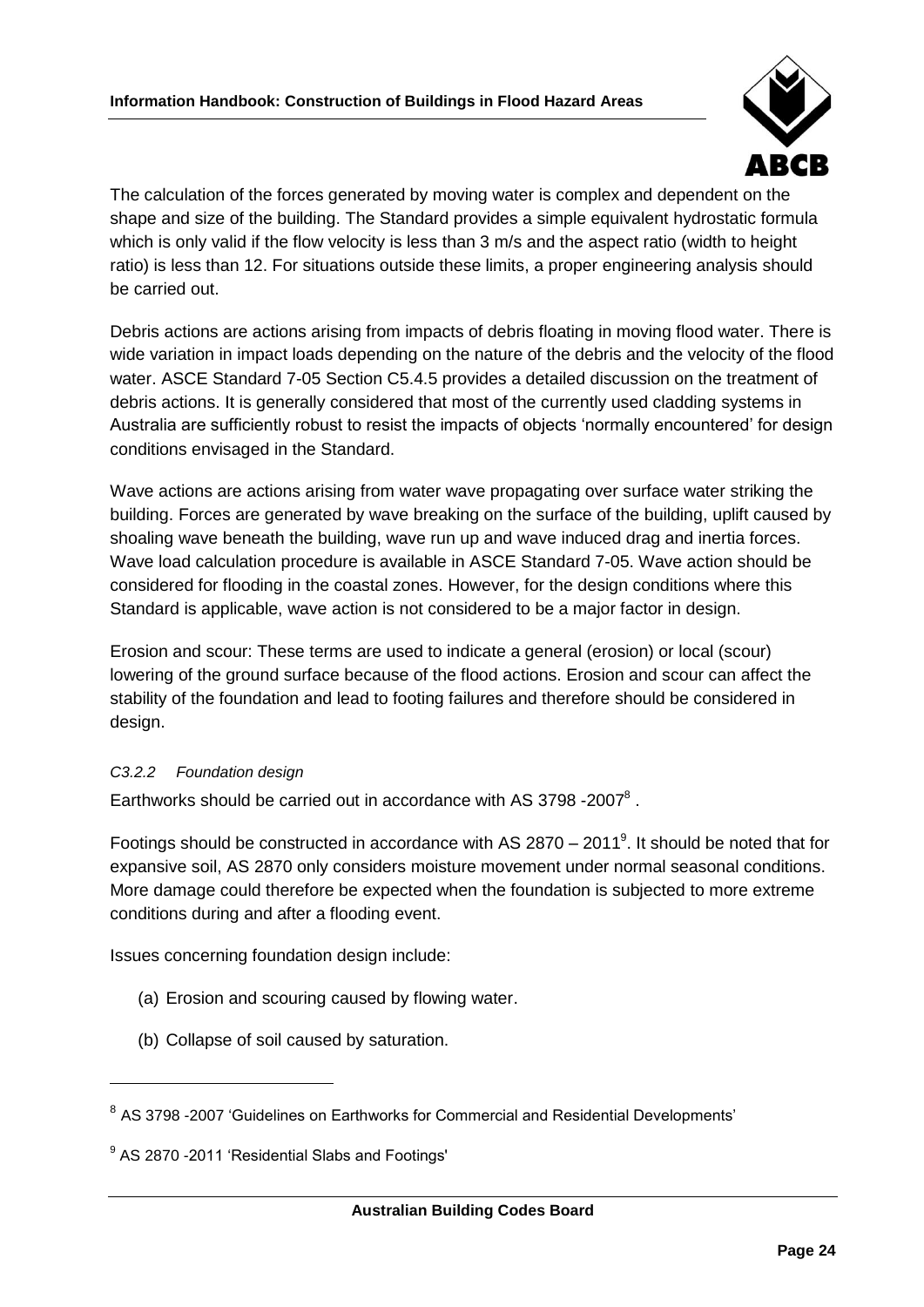

- (c) Soil piping.
- (d) Batter slumping.
- (e) Swelling and shrinking of soils following the movement of water.

Designers should have some knowledge of the site soil properties and site characteristics to assess whether any or all of the above issues are relevant. Section 3.4 and 4.1 of the Guideline on Reducing Vulnerability of Buildings to Flood Damage<sup>[6](#page-29-1)</sup> provides more discussion on these issues.

#### *C3.2.3 Building types*

The Standard requires habitable floors to be placed above the FHL. This will put single storey slab-on-ground dwellings at a disadvantage if built on flood-prone land. The two-storey dwelling provides a better option in term of reducing flood damage to both the structure and its content. The elevated (high set) dwelling is another option worth considering. Section 4.2 of Reference [1] provides further discussion on building types.

#### *C3.2.4 Construction materials*

Distinction between structural and non-structural components should be made in the selection of construction materials used in parts of the building subject to inundation. The Standard only requires structural components to be water resistant for the duration of the flood.

There are different levels of material water resistance:

- (a) Materials that are weakened when wet.
- (b) Materials that are stable but porous that will need drying out after the flood.
- (c) Materials that are not porous and not weakened when wet.

Material properties are also affected by the duration of the immersion (that could be as long as a week) and the quality of the flood water. Long term problems may also arise if inadequate attention is given to the cleaning up or in not allowing the structural members to dry out sufficiently (such as corrosion in steel and decay in timber). The selection of appropriate materials is also influenced by the ease and cost of repair and/or replacement. Section 4.3 of the Guideline on Reducing Vulnerability of Buildings to Flood Damage<sup>[6](#page-29-1)</sup> provides further discussion of the suitability of various materials for construction on flood-prone land. Further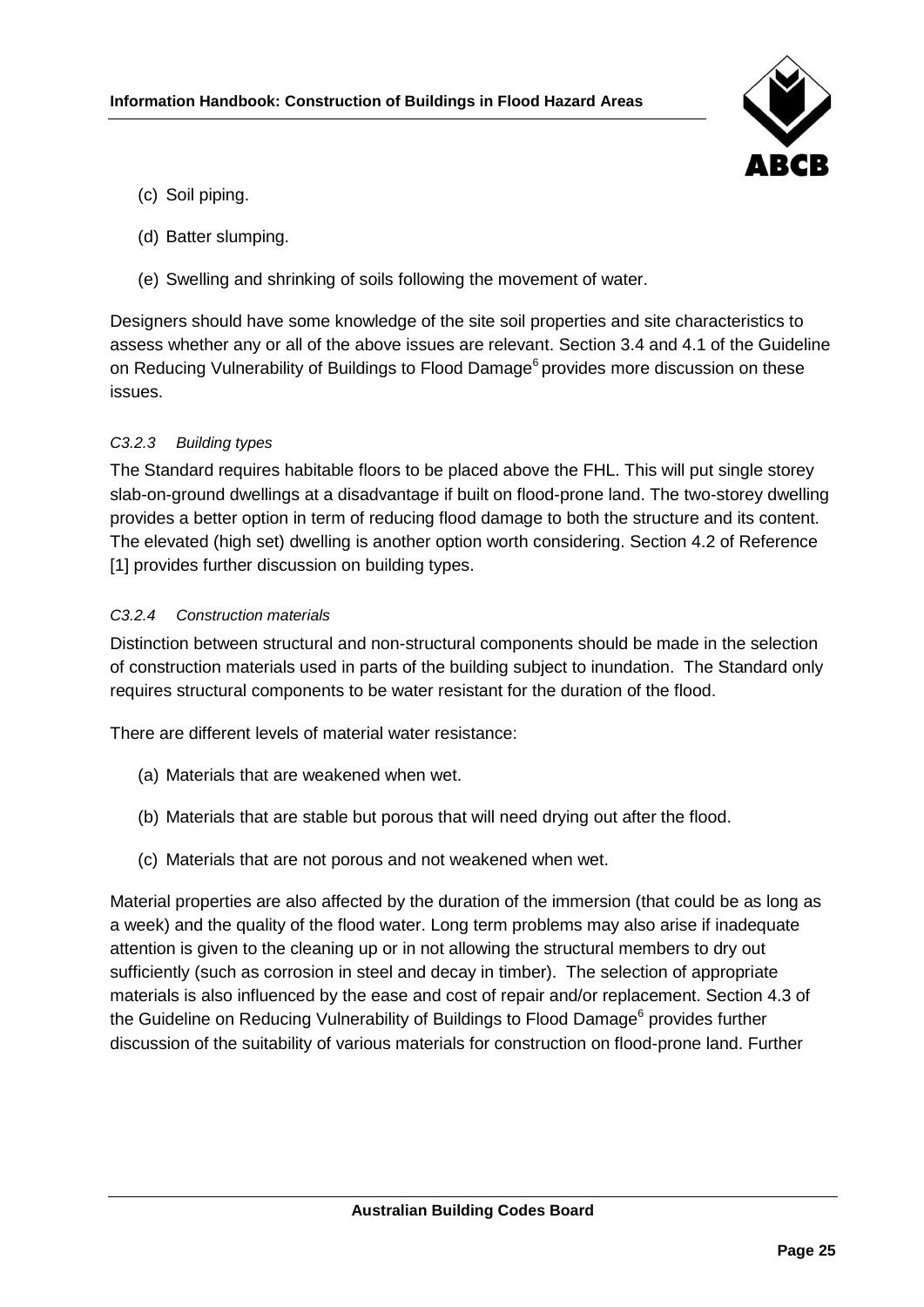

information can also be obtained from the FEMA Bulletin on Flood Damage-Resistant Materials<sup>10</sup>.

### *C3.2.5 Construction elements*

 $\overline{a}$ 

Construction elements that are affected by water immersion under the terms of the Standard are the foundation, floors and walls.

- (a) The foundation may fail due to erosion of the supporting soil or excessive settlement. S[e](#page-29-1)ction 5.1 of the Guideline on Reducing Vulnerability of Buildings to Flood Damage<sup>6</sup> provides information on the advantages and disadvantages of different types of footing design.
- (b) Concrete floors are relatively unaffected by water immersion. Wood-based flooring materials are affected by immersion at varying degrees. Insulation of floors is also affected by flood water. Section 5.2 of the Guideline on Reducing Vulnerability of Buildings to Flood Damage<sup>[6](#page-29-1)</sup> provides further discussion on these issues.
- (c) Walls should be able to resist the additional hydrostatic and dynamic pressures from flood water. The wall should also be robust to resist any debris loading. Issues may also arise from the support settlement while drying out.

Brickwork normally performs satisfactorily but minor cracking could occur if situated on expansive soil. External claddings such as timber, fibre cement, plastic or aluminium are not likely to be affected by flood water.

Silt may be deposited in wall cavities in framed construction and water trapped in the cavities may cause longer term problems. Internal wall lining such as plaster board may need to be removed to clean the cavity and allow the structural members to dry out.

Sections 5.3, 5.4, 5.5 and 5.6 of the Guideline on Reducing Vulnerability of Buildings to Flood Damag[e](#page-29-1)<sup>6</sup> provide further information on these issues.

<sup>&</sup>lt;sup>10</sup> FEMA Flood Damage-Resistant Materials Requirements for Buildings Located in Special Flood Hazard Areas in accordance with the National Flood Insurance Program Technical Bulletin 2 / August 2008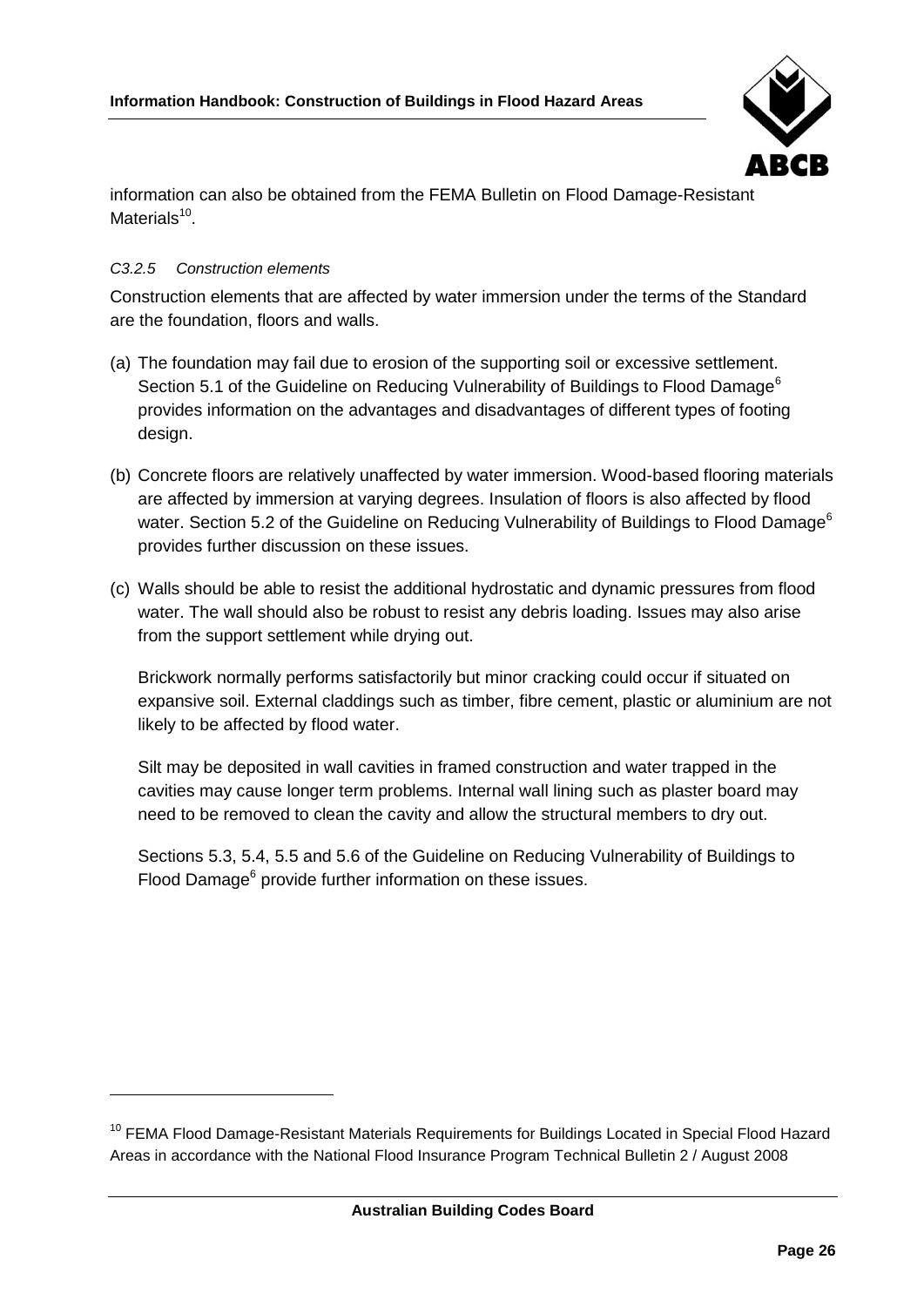

## <span id="page-34-0"></span>**C3.3 Non-Structural Design**

#### *C3.3.1 General*

Non-structural issues are mainly concerned with the protection of utilities such as electrical, plumbing, and heating, ventilation, and air-conditioning (HVAC) and other mechanical services in the event of flooding.

The protection of utilities is necessary since damage to equipment and disruption of utility services can cause a building to be uninhabitable even if the structure itself is not damaged.

The general rule is to place all these systems, including the control devices, above the DFL if at all possible. The placement of these systems is usually controlled by the appropriate authority in regard to these systems and the authority should be consulted and/or advised about potential flood problems. Reference [7] provides general advice on the protection of utilities. Note that the provision does not apply to the location of an electrical meter for the building as they are regulated by the electrical authority.

#### *C3.3.2 Electrical*

Where possible, wiring should be placed above the FHL. A practical option could be to place wiring in the roof space or the floor above and extend down the wall. The power points and switches in particular should be elevated above the FHL to gain extra protection. Conduits should be installed to ensure that water will be drained freely if subject to immersion.

Fixed electrical equipment such as air conditioners and hot water systems should be mounted above the FHL to reduce the chance of inundation.

#### *C3.3.3 Sewerage*

The main issue with sewerage systems during flooding is the potential for the backflow of sewage into the building. Refer to plumbing regulations or separate State/Territory requirements to determine whether backflow protection devices should be fitted for this purpose.

#### *C3.3.4 Storage tanks*

The main issue with storage tanks is the possibility that they may float or pop out of the ground due to buoyancy and therefore they should be designed to resist the uplift forces. Above ground tanks should be placed above the FHL if possible.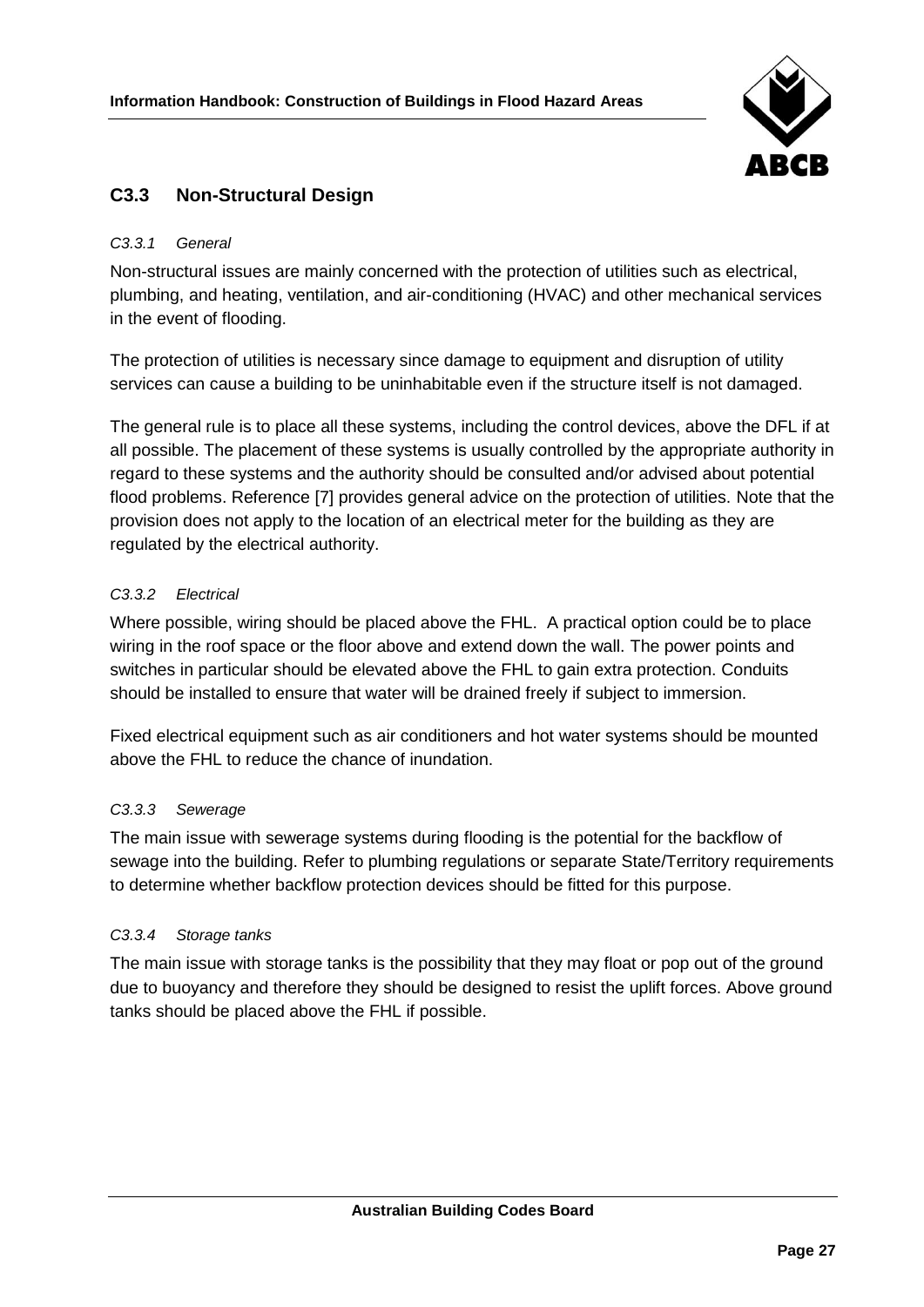

## <span id="page-35-0"></span>**C3.4 Assessment and Repair of Flood Damage Buildings**

The assessment and repair of flood damage buildings is an important issue for health and safety reasons as well as to prevent longer term structural problems. The BRANZ Bulletin 455<sup>11</sup> and the Timber Queensland Guide to Assessment and Repair of Flood Damaged Timber and Timber Framed Houses<sup>12</sup> should be consulted for further information.

Additional matters to check after inundation by flood waters include whether the termite management system has been compromised, particularly chemical systems, integrity of flashings, and monitoring of residue moisture and the presence of mould.

## <span id="page-35-1"></span>**C3.5 Identification of flood hazard areas**

The DFE and DFL used by a local authority to manage flood risk to property are generally determined in land use planning in consideration of flood risk management. It is often associated with a 1% chance of a flood of that size being exceeded in any given year or an annual exceedance probability of 1 in 100. However, other flood events or information may be used by the local authority for managing flood risk to buildings or the particular flood situation at the location in question and in setting both the DFE and DFL.

There are significant variations in the information available on flooding between areas within a local authority and between local authorities within Australia. This may result from the age of studies, the type of modelling undertaken, the information available to understand flood behaviour, or the reliance of historical flood information or estimates to provide an understanding of flood risk. This will mean different levels of information availability.

Flood investigations may have also resulted in mitigation works which may alter flood behaviour. These are local by nature and their benefits would generally be assessed in studies for the area and considered by the local authority in determining the flood hazard area.

In many cases information about flow velocities will not be known or will be limited. Modelling of the DFE may provide velocities at the peak of flow within an area rather than peak velocities at a specific location. Therefore it is unlikely that the local authority will have specific information on flow velocities at a particular site in all cases.

Existing development in more active flow areas, including floodways, is more likely to be subjected to higher velocities of flow than permitted by the Deemed-to-Satisfy Provisions and is also more likely to impact upon flood behaviour elsewhere. Any additional development or

 $\overline{a}$ 

<sup>&</sup>lt;sup>11</sup> BRANZ BULLETIN 455 Restoring A House After Flood Damage, December 2004

 $12$  Timber Queensland, Guide to Assessment and Repair of Flood Damaged Timber and Timber Framed Houses Technical Guide (Revised 19th Jan 2011)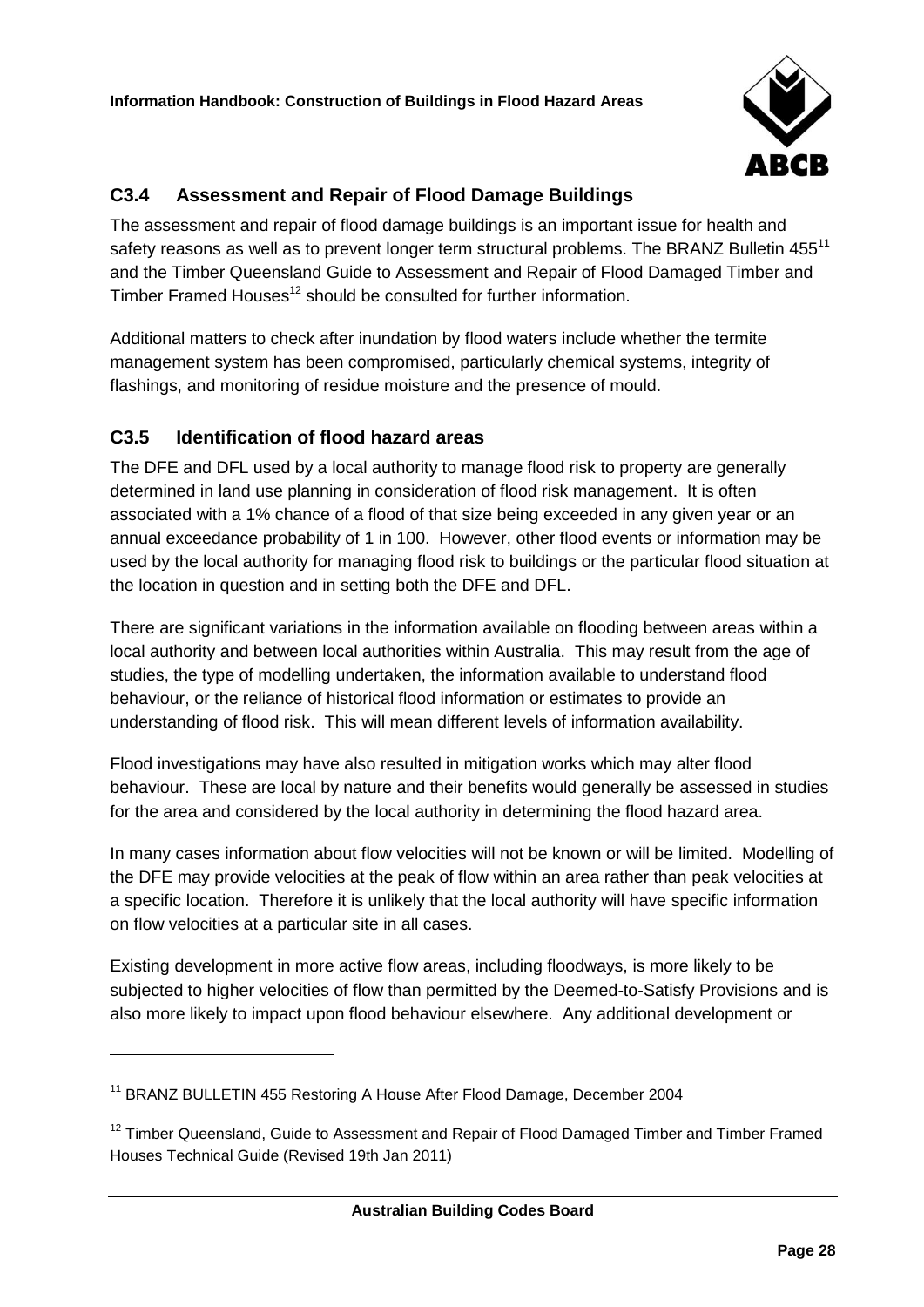

redevelopment in these areas is also likely to be exposed to more hazardous conditions it requires careful consideration and assessment. Also note that the flow velocities could also be expected to exceed the limits set in this Standard in many areas subject to local overland flooding.

The local authority may need to rely upon judgement upon where the Standard applies or request specific information from the proponent to determine whether the Standard applies and provide key criteria for design. This may limit the application of the Deemed-to-Satisfy Provisions by the local authority to backwater and inactive flow areas in the DFE where it is less likely the velocity nominated in the Deemed-to-Satisfy Provision in the Standard would be exceeded.

In many cases detailed information on the depth of inundation at the development in question will rely upon the provision of survey advice from the proponent relative to flood level information determined in the DFE.

In some cases the local authority may require the proponent to engage a suitably qualified professional to determine the DFE and/or to gain a more detailed understanding of flood behaviour at the location. This may include ascertaining the specific design criteria necessary to enable consideration of the development in relation to the Standard and meeting other requirements established by the local authority.

## <span id="page-36-0"></span>**C3.6 Appropriate location of and control of development in flood hazard areas through land use planning**

Best floodplain management practices, as outlined in SCARM and the AEM Series document Managing the Floodplain recommends the preparation of floodplain management plans to gain an understanding of flood behaviour and outline how the full range of flood risk faced by a community and its people, property and infrastructure, can be managed at a particular location.

In new development areas floodplain management plans provide information to guide strategic decisions on where, what and how to develop the floodplain whilst reducing residual flood risk to people, property and infrastructure to an acceptable level. Local authorities can use planning controls to influence the long term development of an area in consideration of flooding, by restricting the location of development (zonings) and placing conditions (controls) on it.

New development areas can be located away from: floodways, through which the main floodwaters flow; areas the velocity and depth of floodwaters can be hazardous; and where it is not possible for people to readily self evacuate to flood free areas and there is no practical alternative. Within the remaining developable land, additional conditions can reduce the exposure of new development to flooding. These controls can include: minimum fill levels for land; minimum floor levels for buildings and other structural requirements (such as identified in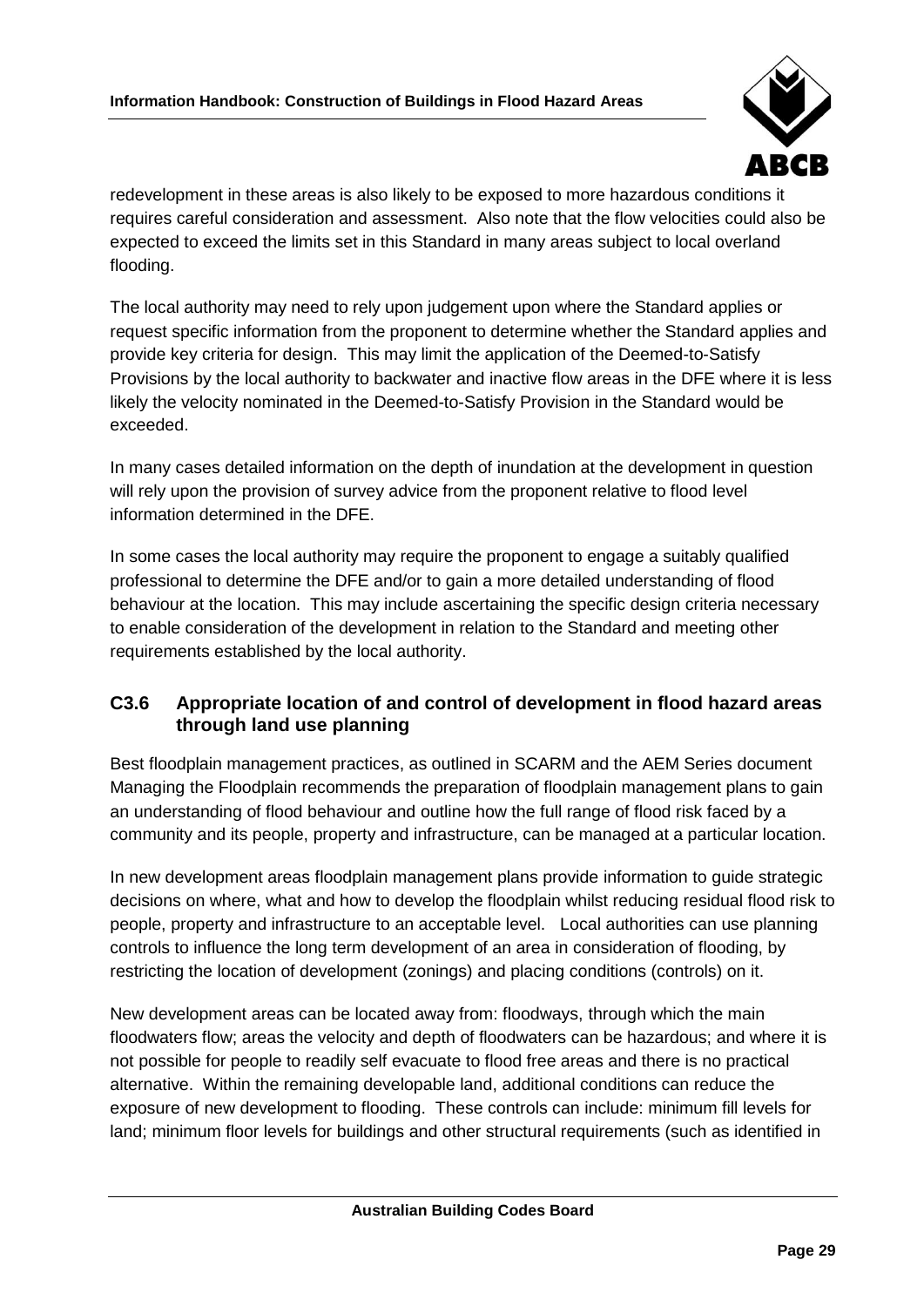

the Standard); and the ability to evacuate people to flood free areas (with the latter considering the full range of flood risk).

In existing development areas flood risk is harder to manage due to the scale of development and the practicality, effectiveness and affordability of large scale mitigation measures. Redevelopment or extensions to existing development and its occupants in these areas may be exposed to a higher degree of hazard (velocity and depth) in the defined flood event or events up to the probable maximum flood (PMF) than those in new development areas, where planning controls can more effectively be used to reduce risk.

This Handbook and the Standard are only concerned with the construction of buildings in flood hazard areas. The DFE and DFL used by a local authority to manage flood risk to property are generally determined in land use planning in consideration of flood risk management. It is often associated with a 1% chance of a flood of that size being exceeded in any given year or an annual exceedance probability of 1 in 100. However, other flood events or information may be used by the local authority for managing flood risk to buildings or the particular flood situation at the location in question and in setting both the DFE and DFL.

Various references and publications containing information that may be of assistance to designers or relevant authorities are listed in Sections 4 and 5.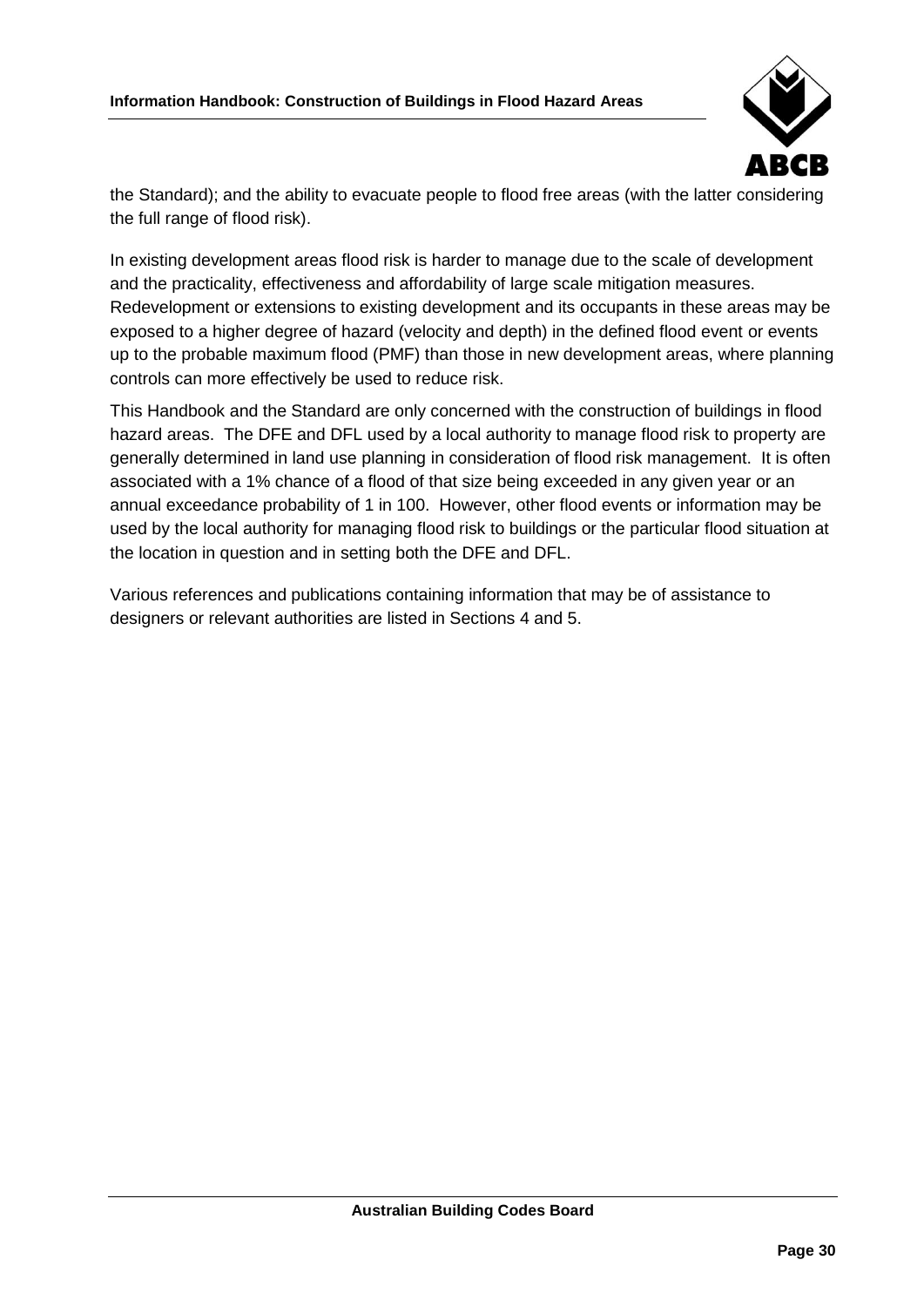

## <span id="page-38-0"></span>**4 References**

Standards Australia/Standards New Zealand, 2002, Structural design actions, Part 0 General principles, Australia/New Zealand Standard AS/NZS 1170.0: 2002.

Standards Australia/Standards New Zealand, 2002, Structural design actions, Part 1 Permanent, imposed and other actions, Australia/New Zealand Standard AS/NZS 1170.1: 2002.

Standards Australia/Standards New Zealand, 2002, Structural design actions, Part 2 Wind actions, Australia/New Zealand Standard AS/NZS 1170.2: 2002.

Agriculture and Resource Management Council of Australia and New Zealand, SCARM Report 73, *Flood plain Management in Australia: best practice principles and guidelines*, CSIRO, 2000.

AEM Series Document No. 19 Managing the Floodplain, [www.ema.gov.au,](http://www.ema.gov.au/) 2009.

Hawkesbury-Nepean Floodplain Management Steering Committee, 2006, *Reducing Vulnerability of Buildings to Flood Damage: Guidance on Building in Flood Prone Areas*, Parramatta, June 2006.

Middelmann, M. H. (Editor) 2007, *Natural Hazards in Australia. Identifying Risk Analysis Requirements*, Geoscience Australia, Canberra, 2007.

Standards Australia, 2007, Guidelines on Earthworks for Commercial and Residential Developments', Australia Standard AS 3798 -2007.

Standards Australia, 2011, Residential Slabs and Footings', Australia Standard AS 2870 -2011.

Hawkesbury-Nepean Floodplain Management Steering Committee, 2006, Managing Flood Risk Through Planning Opportunities Guidance on Land Use Planning In Flood Prone Areas.

FEMA Flood Damage-Resistant Materials Requirements for Buildings Located in Special Flood Hazard Areas in accordance with the National Flood Insurance Program Technical Bulletin 2 / August 2008.

FEMA 348 Protecting Building Utilities from Flood Damage: Principles and Practices for the Design and Construction of Food Resistant Building Utility Systems.

BRANZ BULLETIN 455 Restoring A House After Flood Damage, December 2004.

Timber Queensland, Guide to Assessment and Repair of Flood Damaged Timber and Timber Framed Houses Technical Guide (Revised 19th Jan 2011).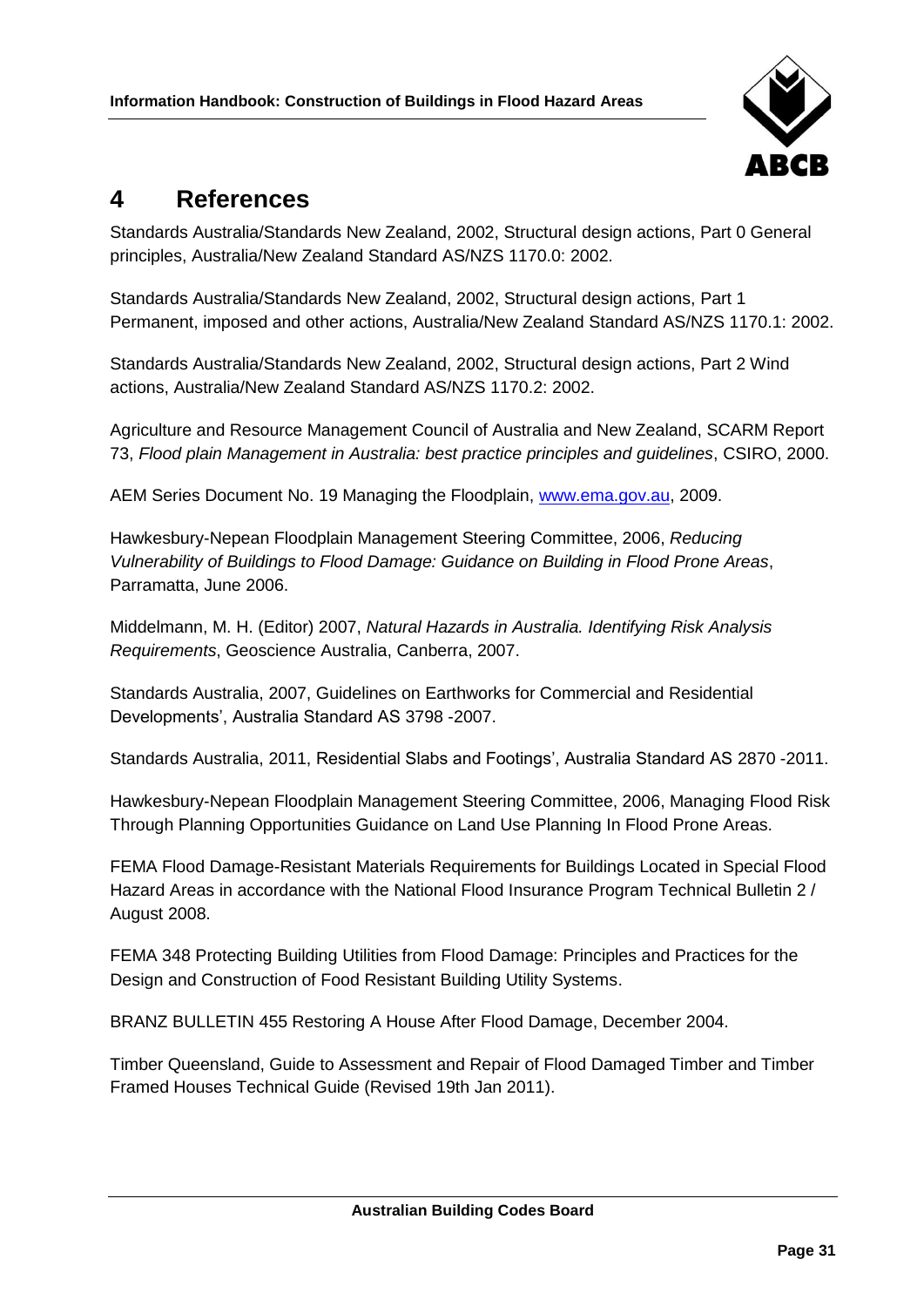

## <span id="page-39-0"></span>**5 Bibliography**

McLuckie D, Kandasamy J (2010), Chapter 1 – Practical Management of Flood Risk in Floodplain Risk Management, University of Technology Sydney, Course Notes, Edited by Duncan McLuckie and Jaya Kandasamy, Sydney, Australia.

McLuckie D, Kandasamy J, Low A, Avery D (2010), Chapter 5 – Managing Risk to Existing Development, in Floodplain Risk Management, University of Technology Sydney, Course Notes, Edited by Duncan McLuckie and Jaya Kandasamy, Sydney, Australia.

McLuckie D, Kandasamy J, Low A, Avery D (2010), Chapter 10 – Managing Risk to Future Development, in Floodplain Risk Management, University of Technology Sydney, Course Notes, Edited by Duncan McLuckie and Jaya Kandasamy, Sydney, Australia.

NSW Govt, April 2005 *Floodplain Development Manual: the Management of Flood Liable Land*; Department of Infrastructure, Planning and Natural Resources, DIPNR\_05\_020 ISBN 0 7347 5476 0.

National Flood Risk Advisory Group (led by McLuckie D) *Aims, Objectives and Guidelines for Managing Flood Risk in Australi*a, Australian Journal of Emergency Management, 2008. The Australian Journal of Emergency Management, Vol. 23 No. 4, November 2008 p21-27.

Cox, R. 2011 *People and vehicle safety in flooding waters.* Presentation to NSW Floodplain Management Association Conference, Tamworth 24 February 2011.

NSW Government 2009 *NSW Sea Level Rise Policy Statement*. Prepared by the former Department of Environment Climate Change and Water (now Office of Environment and Heritage).

NSW Government 2010 *NSW Coastal Planning Guideline: Adapting to Sea Level Rise*. Prepared by the former Department of Planning (Now Department of Planning and Infrastructure).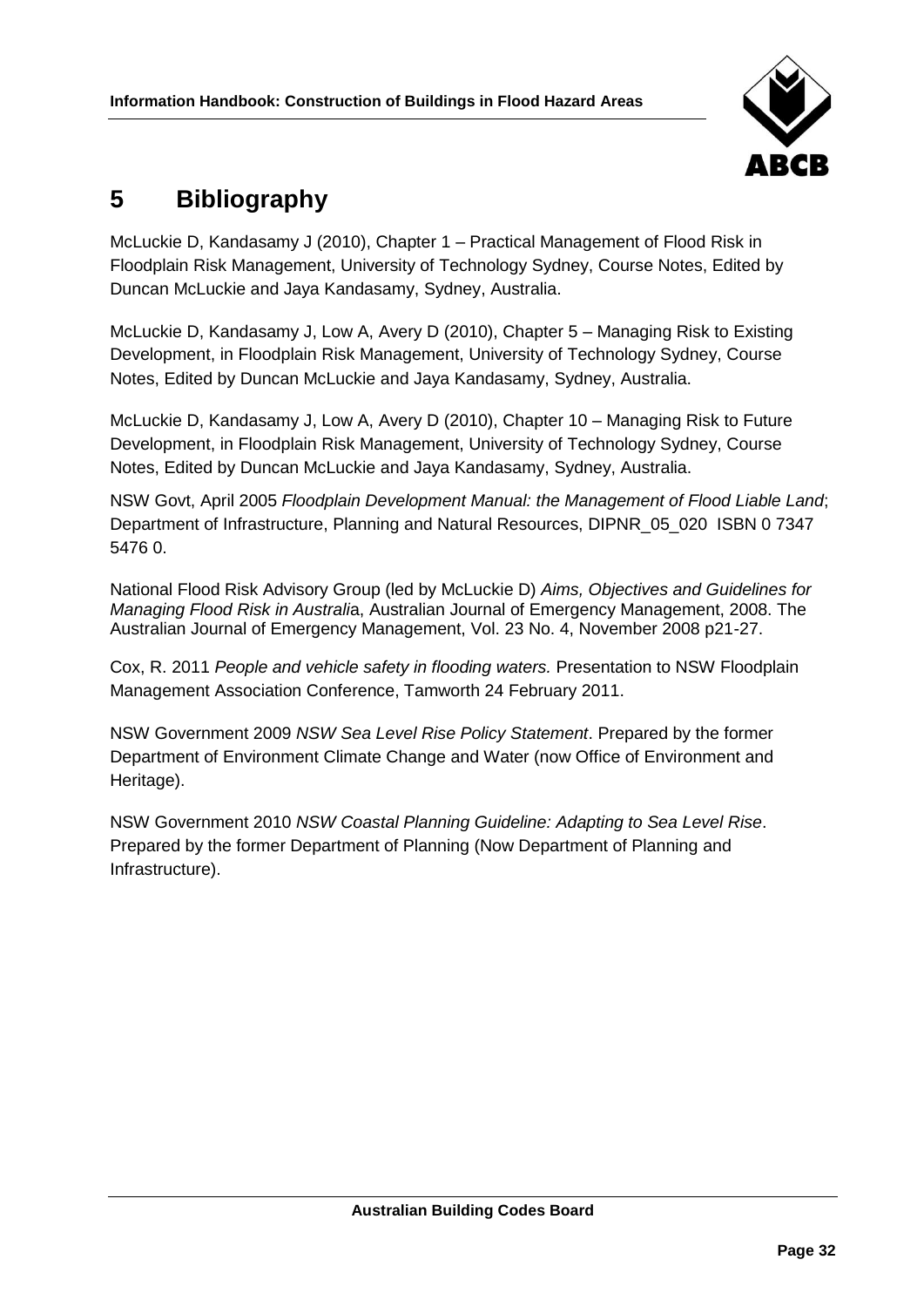

## <span id="page-40-0"></span>**Appendix A NCC 2013 Extracts**

**BCA Volume Two (similar provisions in BCA Volume One)**

#### **P2.1.1 Structural stability and resistance to actions**

- (a) A building or structure, during construction and use, with appropriate degrees of reliability, must—
	- (i) perform adequately under all reasonably expected design actions; and
	- (ii) withstand extreme or frequently repeated design actions; and
	- (iii) be designed to sustain local damage, with the structural system as a whole remaining stable and not being damaged to an extent disproportionate to the original local damage; and
	- (iv) avoid causing damage to other properties,
	- by resisting the actions to which it may reasonably be expected to be subjected.
- (b) The actions to be considered to satisfy (a) include but are not limited to—
	- (i) permanent actions (dead loads); and
	- (ii) imposed actions (live loads arising from occupancy and use); and
	- (iii) wind action; and
	- (iv) earthquake action; and
	- (v) snow action; and
	- (vi) liquid pressure action; and
	- (vii)ground water action; and
	- (viii) rainwater action (including ponding action); and

etc

#### **P2.1.2 Construction of buildings in flood hazard areas**

- (a) A building in a *flood hazard area* must be designed and constructed, to the degree necessary, to resist flotation, collapse or significant permanent movement resulting from the action of hydrostatic, hydrodynamic, erosion and scour, wind and other actions during the *defined flood event*.
- (b) The actions and requirements to be considered to satisfy (a) include but are not limited to—
	- (i) flood actions; and
	- (ii) elevation requirements; and
	- (iii) foundation requirements; and
	- (iv) requirements for enclosures below the *flood hazard level*; and
	- (v) requirements for structural connections; and
	- (vi) material requirements; and
	- (vii)requirements for utilities; and
	- (viii) requirements for occupant egress; and
	- (ix) impacts to other structures and properties.

#### **Limitation:**

P2.1.2 only applies to a Class 1 building.

#### **P2.2.1 Surface water**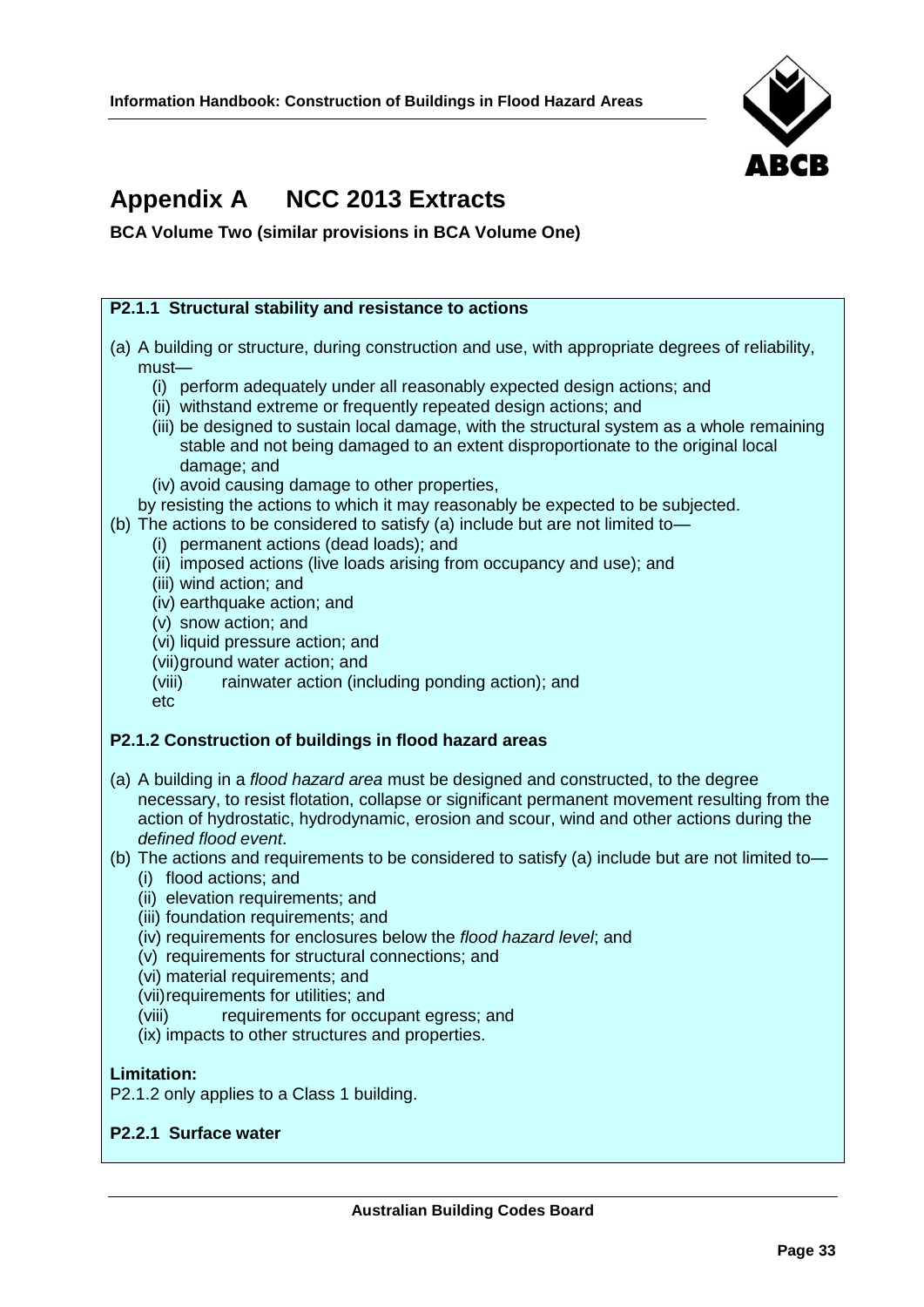

- (a) *Surface water*, resulting from a storm having an *average recurrence interval* of 20 years and which is collected or concentrated by a building or *sitework*, must be disposed of in a way that avoids the likelihood of damage or nuisance to any *other property*.
- (b) *Surface water*, resulting from a storm having an *average recurrence interval* of 100 years must not enter the building.

#### **Limitation:**

P2.2.1(b) does not apply to a Class 10 building where in the particular case there is no necessity for compliance.

#### **PART 3.10.3 FLOOD HAZARD AREAS**

#### **Appropriate Performance Requirements:**

Where an alternative design is proposed as an *Alternative Solution* to that described in Part 3.10.3, that proposal must comply with-

- (a) *Performance Requirement* P2.1.2; and
- (b) The relevant *Performance Requirements* determined in accordance with 1.0.10.

#### **Acceptable construction manual**

#### **3.10.3.0**

*Performance Requirement* P2.1.2 for Class 1 buildings constructed in a *flood hazard area* is satisfied if the building is constructed in accordance with the ABCB Standard for Construction of Buildings in Flood Hazard Areas.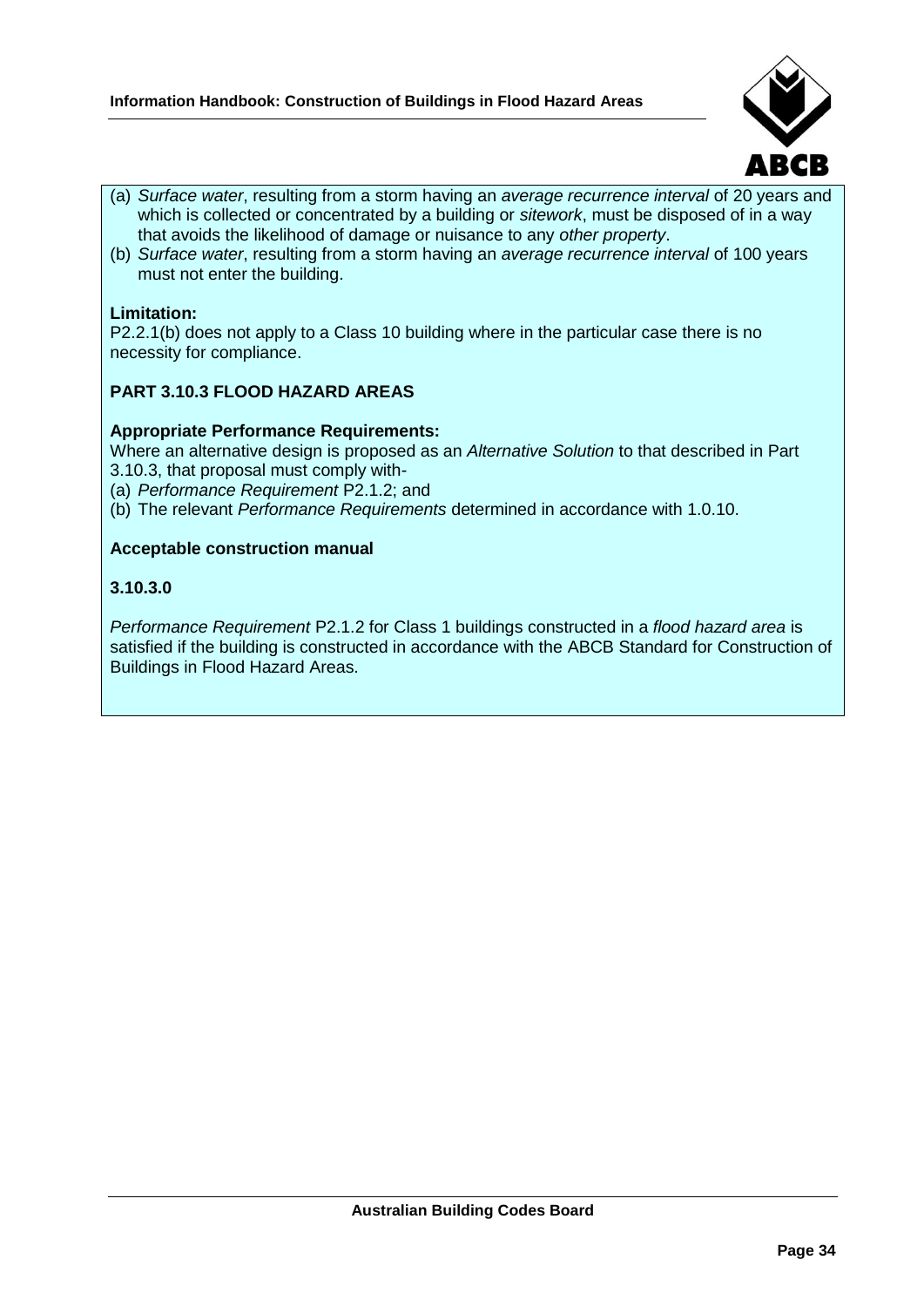

## <span id="page-42-0"></span>**Appendix B Additional State and Territory requirements**

The following provides a summary of relevant State/Territory flood related building and planning provisions. The information was provided by the State/Territory administrations in October/November 2010.

## <span id="page-42-1"></span>**B.1 Northern Territory (NT)**

Part 10 (Areas liable to flooding) of the NT Building Regulations under the Building Act regulates buildings in flood prone areas.

Reg 37 (Flood prone areas) specifies that the parts of the Territory included in Schedule 4 are prescribed as flood prone areas.

Reg 38 (Flood levels) specifies that the flood level for a flood prone area is the 1 in 100 year flood level. However, the Director may also determine the flood level.

Reg 39 (Requirements in flood prone areas) specifies that in relation to a building constructed in a flood prone area:

- (a) the height of the lowest floor level, or lowest part of the floor level, of a habitable room shall be not less than 300 mm above the flood level;
- (b) the structural design of the building shall be adequate to withstand flooding giving consideration to:
	- (i) the site, size and shape of the building;
	- (ii) the effect of buoyancy on the sub-structure of the building; and

(iii) the stresses that the depth and velocity of water and the impact of water borne debris may have on the structure.

NT Planning Scheme Clause 6.14 (Land subject to flooding and storm surge) specifies that in a Defined Flood Area (ie the area that is inundated by the 1% Annual Exceedence Probability flood event):

- (a) the minimum floor level of habitable rooms should be 300mm above the flood level for the site; and
- (b) the use of fill to achieve required floor levels should be avoided.

Local Governments have no powers to develop their own building, planning or other requirements to control the construction of buildings in flood prone areas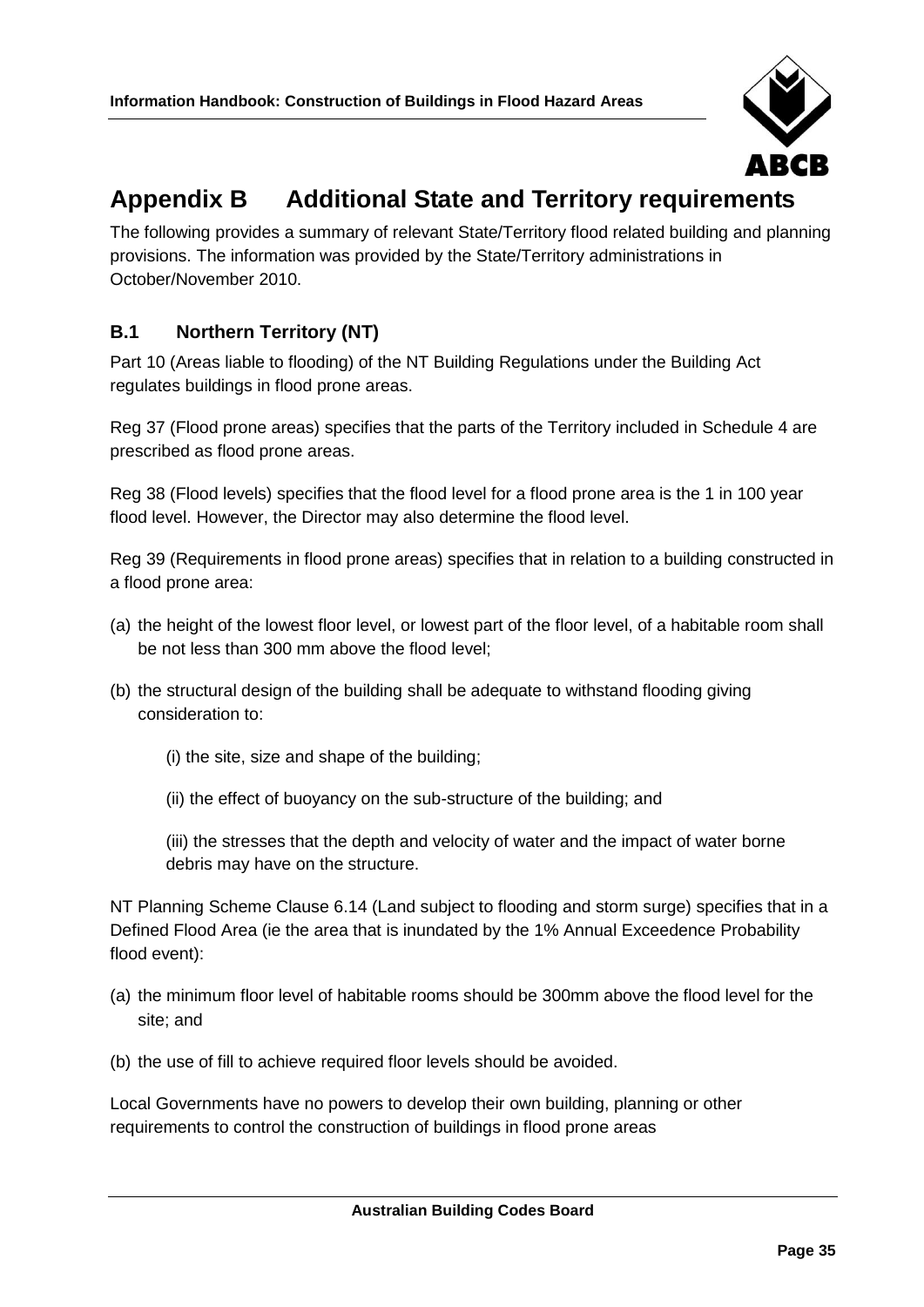

## <span id="page-43-0"></span>**B.2 Australian Capital Territory (ACT)**

The ACT's main urbanised area is greater Canberra, and as Canberra is comparatively new, and "intensively designed", there are notionally no relevant "flood prone areas" available for construction. Isolated settlements and pre-ACT villages incorporated into the ACT have no flood prone areas available for construction either, (Hall village, Tharwa village, Uriarra settlement, Oaks Estate, etc).

Government controls release of new land for urbanisation and ensures land is not released for construction in flood prone areas.

## <span id="page-43-1"></span>**B.3 Western Australian (WA)**

Planning and Development Act 2005

Town Planning (Buildings) Uniform General By-laws 1989

Section 23. Land liable to flooding - A building shall not be constructed on land defined by the council as being liable to flooding or inundation.

Many of the 'at risk' local governments incorporate provisions into their individual Town Planning Schemes (TPS). Each TPS is different but a general overview is that developments require planning approval; council has power to not issue approval in areas at risk of flooding; there is an ability for council to liaise with other government departments (such as Department of Water); and minimum FFLs may be determined by council.

## **Examples of WA Local Government Flood Prone Planning Policies**

#### *B.3..1 Shire of Beverley TPS No. 2*

Clause 4.5 Flood Prone Areas provides the process and conditions for how developments on land identified within the extent of a 1 in 100 year flood for Avon River will be dealt with. Including—

- 1. Developments will require planning approval
- 2. Council will consult with the Water Authority of Western Australia
- 3. Council may determine the FFL for any buildings in the planning application.

#### *B.3..2 Shire of York TPS 2*

Clause 5.4 Avon River Flood Fringe provides 8 provisions that deal with the development of land within flood plan areas identified in the Avon River Flood Study. Including no development in these areas if the council or water agency thinks that is appropriate, requirement for planning approval, minimum FFL heights, fencing, and rehabilitation of land.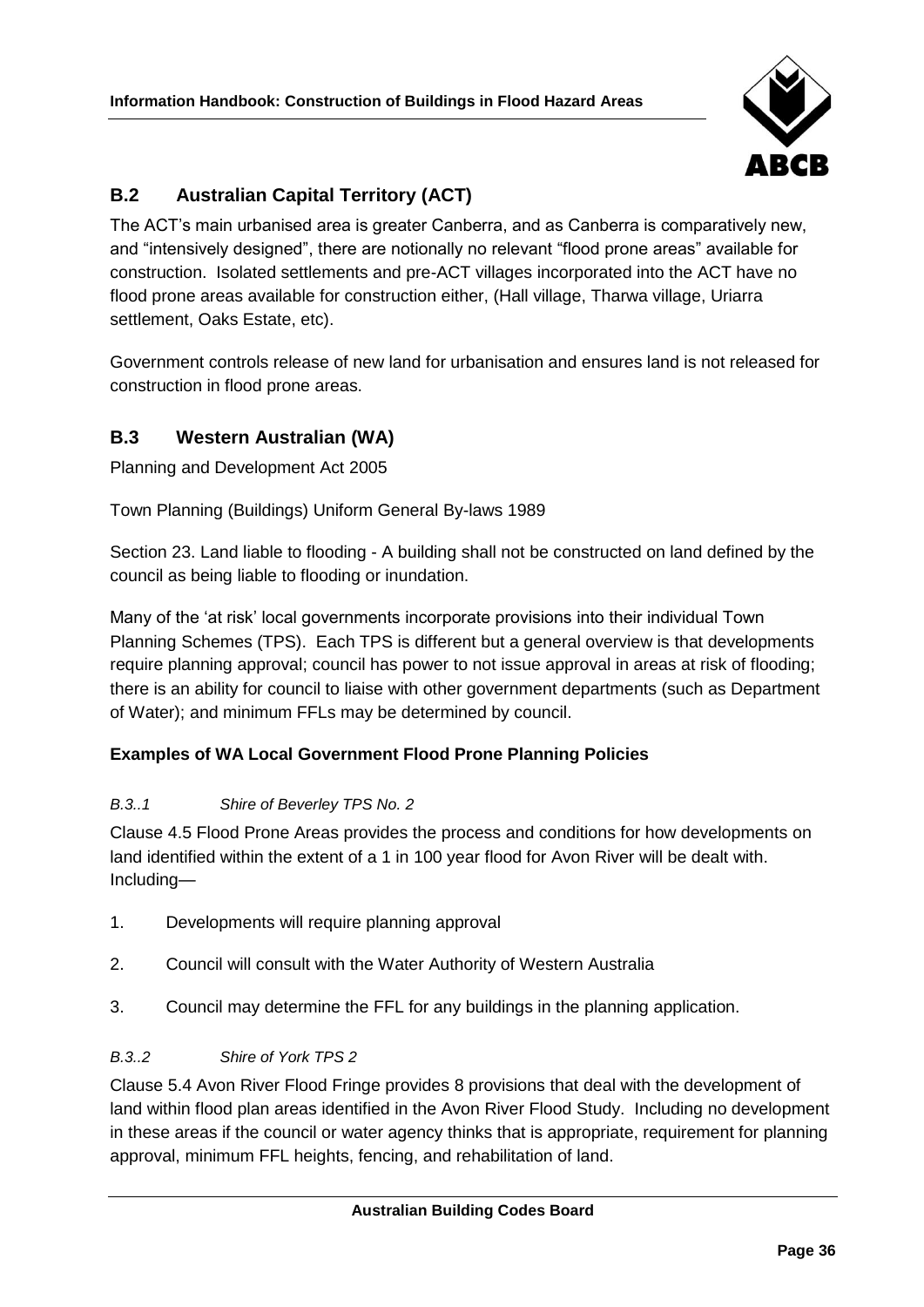

## *B.3..3 Shire of Moora TPS 4*

## 4.10 LAND LIABLE TO FLOODING

Notwithstanding anything elsewhere appearing in the Scheme development of land identified in the Moore River Flood Study adopted by the Water and Rivers Commission as within the extent of 100 year flood shall be subject to the following:

- (a) in addition to a building licence, the Council's planning approval is required for all development including a single house and such application shall be made in accordance with the provisions of the Scheme.
- (b) in determining an application for planning approval the Council shall consult with the Water and Rivers Commission.
- (c) development which includes a building or structure shall not be permitted unless in accordance with recommendations of the Water and Rivers Commission.
- (d) the Council may accept that an applicant consults with the Water and Rivers Commission and demonstrates compliance with the recommendations of the Water and Rivers Commission to the satisfaction of the Council in which case the Council is not required to act in accordance with paragraph (b) of this sub-clause.

## *B.3..4 Shire of Carnavon TPS 10*

Clauses 6.8 and 6.9 deal with flooding and storm surge.

Cyclonic Storm Surge Affected Areas

Areas subject to the potential threat of inundation by cyclonic storm surge are given consideration in respect to floor heights and structural adequacy.

## Flood Prone Areas

Where any development is proposed which is in area or location subject to the influence of flooding (river overflow); flood (localised drainage problems); or storm surge, it is to be assessed for construction systems and floor heights to enable the development to be adequately above the estimated flood level for that location.

#### *B.3..5 City of Mandurah TPS No. 3*

5.5.5 Land Subject to Flood Risk, Damage, Hazard or Erosion by Water

Council shall not approve development on land that is subject to flood risk, damage, hazard or erosion by water unless the owner is prepared to indemnify Council against any claim for damages and to charge the land with the indemnity. Development shall not be permitted even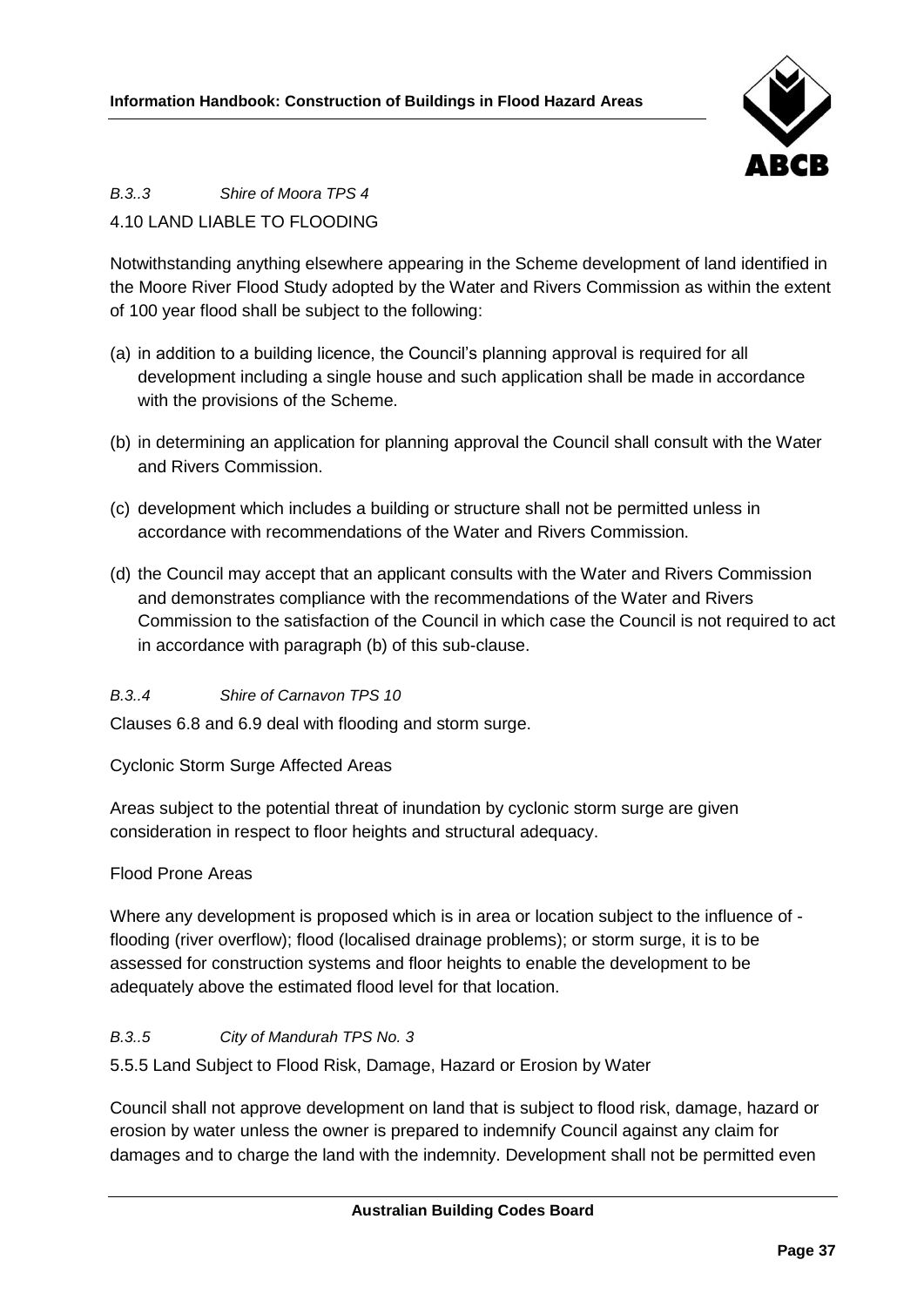

with such indemnification where the development would cause problems relating to flood management, environmental degradation or erosion, or the land is flood prone.

## <span id="page-45-0"></span>**B.4 Victoria (VIC)**

*Building Regulations 2006*, Regulation 802(2) sets out the purposes of Regulation 802, what is considered to be land that is in an area liable to flooding.

Land can be identified in a planning scheme under the *Planning and Environment Act 1987* as being in an area liable to flooding.

Land may be designated by the relevant council as being in an area liable to flooding if it is likely to be flooded by waters from a waterway or any land upon which water concentrate (see para (d)(i) and (ii).

*Building Regulations 2006* - Regulation 802

Flood areas

- (1) This regulation does not apply to-
- (a) a Class 10 building; or
- (b) an unenclosed floor area of a building; or
- (c) an alteration to an existing building if the area of the existing building is not increased by more than 20m2.
- (2) For the purposes of this regulation, land is in an area liable to flooding if-
- (a) by or under the *Water Act 1989* it is determined as being liable to flooding (however expressed); or
- (b) it is identified in a planning scheme under the *Planning and Environment Act 1987* as being in an area liable to flooding; or
- (c) it is described on a certified or sealed plan of subdivision or plan of strata subdivision or plan of cluster subdivision (as the case requires) as being liable to flooding (however expressed); or
- (d) it is designated by the relevant council as likely to be flooded by waters from-
	- (i) a waterway, as defined in section 3 of the *Water Act 1989*; or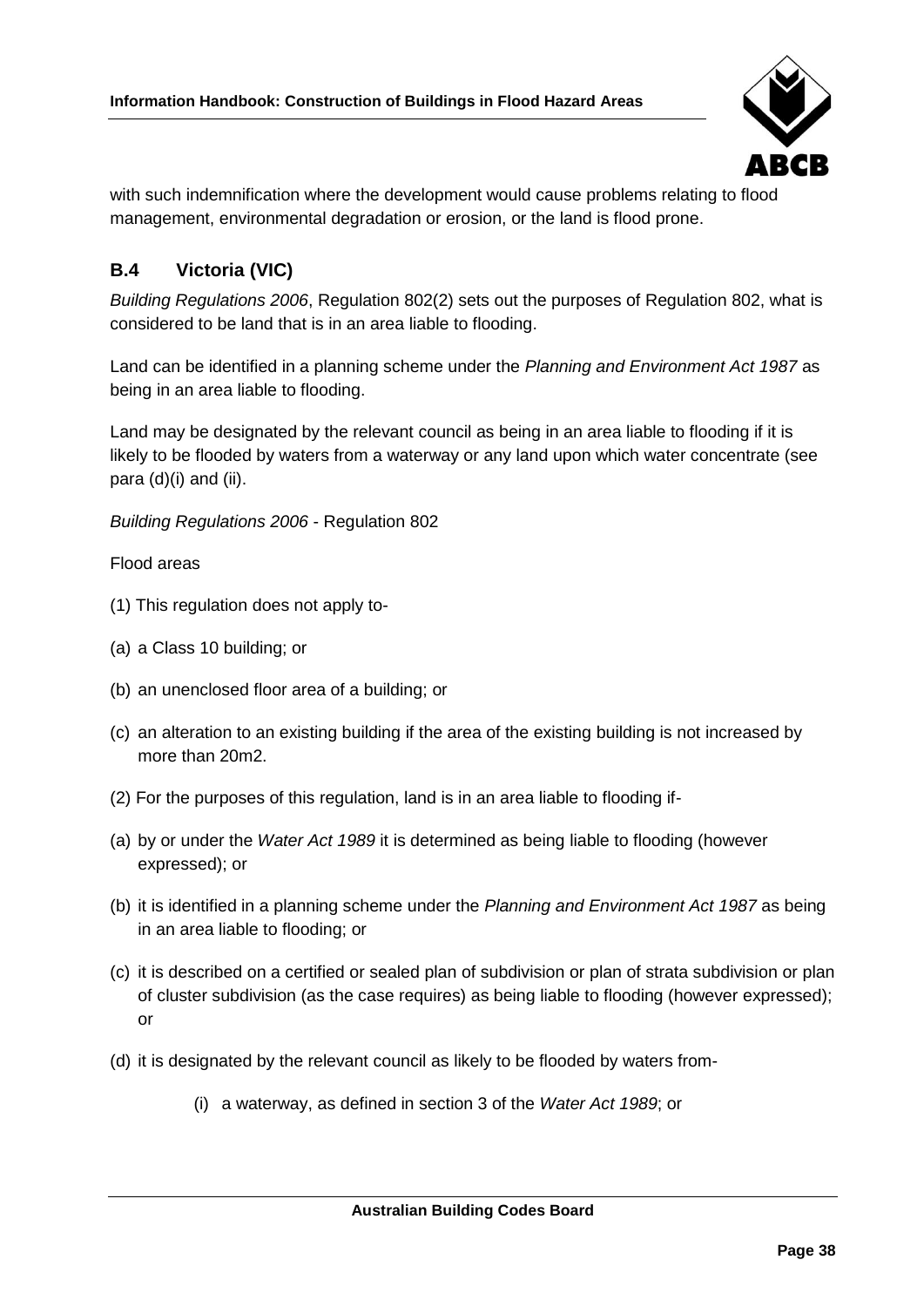

(ii) any land upon which water concentrates or upon or over which surface water usually or occasionally flows (whether in a defined channel or otherwise) including land affected by flow from a drainage system.

(3) The report and consent of the relevant council must be obtained to an application for a building permit if the site is on an allotment that is in an area liable to flooding.

(4) The report and consent of the relevant council under subregulation (3) need not be obtained to an application for a building permit if-

- (a) a planning permit is required for the construction of the building; and
- (b) the relevant planning scheme regulates the level of the lowest floor of the building in relation to any flood level declared under the Water Act 1989 or otherwise determined by the floodplain management authority or the relevant council.

(5) The relevant council must not give its consent under subregulation (3) if it is of the opinion that there is likely to be a danger to the life, health or safety of the occupants of the building due to flooding of the site.

(6) In its report under subregulation (3) the relevant council may specify a level for the surface of the lowest floor of a building on the site.

- (7) Before specifying a floor level under subregulation (6) the relevant council must-
- (a) consult with the floodplain management authority for that site; and
- (b) specify a level at least 300mm above any flood levels declared under the Water Act 1989 or otherwise determined by the floodplain management authority, unless the authority consents to a lower floor level.

(8) The relevant council must without delay advise the floodplain management authority and the sewerage authority for that site of the floor level (if any) specified under subregulation (6).

## <span id="page-46-0"></span>**B.5 Queensland (QLD)**

The *Sustainable Planning Act 2009* provides that a planning scheme must not include provisions about building work, to the extent the building work is regulated under the *Building Act 1975* (BA).

Section 31 of the BA provides a head-of-power for local governments to include building provisions in a planning scheme if permitted by a regulation.

Section 13 of the *Building Regulation 2006* (BR) states: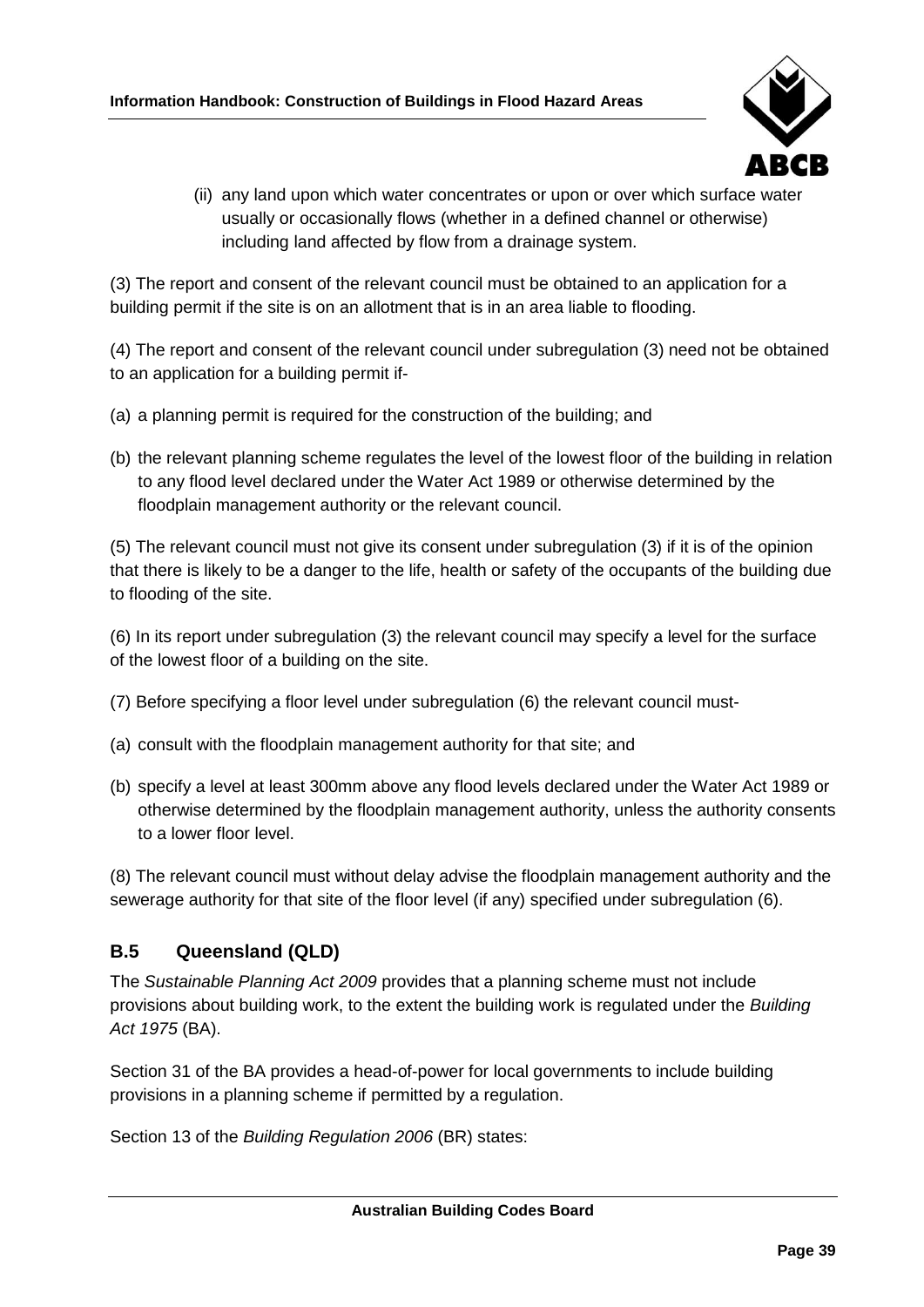

(1) a local government may, in a planning scheme or by a temporary local planning instrument under the Planning Act or a resolution –

- (a) designate part of its area as a natural hazard management area (flood); and
- (b) declare the level to which the floor levels of habitable rooms as defined under the NCC of buildings on the land must be built.

(2) The local government must, in designating a natural hazard management area (flood), comply with 'State Planning Policy1/03 Mitigating the Adverse Impacts of Flood, Bushfire and Landslide', adopted by the Minister on 19 May 2003.

(3) The local government must keep a register of the natural hazard management areas (flood) it designates and when each designation was made.

Natural hazard areas (flood) can be designated through a provision of a local law, planning scheme or local government resolution.

The State Planning Policy 1/03 (SPP) sets out the State's interest in ensuring the natural hazards of flood, bushfire and landslide are adequately considered when making decisions about development. The SPP informs the way in which local planning instruments address natural hazards.

The SPP states that, generally, the appropriate flood event for determining a natural hazard management area (flood) is the 1% Annual Exceedance Probability (AEP) flood. The outcomes recommended from both the Victorian Bushfires Royal Commission and the Queensland Floods Commission of Inquiry will inform the review of the SPP.

The policy can be accessed at: http://www.dlgp.qld.gov

Provisions in the SPP which are of particular relevance to floods include A1.1, A3.1, A3.2, A4.2, and A5.2.

## <span id="page-47-0"></span>**B.6 New South Wales (NSW)**

In NSW local government councils are responsible for managing their flood risk. They are encouraged to define a range of flood affected areas including floodway (where water flow is a key function), flood storage areas (where water storage is an important flood function), the flood planning area (area where the majority of controls apply for flooding) and flood prone land (the extent of the probable maximum flood for emergency response and recovery purposes). Flood prone areas in NSW, unlike other states, include both riverine and local overland flooding areas. Councils are at different stages in defining these areas with very few councils currently able to map all flood prone land. Local government, with technical support from the State Government and financial support from State and in some cases Commonwealth Government have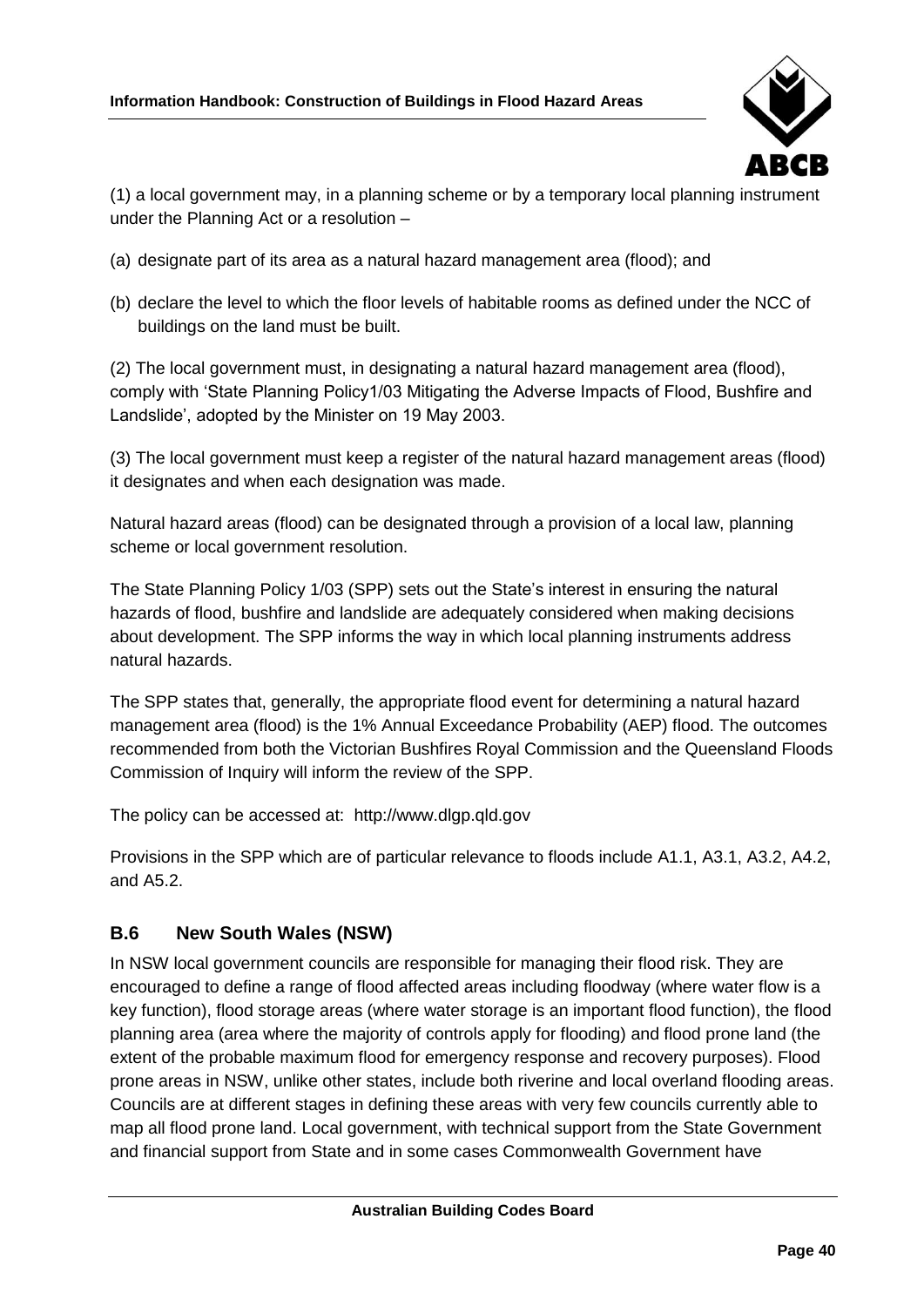

undertaken a wide range of studies and developed a range of management plans which provide essential information for the management of flood risk. The NSW Government's Flood Prone Land Policy and Floodplain Development Manual outline government policy and direction on policy implementation. The Manual is consistent with the National Best Practice Manual.

NSW flood related planning requirements for local councils are set out in Ministerial Direction No. 4.3 Flood Prone Land, issued under section 117 of the *Environmental Planning and Assessment Act 1979*. It requires councils to ensure that development of flood prone land is consistent with the NSW Government's Flood Prone Land Policy as set out in the *NSW Floodplain Development Manual 2005*. It requires provisions in a Local Environmental Plan on flood prone land to be commensurate with the flood hazard of that land. In particular, a planning proposal must not contain provisions that:

- permit development in floodway areas,
- permit development that will result in significant flood impacts to other properties,
- permit a significant increase in the development of that land,
- are likely to result in a substantially increased requirement for government spending on flood mitigation measures, infrastructure or services, or
- permit development to be carried out without development consent except for the  $\bullet$ purposes of some agriculture, roads or exempt development.

The direction requires that a planning proposal must not impose flood related development controls above the residential flood planning level (typically the 1% flood plus 0.5m freeboard) unless adequately justified to the satisfaction of the Department of Planning and Infrastructure.

The full direction No. 4.3 Flood Prone land can be obtained on line at: [http://www.planning.nsw.gov.au/LinkClick.aspx?fileticket=dOkLhSFp9eo%3d&tabid=248&langu](http://www.planning.nsw.gov.au/LinkClick.aspx?fileticket=dOkLhSFp9eo%3d&tabid=248&language=en-AU) [age=en-AU](http://www.planning.nsw.gov.au/LinkClick.aspx?fileticket=dOkLhSFp9eo%3d&tabid=248&language=en-AU)

When preparing comprehensive Local Environmental Plans councils use a Standard Instrument template which includes the following model provision (clause 7.3) for flooding in areas where flooding matters cannot be fully addressed by limiting land uses, such as where an existing zone and existing land uses include residential accommodation.

(1) The objectives of this clause are as follows:

(a) to minimise the flood risk to life and property associated with the use of land,

(b) to allow development on land that is compatible with the land's flood hazard, taking into account projected changes as a result of climate change,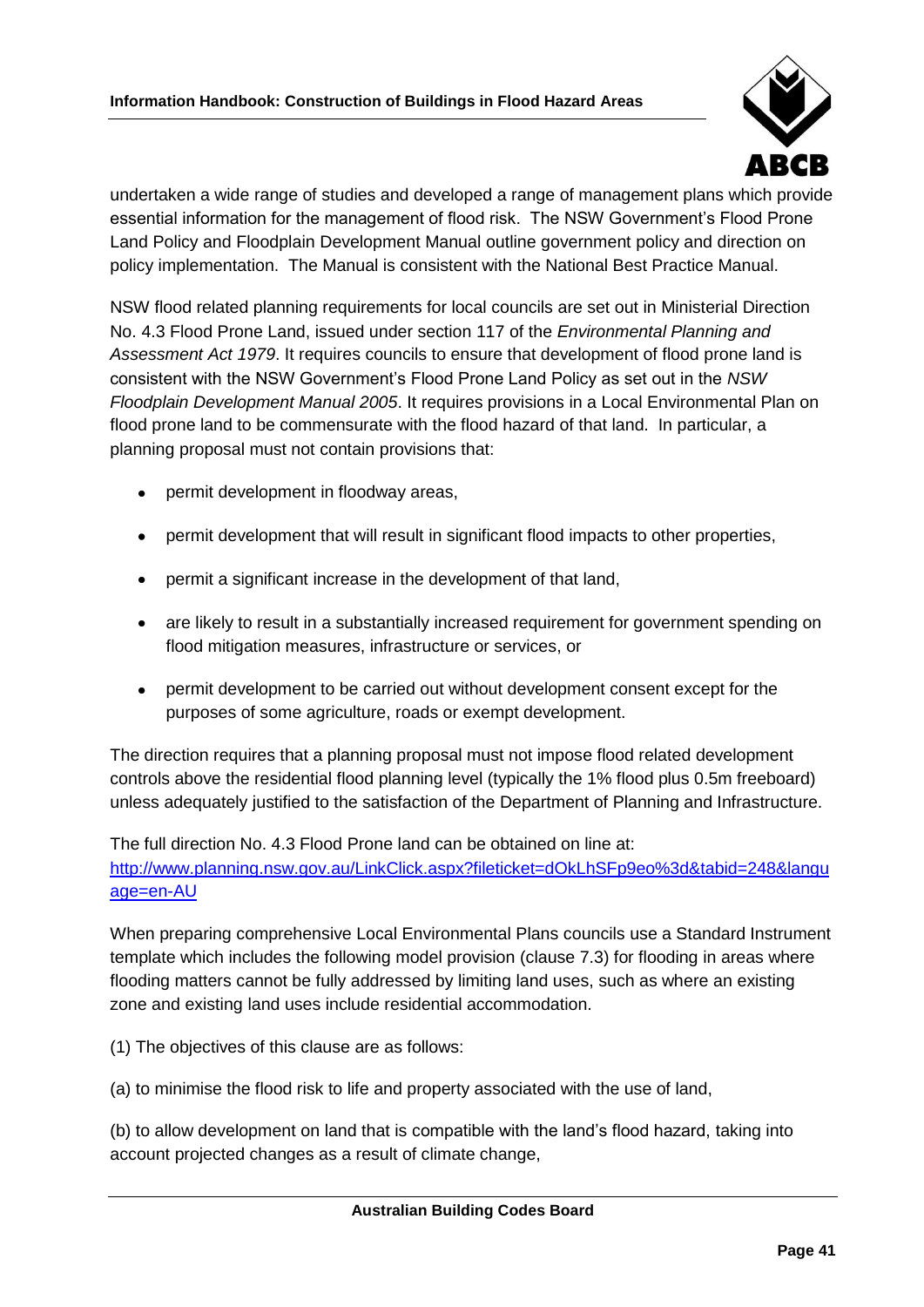

(c) to avoid significant adverse impacts on flood behaviour and the environment.

- (2) This clause applies to:
- (a) land that is shown as "Flood planning area" on the Flood Planning Map, and
- (b) other land at or below the flood planning level.

(3) Development consent must not be granted to development on land to which this clause applies unless the consent authority is satisfied that the development:

(a) is compatible with the flood hazard of the land; and

(b) will not significantly adversely affect flood behaviour resulting in detrimental increases in the potential flood affectation of other development or properties, and

(c) incorporates appropriate measures to manage risk to life from flood, and

(d) will not significantly adversely affect the environment or cause avoidable erosion, siltation, destruction of riparian vegetation or a reduction in the stability of river banks or watercourses, and

(e) is not likely to result in unsustainable social and economic costs to the community as a consequence of flooding.

(4) Subclause (5) applies to:

(a) land shown as "projected 2100 flood planning area" and "projected 2050 flood planning area" on the Flood Planning Map; and to

(b) other land below the projected 2100 flood planning level and the projected 2050 flood planning level as a consequence of projected sea level rise.

(5) When determining development to which this subclause applies, council must take into consideration any relevant matters outlined in subclause  $3(a) - (e)$ , depending on the context of the following:

(a) the proximity of the development to the current flood planning area; and

- (b) the intended design life of the development; and
- (c) the scale of the development; and
- (d) the sensitivity of the development in relation to managing the risk to life from any flood, and
- (e) the potential to relocate, modify or remove the development.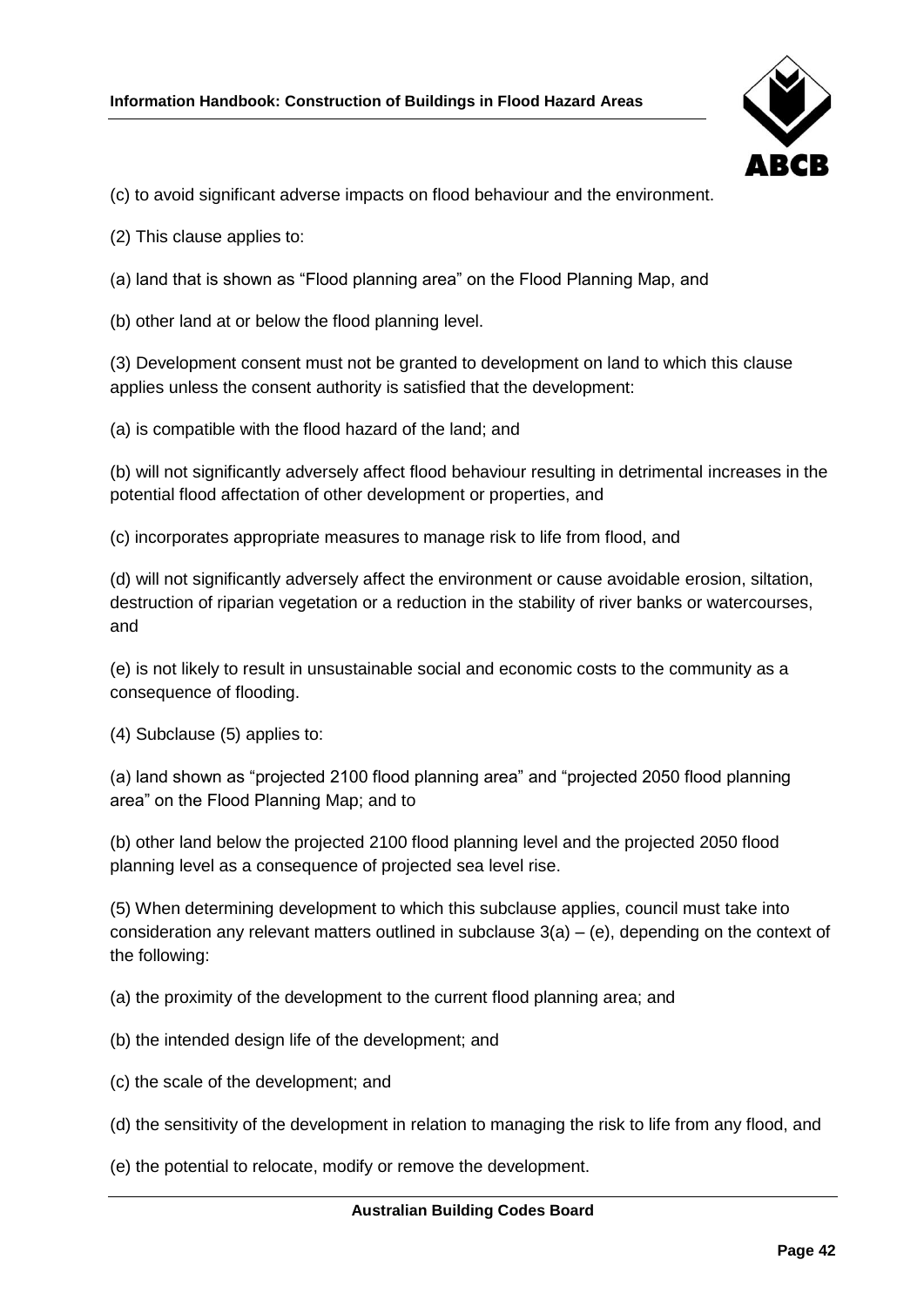

Subclauses (4) & (5) can only be used once a council has identified the 'projected 2100 flood planning area' and 'projected 2050 flood planning area' as outlined in the Flood Risk Management Guide 2009, which updates the sea level rise information in the NSW Floodplain Development Manual 2005.

The flood clause accommodates climate change induced sea level rise as set out in the NSW Sea Level Rise Policy Statement, which sets sea level rise planning benchmarks of 40cm by 2050 and 90cm by 2100 relative to 1990 levels. The clause is also consistent with the NSW Coastal Planning Guideline: Adapting to Sea Level Rise that shows councils how they can incorporate the sea level rise planning benchmarks into their strategic and statutory land use planning and development assessment processes.

In addition to the above strategic processes and provisions for development requiring consent, the NSW State Environmental Planning Policy (Exempt and Complying Development Codes) 2008, known as the Codes SEPP, aims to provide streamlined assessment processes for development that complies with specified development standards.

The Codes SEPP includes specific requirements for buildings proposed to be constructed on a 'flood control lot'. Clause 3.36C of the Codes SEPP is particularly relevant to the proposed ABCB Standard as follows.

## **3.36C Development standards for flood control lots**

- (1) This clause applies:
- (a) to all development specified for this code that is to be carried out on a flood control lot, &
- (b) in addition to all other development standards specified for this code.

(2) The development must not be on any part of a flood control lot unless that part of the lot has been certified, for the purposes of the issue of the relevant complying development certificate, by the council or a professional engineer who specialises in hydraulic engineering as not being any of the following:

- (a) a flood storage area,
- (b) a floodway area,
- (c) a flow path,
- (d) a high hazard area,
- (e) a high risk area.
- (3) The development must, to the extent it is within a flood planning area: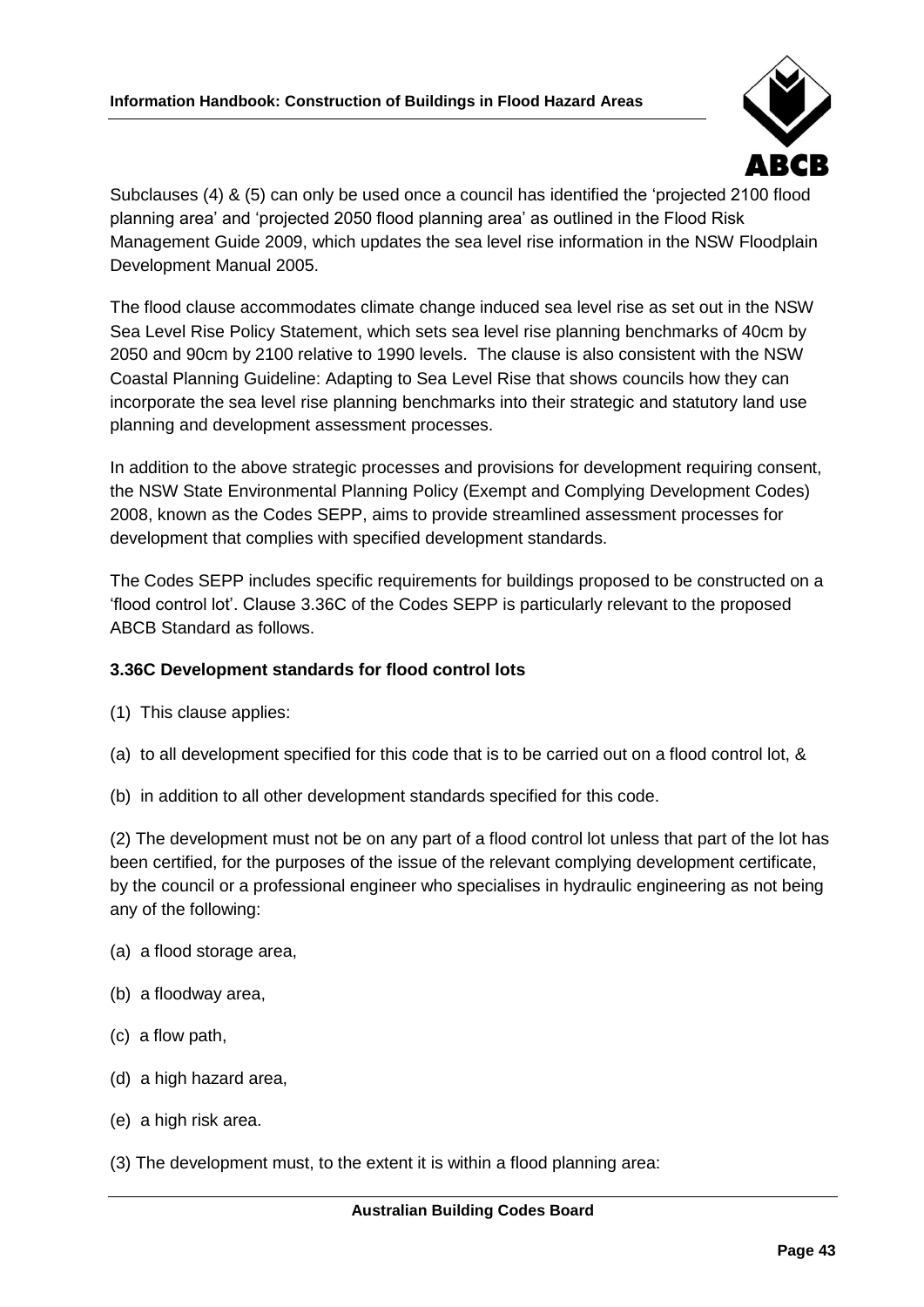

(a) have all habitable rooms no lower than the floor levels set by the council for that lot, and

(b) have the part of the development at or below the flood planning level constructed of flood compatible material, and

(c) be able to withstand the forces of floodwater, debris and buoyancy up to the flood planning level (or if on-site refuge is proposed, the probable maximum flood level), and

(d) not increase flood affectation elsewhere in the floodplain, and

(e) have reliable access for pedestrians and vehicles from the development, at a minimum level equal to the lowest habitable floor level of the development, to a safe refuge, and

(f) have open car parking spaces or carports that are no lower than the 20-year flood level, and

(g) have driveways between car parking spaces and the connecting public roadway that will not be inundated by a depth of water greater than 0.3m during a 1:100 ARI (average recurrent interval) flood event.

(4) A standard specified in subclause (3) (c) or (d) is satisfied if a joint report by a professional engineer who specialises in hydraulic engineering and a professional engineer who specialises in civil engineering confirms that the development:

(a) can withstand the forces of floodwater, debris and buoyancy up to the flood planning level (or if on-site refuge is proposed, the probable maximum flood level), or

(b) will not increase flood affectation elsewhere in the floodplain.

Because of the above strategic and statutory planning provisions that endeavour to keep residential buildings *away* from hazard areas, additional specific provisions have not been included in the NSW building regulations for buildings constructed in flood prone areas.

NSW defines 'flood prone land' as 'land subject to inundation by the probable maximum flood (PMF)'. This is consistent with definitions in SCARM (2000).<sup>13</sup>

## <span id="page-51-0"></span>**B.7 South Australia (SA)**

South Australia's initiative, 'Better Development Plans' (BDP) provides generalised policies for use in council development plans throughout the State. The intent behind the BDP is to

<sup>13</sup> SCARM (2000) *Floodplain Management in Australia: Best Practice Principles and Guidelines*. Agriculture and Resource Management Council of Australia and New Zealand, Standing Committee on Agriculture and Resource Management (SCARM). Report No 73. CSIRO Publishing, 2000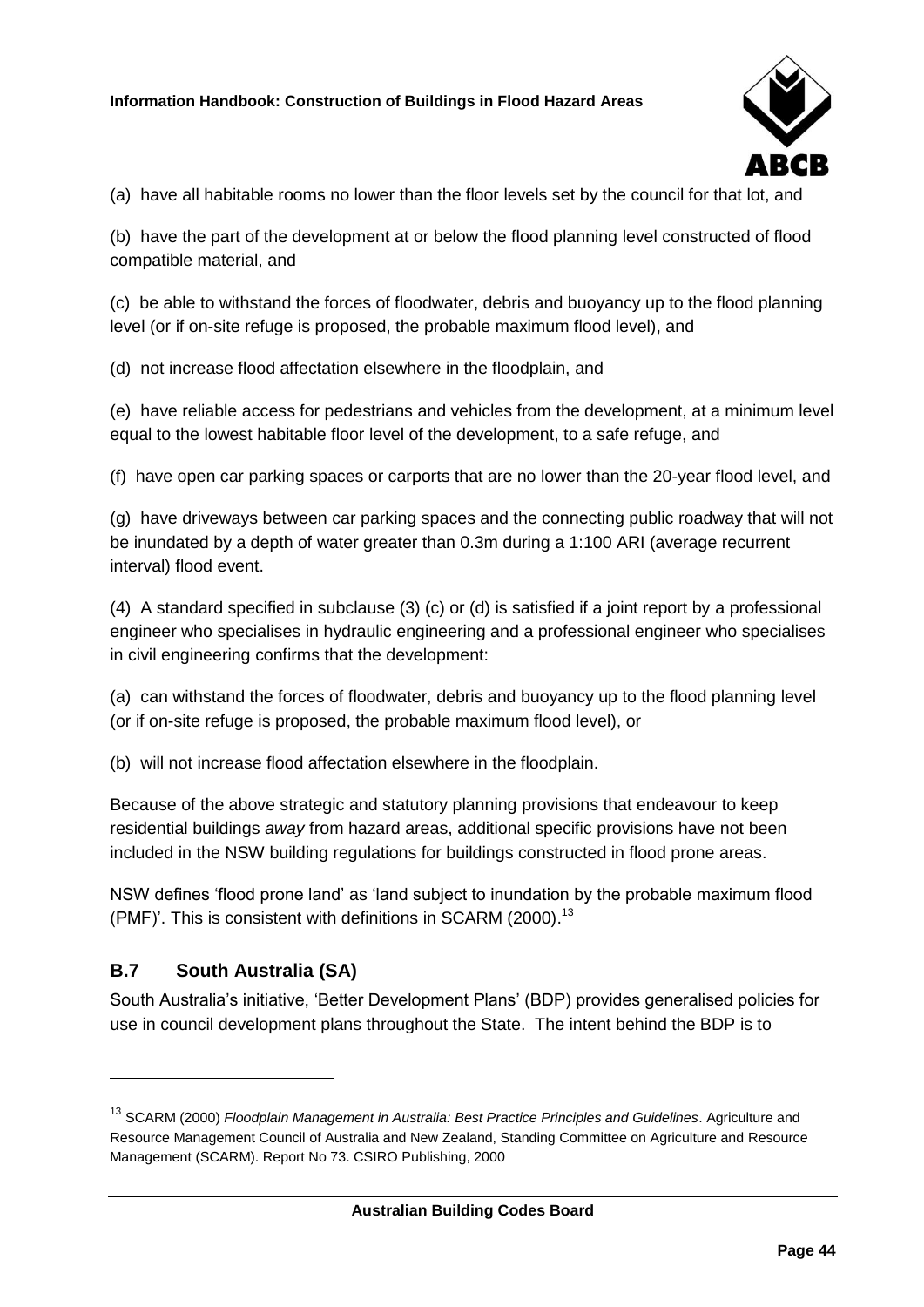

promote best practice planning policy across all councils. Each council can then add to this base policy, more specific planning policy which relates to their circumstances.

It should be noted that all councils in South Australia are in the process of converting to the BDP policy system.

BDP provides general policy on flooding under the heading 'Hazards' – Principles of Development Control:-

#### Flooding

4 Development should not occur on land where the risk of flooding is likely to be harmful to safety or damage property.

5 Development should not be undertaken in areas liable to inundation by tidal, drainage or flood waters unless the development can achieve all of the following:

(a) it is developed with a public stormwater system capable of catering for a 1 in 100 average return interval flood event

(b) buildings are designed and constructed to prevent the entry of floodwaters in a 1 in 100 year average return interval flood event.

6 Development, including earthworks associated with development, should not do any of the following:

(a) impede the flow of floodwaters through the land or other surrounding land

(b) increase the potential hazard risk to public safety of persons during a flood event

(c) aggravate the potential for erosion or siltation or lead to the destruction of vegetation during a flood

(d) cause any adverse effect on the floodway function

(e) increase the risk of flooding of other land

(f) obstruct a watercourse.

Typically in South Australia, planning policy dictates design for the prevention of entry of floodwaters of a 1 in 100 year average flood event. Some examples of local government development plan policy follows. The requirements are not prescriptive in building design but instead place the onus on the applicant to show that their building design will mitigate flooding.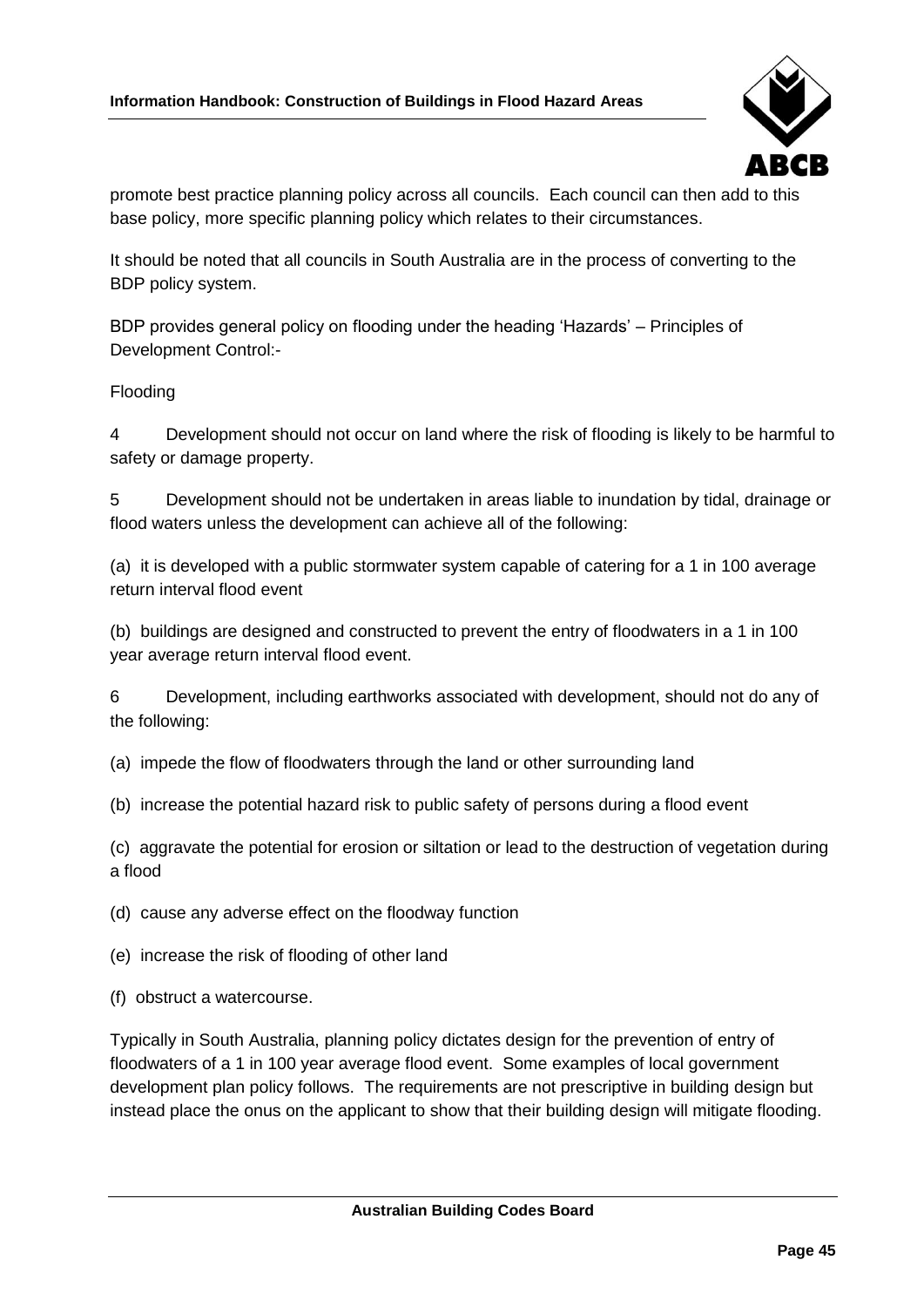

## *B.7..1 Tea Tree Gully Council Example*

Example of Tea Tree Gully Council Development Plan, following the BDP model for policy on development located in floodwater areas (excerpt below) and overlay maps (attachment 1 and 2). The overlay maps identify 'development constraints' which include mapping of river/creek floodwater areas.

Hazards (Flooding)

4 Development should not occur on land where the risk of flooding is likely to be harmful to safety or damage property.

5 Development should not be undertaken in areas liable to inundation by tidal, drainage or flood waters unless the development can achieve all of the following:

(a) it is developed with a public stormwater system capable of catering for a 1 in 100 year average return interval flood event

(b) buildings are designed and constructed to prevent the entry of floodwaters in a 1 in 100 year average return interval flood event.

6 Development, including earthworks associated with development, should not do any of the following:

(a) impede the flow of floodwaters through the land or other surrounding land

(b) increase the potential hazard risk to public safety of persons during a flood event

(c) aggravate the potential for erosion or siltation or lead to the destruction of vegetation during a flood

(d) cause any adverse effect on the floodway function

(e) increase the risk of flooding of other land

(f) obstruct a watercourse.

7 Development located in the River/Creek floodwater areas shown on Overlay Maps – Development Constraints should be able to demonstrate that it will not impact unduly on the free flow of floodwaters either upstream or downstream from the proposed development.

#### *B.7..2 Adelaide Hills Council Example*

The Adelaide Hills Council has the most detailed information on flood hazard, having two categories of hazard, being low to high category and extreme flood hazard category. The relevant parts are included below:-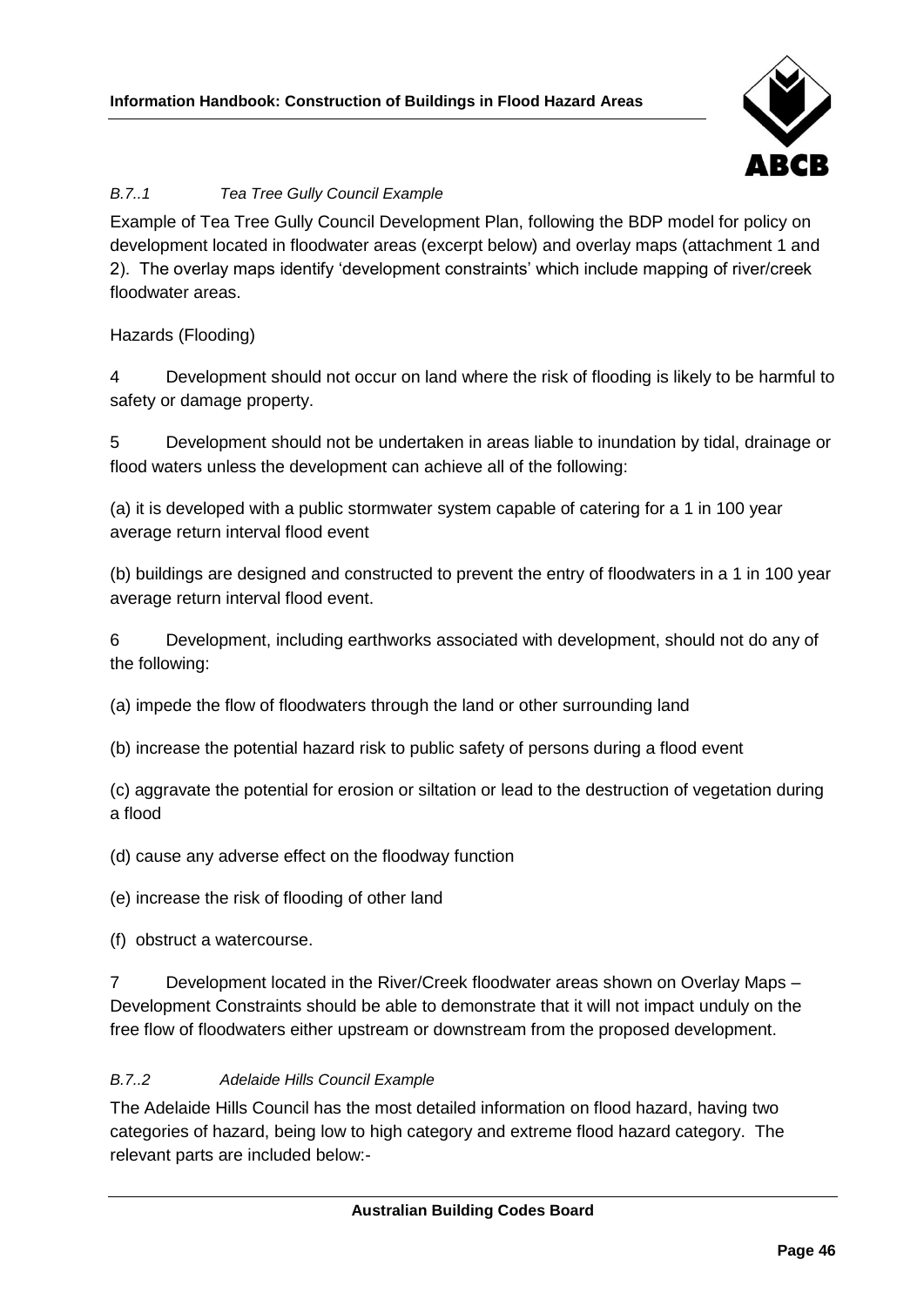

### Principles of Development Control

10 Development should not be undertaken on land subject to flooding as shown on Figures AdHiFPA/1 (attachment 3) to 19, or within other areas subject to flooding or inundation by a 100 year return period flood event, unless buildings are designed and constructed to prevent the entry of floodwaters from a 1 in 100 year average return interval flood event.

11 Development located on land subject to flooding as shown on Figures AdHiFPA/1 to 19, or within other areas subject to flooding or inundation by a 1 in 100 year average return interval flood event, should not:

(a) impede the flow of floodwaters through the land or other surrounding land;

(b) occur where the risk of flooding is unacceptable having regard to personal and public safety and to property damage;

(c) increase the potential hazard risk to public safety of persons during a flood event;

(d) aggravate the potential for erosion or siltation or lead to the destruction of vegetation during a flood;

(e) cause any adverse effect on the floodway function.

#### *B.7..3 Gawler Council Example*

Gawler Council has detailed policies surrounding the Gawler Rivers flood plains. Map GRFP/1 (attached) shows the extent of the policy area.

Gawler Rivers Flood Plain Policy Area

#### Introduction

In addition to the applicable zone policies, the Gawler River Flood Plain Policy Area policies apply to the area shown in: Maps Ga/13 to 20 and Figure GRFP/1 (attachment 4).

Applicable zones: Deferred Urban, Rural, Special Uses, Residential, Residential Historic (Conservation), Residential Park, Light Industry and General Industry Zones.

#### Desired Character

The Policy Area is defined by the Australian Height Datum (AHD) for the 1:100 year Average Recurrence Interval (ARI) flood level, taking into account also subsequent modification as a consequence of mitigation works to protect specific locations. The floodplain supports a range of rural and urban activities.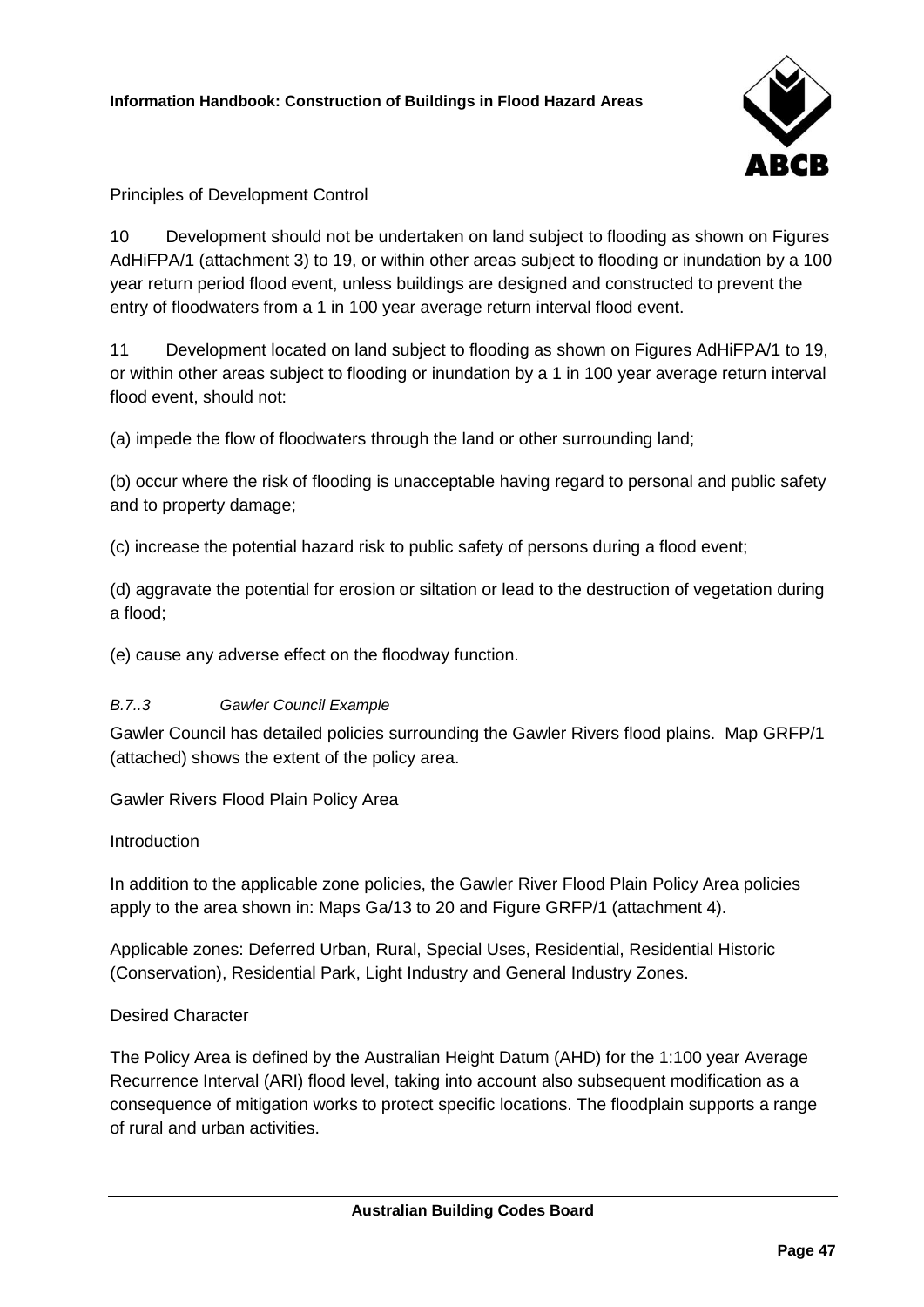

Rural Areas:

Agricultural production should continue in the rural areas of the Policy Area whilst the natural environment of the floodplain is maintained and protected with no new residential or other forms of built form in close proximity of the riverbank. Land uses or activities that are suitable in the Policy Area, subject to design considerations include:

(a) river structures for irrigation management (channels, pumping stands);

(b) recreation uses;

(c) continuation of existing primary production including horticulture, but with improvements to existing management practice and subject to conditions regarding protection from floodwaters;

(d) Upgrading or replacement of existing dwellings and ancillary buildings subject to conditions regarding protection from flood waters, dwellings, providing there is 100 metre set-back from the top of the riverbank and the finished floor level is 300 millimetres above the Australian Height Datum (AHD) for the 1:100 year Average Recurrence Interval (ARI) flood level.

#### Urban Areas:

Infill residential development is provided for in residential zones, but in broadacre residential areas it is not appropriate for these to be developed until local or regional mitigation measures are installed. The following uses will be considered:

(a) dwellings in areas characterised by existing residential development providing the finished floor level is 300 millimetres above the Australian Height Datum (AHD) for the 1:100 year Average Recurrence Interval (ARI) flood level, but no dwellings in broadacre residential areas;

(b) elevated buildings in locations identified for recreation or business use;

(c) recreation uses.

*B.7..4 West Torrens Council Example*

Stormwater Management

Major system

74 The design of the land division should enable the major storm drainage system to have the capacity to safely convey major stormwater flows.

Design Techniques (Design Techniques illustrate ONE WAY of satisfying the above principle).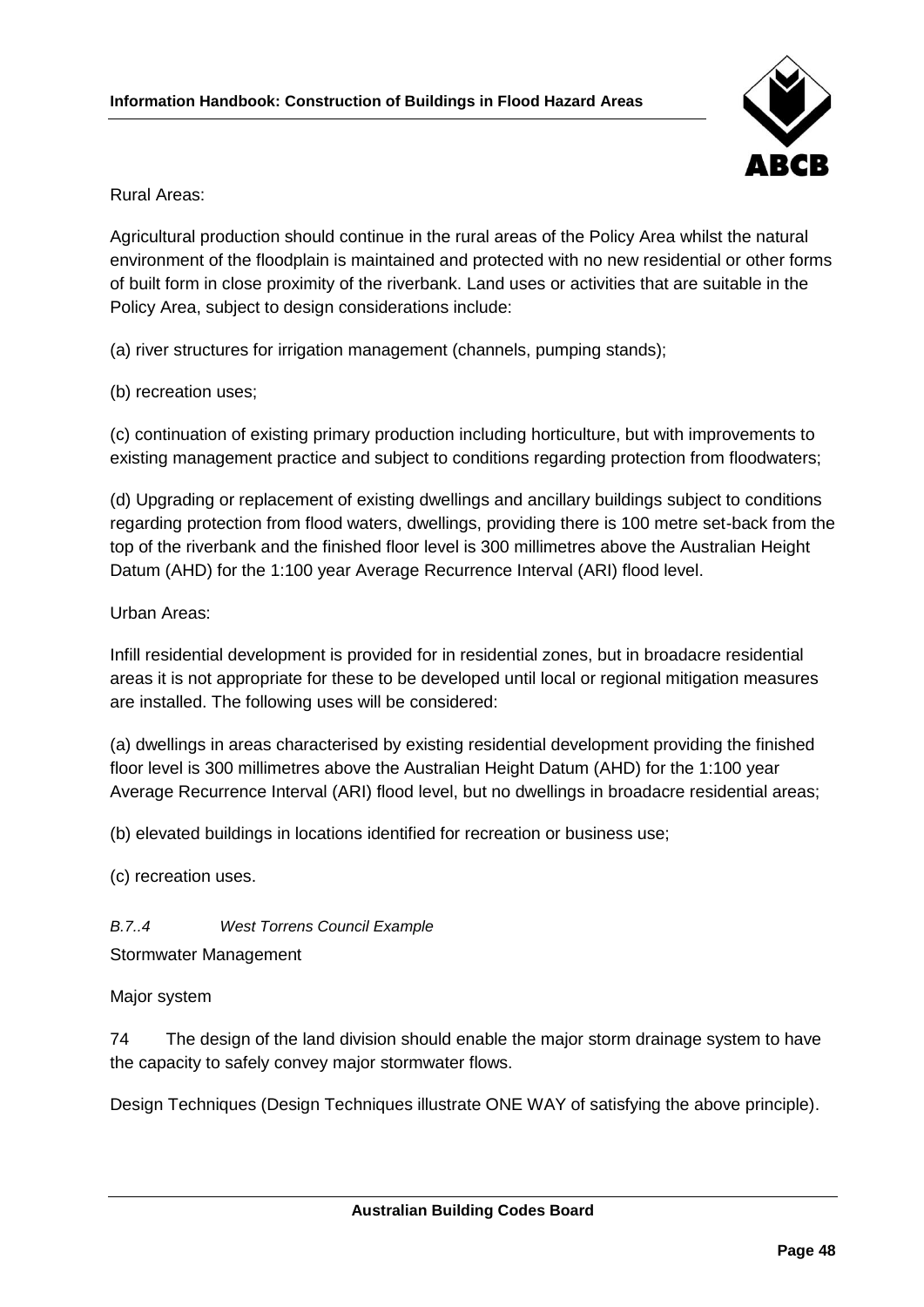

74.1 The major storm drainage system has the capacity to safely convey stormwater flows for Average Recurrence Interval (ARI) = 100 years, assuming 50 percent minor system blockage; and

74.2 The major storm drainage system design outflow is matched to the capacity of any existing downstream system.

74.3 The design of the stormwater drainage system shall be based upon the onsite detention of all stormwater (roof and surface water) exceeding a maximum permitted discharge of 20litres per second for a rainfall 1 in 20 years recurrence interval.

75 The arrangement of roads, allotments, reserves and open space should enable where possible as is required for water quality and use for non potable purposes the provision of a major storm drainage system that:

(a) contains and retains creeks and vegetation;

(b) incorporates, where practical, sports grounds and other less flood sensitive land uses;

(c) incorporates, where required, detention and retention basins;

(d) enhances residential amenity; and

(e) integrates with the open space system and provides recreational opportunities.

Minor system

76 The design of the land division should facilitate a minor storm drainage system which has the capacity for minor stormwater flows and should:

(a) not overload adjoining downstream systems; and

(b) where practicable, provide for stormwater to be detained and retained close to its source.

Design Techniques (Design Techniques illustrate ONE WAY of satisfying the above principle)

76.1 The minor storm drainage system has the capacity to convey stormwater flows for ARI = 5 years for suburban residential lots with neighbourhood densities (1) not greater than 20 dwellings per ha, and ARI = 10 years for neighbourhood densities greater than 20 dwellings per ha.

(1) Neighbourhood density means the ratio of the number of dwellings to the area of the land (including associated neighbourhood or local facilities) they occupy. The area includes internal public streets, all areas of public open space, local community services, local employment areas, and half the width of adjoining arterial roads.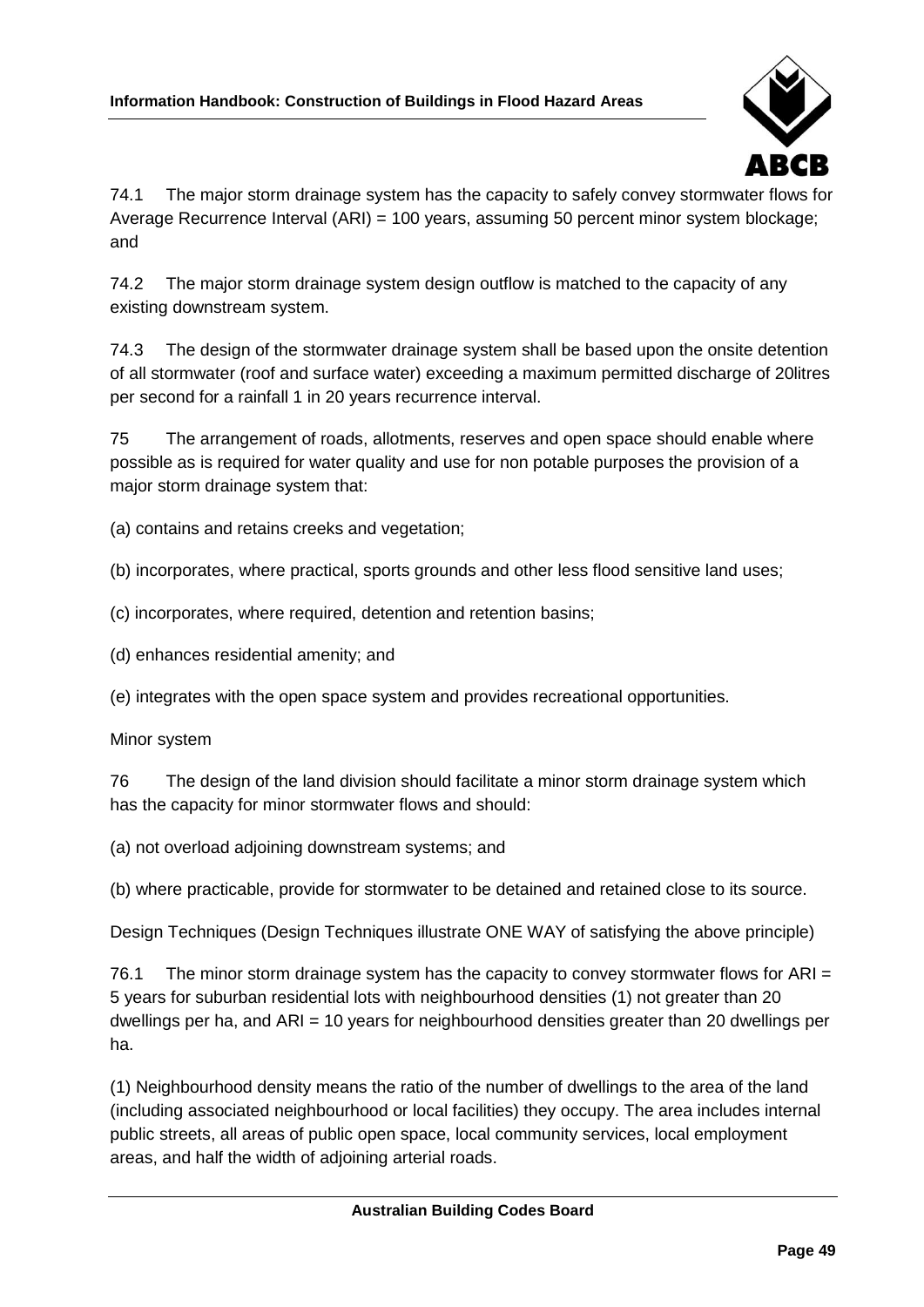

76.2 The minor system design outflow is matched to the capacity of any existing downstream system.

76.3 The design of the stormwater drainage system shall be based upon the onsite detention of all stormwater (roof and surface water) exceeding a maximum permitted discharge of 20litres per second for a rainfall 1 in 20 years recurrence interval.

## <span id="page-57-0"></span>**B.8 Tasmania (TAS)**

The TAS Building Act 2000 and the Building Regulations 2004 require that the floor level of habitable rooms must be 300mm above the prescribed designated flood level.

Ten mapped floodplains and other areas subject to flooding including tidal.

A new Statewide (Planning) Code is under consideration as part of a Planning Directive.

Local Government cannot have its own building related controls. Individual planning schemes may address flood prone land at this stage. Uniformity will occur under the Planning Directive.

#### **The Building Act 2000**

159. Land subject to flooding

A person must not erect or place a building containing habitable rooms on land subject to flooding unless the floor level of each habitable room in the building is 300 millimetres or more above the prescribed designated flood level for that land.

#### **The Building Regulations 2004**

12. Land subject to flooding

For the purposes of section 159 of the Act, the following is the designated flood level:

(a) 600 millimetres above ground level or the highest known flood level, whichever is the highest, for land known to be subject to flooding other than as provided in paragraph (b) or (c);

(b) the level which has a 1% probability of being exceeded in any year for the following watercourse floodplains:

- (i) the Derwent River through New Norfolk;
- (ii) the upper reaches of the Tamar River and the lower reaches of the North Esk River;
- (iii) the Huon River at Huonville and Mountain River;
- (iv) the South Esk River through Perth and Longford to the Tamar River;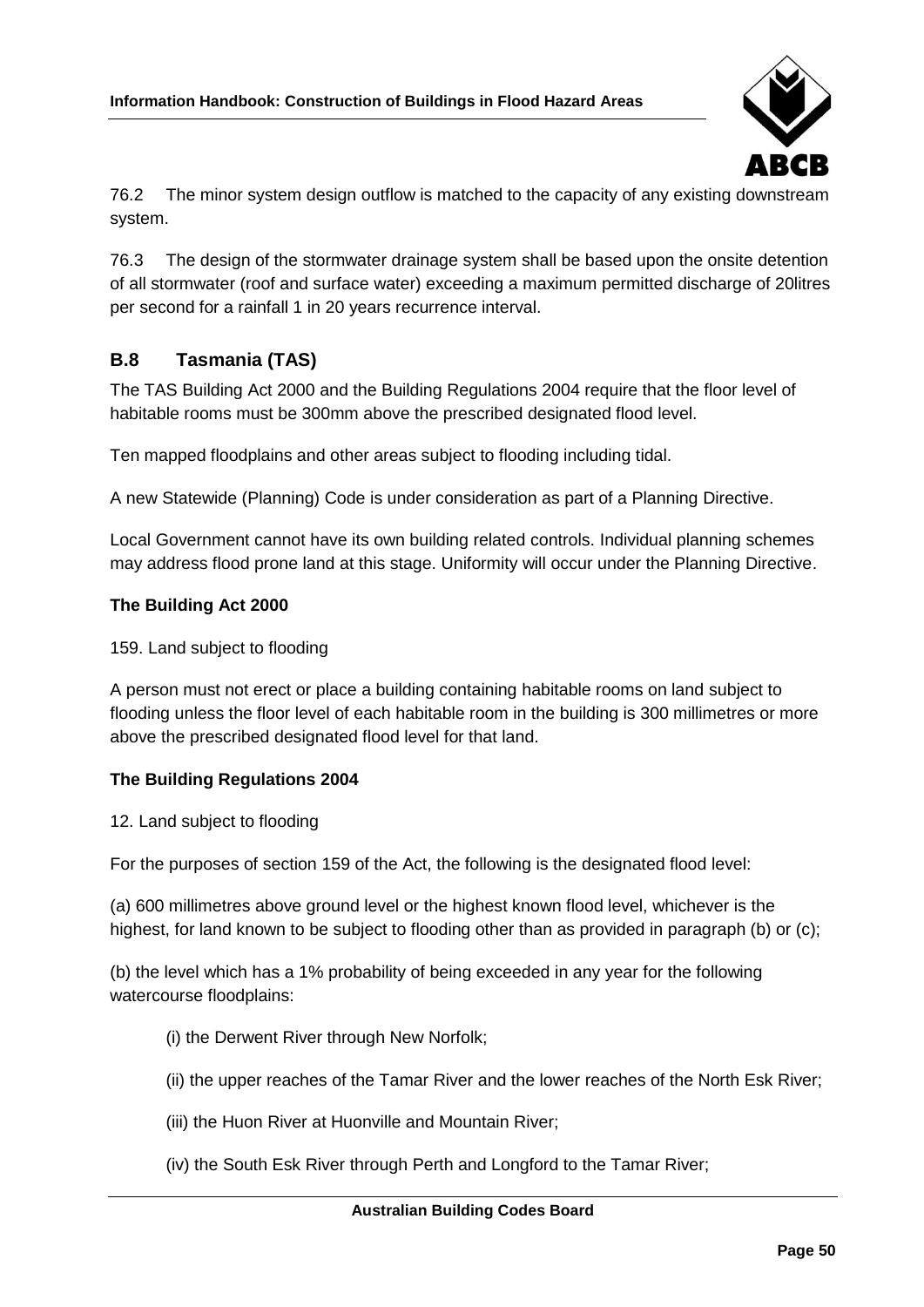

- (v) the Jordan River below Pontville;
- (vi) the Mersey River through Latrobe;
- (vii) the Bagdad Rivulet;
- (viii) the Elizabeth River through Campbell Town;
- (ix) the Meander River through Deloraine;
- (x) the Macquarie River through Ross;

(c) 600 millimetres above the ordinary high-water mark of the spring tide for land on which flooding is affected by the rise and fall of the tide.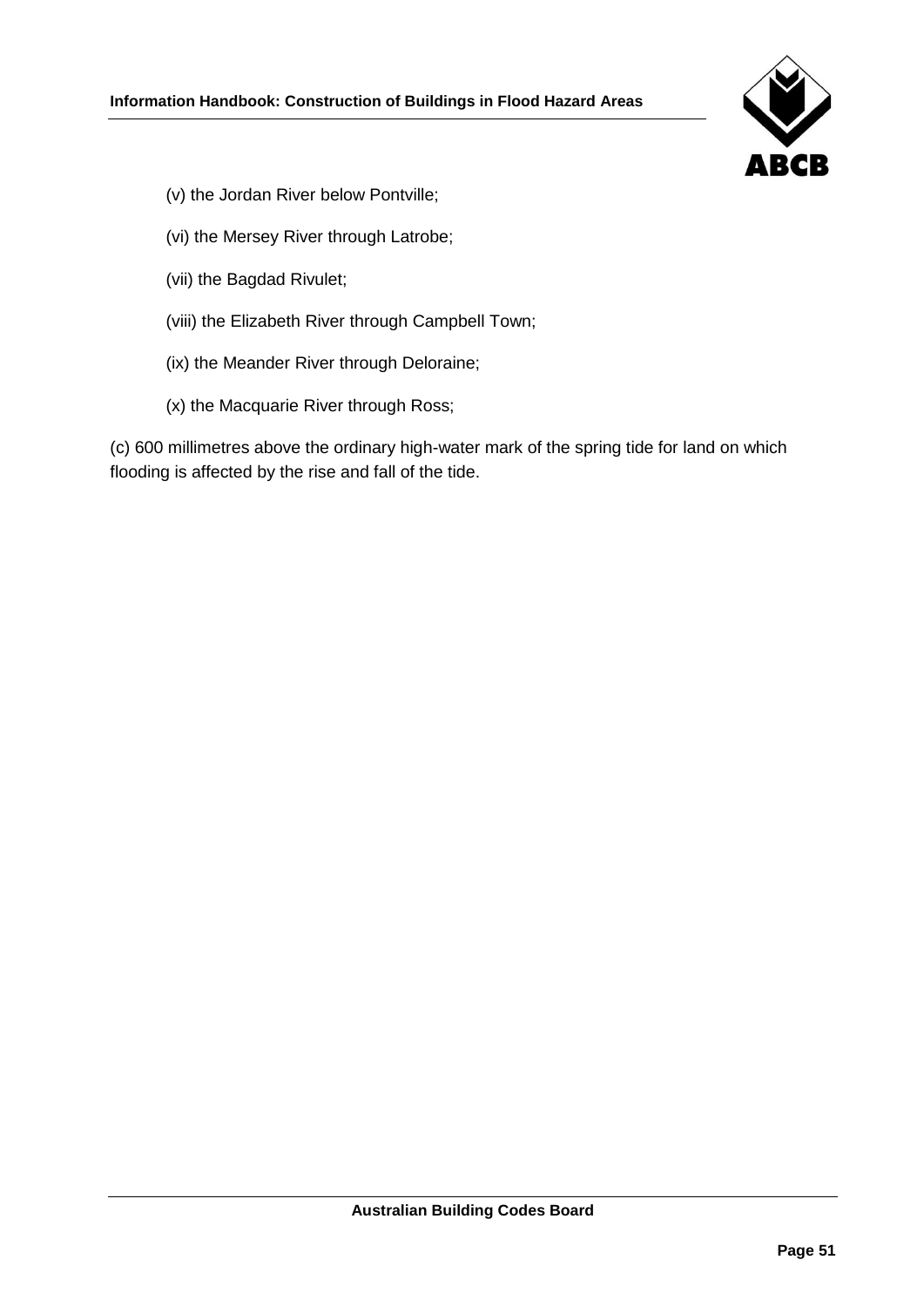

## <span id="page-59-0"></span>**Appendix C Extracts from the Guideline on Reducing Vulnerability of Buildings to Flood Damage**

Extracts from the Guideline on Reducing Vulnerability of Buildings to Flood Damage.<sup>[6](#page-29-1)</sup>

For infrequent flooding (i.e. above the 1 in 100 AEP flood planning level) the degree of corrosion in heavier gauge mild steel nails and bolts used in timber framing and structural steel connections is unlikely to be critical to require avoiding mild steel. However, for all nails used for framing anchor and straps, AS 1684.2 requires corrosion protected flat head connector nails irrespective of their exposure to moisture.

4.3.1.2 Fastenings and Adhesives

The level of corrosion protection required for fixing hardware (nails, screws, hinges, etc.) depends on a number of factors. Better quality hardware should be used where:

- subject to frequent and/or prolonged wetting,
- it is structurally critical and at risk of severe corrosion,
- the hardware is difficult to examine periodically after a flood,
- the hardware is difficult to replace if severe corrosion does occur,
- inundation by seawater can be expected, and/or
- there is little cost difference involved.

Given that flooding is a relatively low probability in the life of a building placed above a flood planning level such as a 1 in 100 AEP event, most of the heavier mild steel gauge bolts, nails and screws used in structural applications such as timber framing or connecting steel beams do not warrant corrosion-free alternatives. Unless there is constant or prolonged wetting, corrosion should be limited and restricted to the surface. In a more corrosive environment or in critical areas, consideration could be given to using galvanised or stainless steel hardware. The definition of critical areas is somewhat subjective but they could be those satisfying one or more of points above.

Adhesives and sealants that are available for construction are made from a wide range of materials and their performance, when immersed in water, will not generally be obvious. Most perform poorly in this regard and great care should be taken in their application. Of the more common materials solvent-based neoprene adhesives are the best, followed by rubber-based adhesives.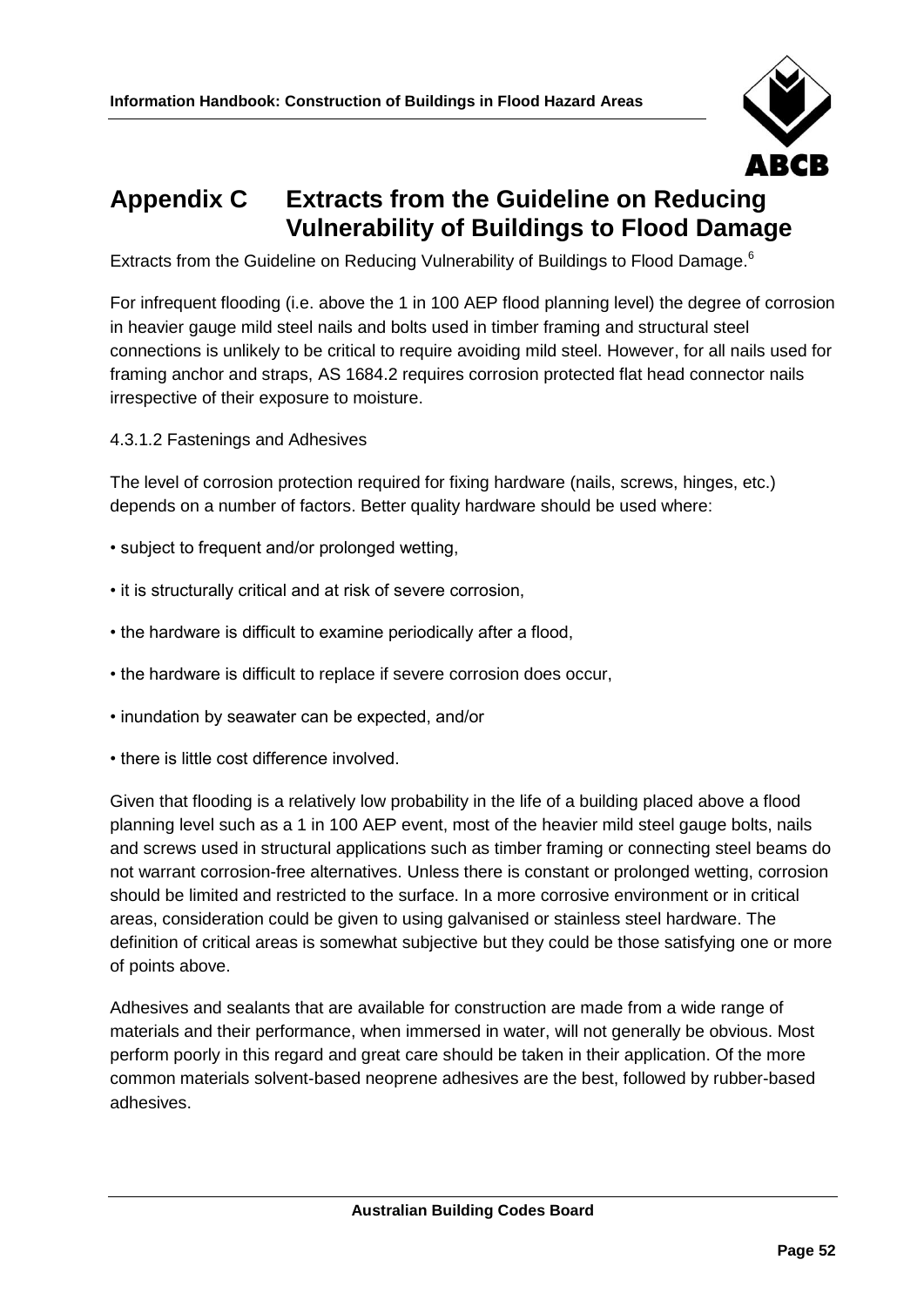

Of the less common materials two-part epoxies and polysulphide epoxy resins perform well. Among the common wood glues resorcinol based glues perform better than melamine urea formaldehyde. PVA glues are the most common wood glues; however, they absorb water and lose their strength. Sealants are also used for their bonding properties. Common sealants in order of greatest water resistance are:

- polysulphide sealants,
- silicone sealants,
- rubber-based sealants,
- epoxy putty,
- polyurethane joint filler (bitumen impregnated), and
- water-based acrylic.
- 4.3.2 Types of House Construction
- 4.3.2.1 Traditional House Construction

The vast majority of houses are constructed from:

• brick veneer (a brick wall outside a frame structure),

• light-clad frame (a frame structure directly covered with materials such as timber, aluminium, vinyl, or fibre cement sheet or boards), or

• full brick (two brick walls separated by a cavity). Also referred to as double or cavity brick. Brick veneer and light-clad frame houses normally use a timber or light gauge steel frame which commonly has internal plasterboard lining. They are readily constructed by the building trades, such as carpenters and bricklayers, and are often the most cost-effective forms of construction especially for detached houses because the industry and market are geared to this product. Brick ties and other components that are embedded in mortar are a special case. It is well established that components in mortar corrode at a significantly higher rate than those in the air spaces within the building envelope. This is particularly the case if the mortar beds have been immersed in saline or brackish water. Thus it is a wise precaution to ensure that stainless steel or other high durability materials are used for brick ties.

All these forms of construction use a wall cavity, Figure 57 Concrete panel houses which have problems following a flood, such as trapping silt and retaining moisture in any wall insulation. These issues and possible solutions are discussed in Section 5.4.

4.3.2.2 Concrete Panel Housing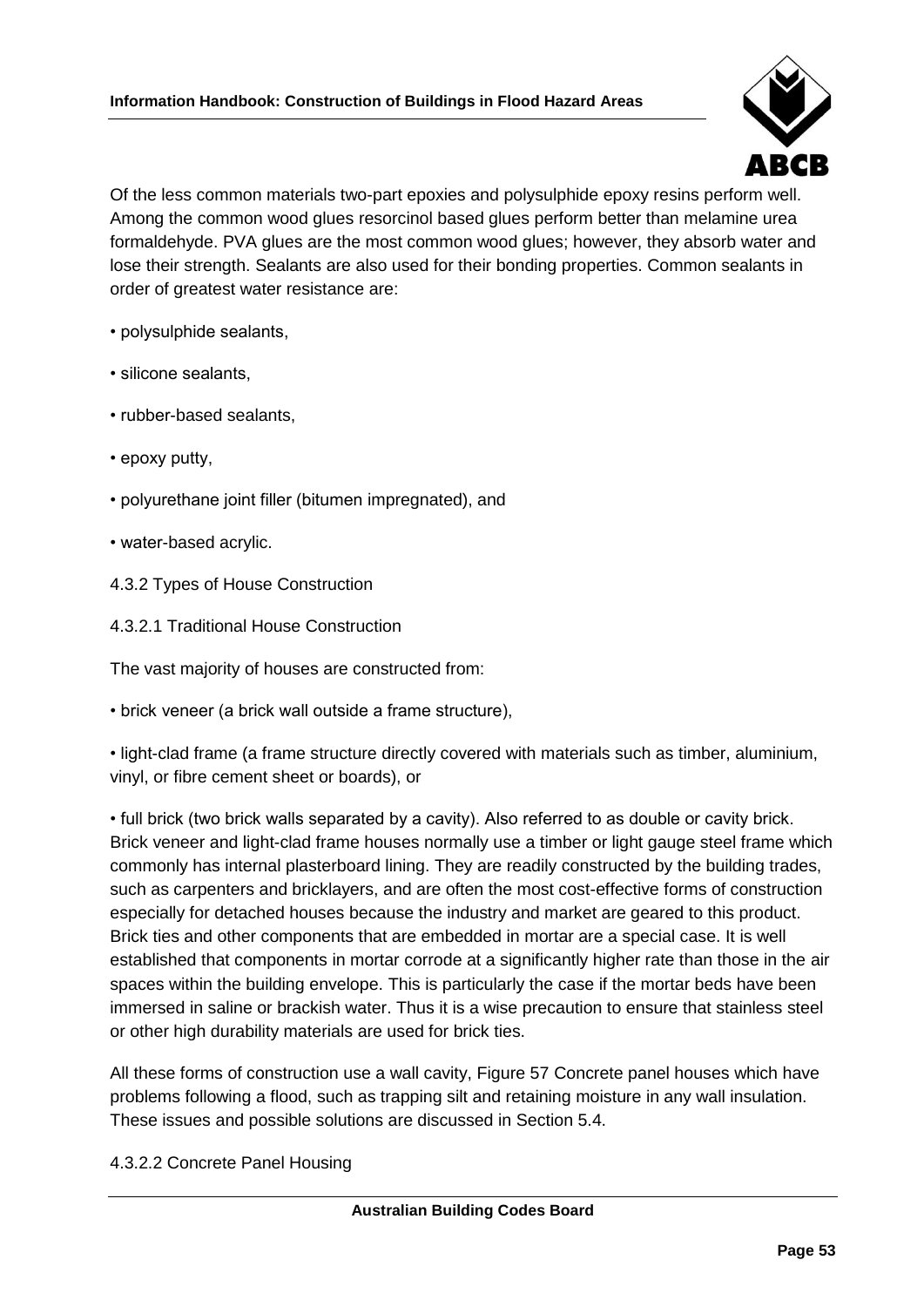

Construction techniques normally associated with commercial and industrial developments are now being used for unit, townhouse and other medium/high density residential developments, (Figure 57). The panels are durable, but depend on the connections to stay in place. If the connections are not appropriately designed and protected they may fail under load or may corrode over time.

Concrete Panel Housing (CPH) comprises external walls and often internal walls made of vertically positioned concrete panels. These can be either precast on site (tilt up construction) or made in a factory and transported to site for placement (precast construction), (Figure 58). The flood performance of CPH is excellent, due to its inherent strength and imperviousness. When used as an isolated concrete wall, i.e. without external cladding or internal lining, this form of construction will suffer no damage and will only need a hose and scrub down or, at the worst, repainting.

Many of the recommendations in these guidelines are applicable to CPH construction. As CPH is engineered for a specific design and constructed by specialists, these guidelines do not include detailed advice on CPH specific flood-effective designs. The principles of these guidelines can be easily applied in their design to suit floodplain conditions. Some important applications to be considered are:

• CPH is usually built with slab-on-ground floors, so in flood prone areas consideration should be given to raising the slab above the surrounding ground level with compacted fill (see Section 5.1.2). It is also practical to have CPH built with raised, suspended floors, using timber or steel framed flooring or suspended in situ or precast concrete slab floors.

As the panels are reinforced concrete, the simplest approach is to design the walls to resist hydrostatic forces. If this is uneconomic, then it is vital to have near-floor level openings for the entry of rising floodwaters to prevent unbalanced hydrostatic forces forming (see Section 3.2.1). Section 3.2.1.3 gives advice on the provision of sufficient water inlets which can also allow outflow of receding floods. Construction details of openings are best left to the designer, but consideration should be given providing efficient floodwater entry and exit while also providing a thermal, vermin and intruder barrier.

• Minimum repairs are needed when the concrete panels are not lined or clad but rather have appropriate external and internal finishes applied. Acrylic painting of the wall is the simplest internal finish. CPH walls can also be lined internally with plasterboard placed either directly on the wall or on battens (or furring channels) attached to the wall. Battened lining can be used in conjunction with insulation in locations requiring additional thermal insulation, (Figure 59).

While battened linings result in the formation of a cavity and a moisture trap, it does not reduce the flood advantage that CPH offers because the structural performance of the concrete wall will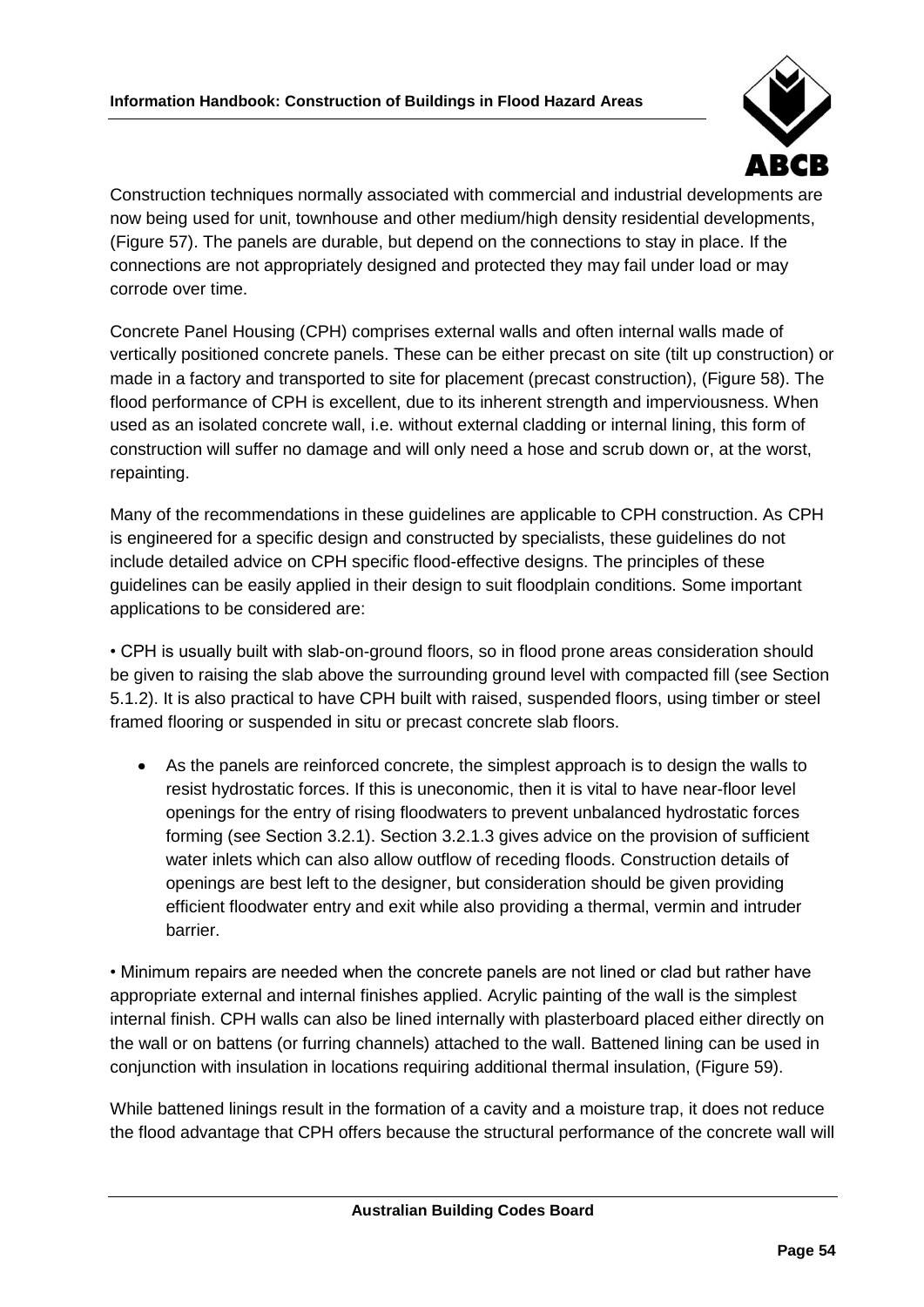

not deteriorate. Additional insulation should be incorporated in the wall itself in the form of sandwich construction, (Figure 60).

For the best flood performance, it is recommended that internal walls also be constructed from solid concrete rather than lined frames. Where internal linings are used over concrete panel walls, allowance should be made for water entry and exit near the skirting. Also where battens support the wall lining, they should be placed vertically wherever practical, to provide better drainage of floodwaters and an improved drying environment. The skirting should be removable or have perforations in water resistant material.

The use of metal door frames should enhance resistance to water damage.

Currently, CPH is economic in unit type developments where repetition and mass production of the panels reduces costs. However, CPH can be used for larger two-storey houses where CPH can be cost competitive with double brick construction.

More information on Concrete Panel Housing is available in the Cement and Concrete Association of Australia's publication "The Concrete Panel Homes Handbook", which can be downloaded from the website: www.concrete.net.au.

4.3.2.3 Blockwork Construction

The two most common forms of residential blockwork construction are:

- autoclaved aerated concrete (AAC) blocks, and
- concrete blocks.

Lightweight AAC blocks commonly used in residential buildings are very porous. If immersed, they can absorb a high volume of water and this can lead to damage of other components. The waterproof coatings usually applied on the exposed wall surfaces are to protect against light wetting, e.g. rainwater, rather than protecting against water immersion over several days. Wherever they are laid below ground, the usual recommendation is that they should be imperviously sealed e.g. with bitumous sealant. Thus without special treatment, they may not be suitable in flood prone areas, (Figure 61). In contrast, concrete blocks will not be damaged by floodwaters and can be easily cleaned after a flood. A house constructed of single-leaf concrete masonry and concrete floors, metal door frames with no skirting boards has very low vulnerability to water damage. In some climates the presence of empty cores in the blocks may not provide sufficient thermal insulation and they may need to be lined or clad thereby increasing flood repairs (see Section 5.4.1 for problems with wall cavities).

Concrete block walls also have the benefit that they can be reinforced to increase their strength in bending, which brick constructed walls are unable to resist. Reinforced concrete or concrete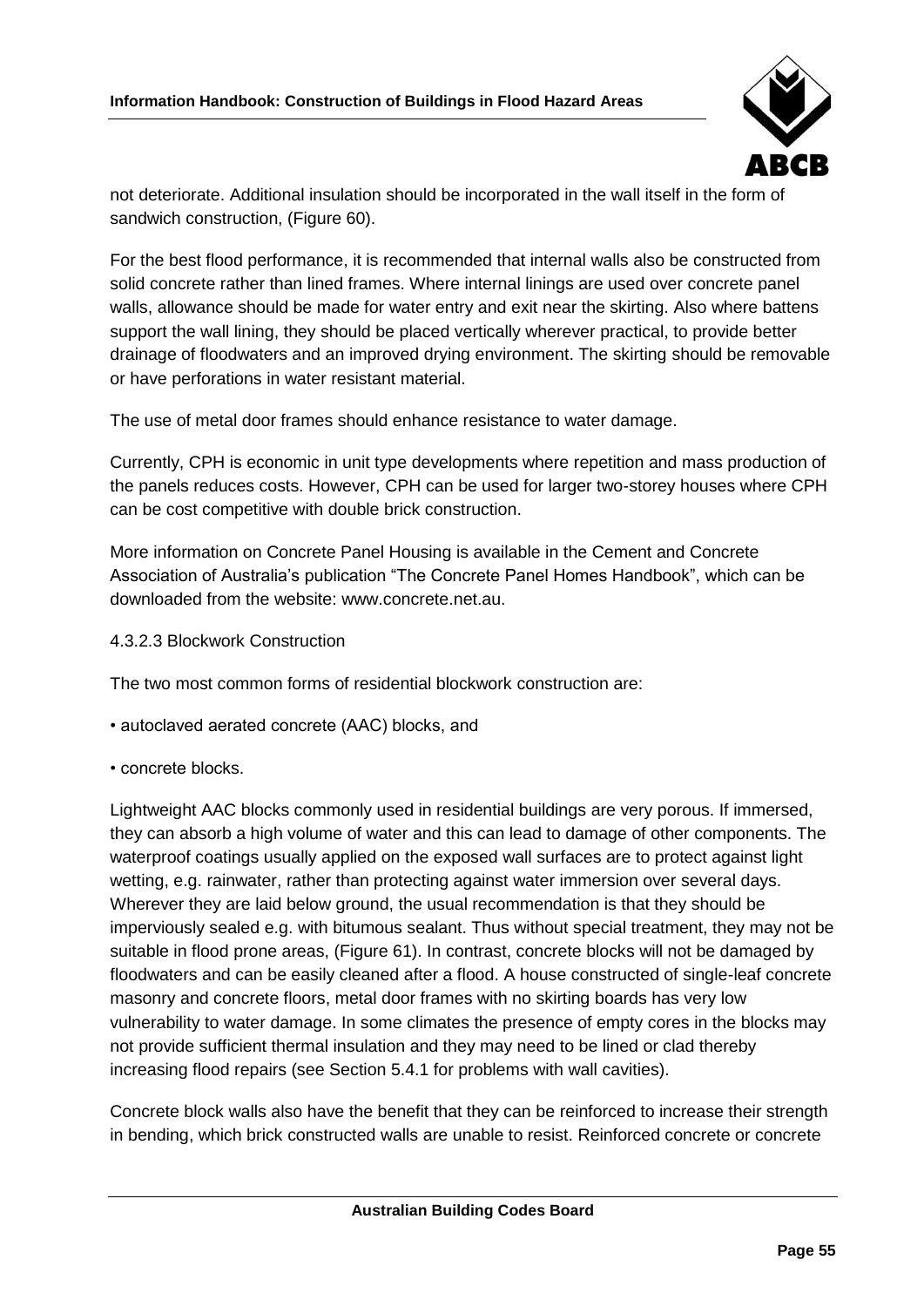

block walls can also be used to provide extra strength to walls at risk from debris and flow velocity.

4.3.2.4 Other House Construction Types

There are a number of alternative construction methods and materials, including:

- mud brick,
- rammed earth,
- reverse masonry veneer, and
- straw bale.

As these types of construction are relatively uncommon area, they are not considered in these guidelines. Key considerations about their flood performance include:

- structural integrity of the material upon immersion,
- how the product and installation will affect drying time,
- the potential for deposition of floodwater contaminants in cavities, and
- the behaviour of the material in relation to other components.

The most important consideration is the effect of immersion for extended periods on the material. It is vital to realise that waterproof coatings may be sufficient to stop rain water from entering and/or damaging the integrity of the material, but quite often will not prevent damage when immersed in water.

#### 4.3.3 Minimising Water Retention and Absorbency

The main factors influencing water damage are the duration of a flood, the length of time components stay wet, the materials used and the detailing. Water can be retained in all sorts of traps and hollows that are a problem in flood prone areas. These include:

- hollows around foundation piers and against sub-floor brick walls
- the space between the underside of kitchen cupboards and the floor
- the base of built-in wardrobes and similar areas
- undrained brick cavities in full-brick construction
- the base of brick chimneys